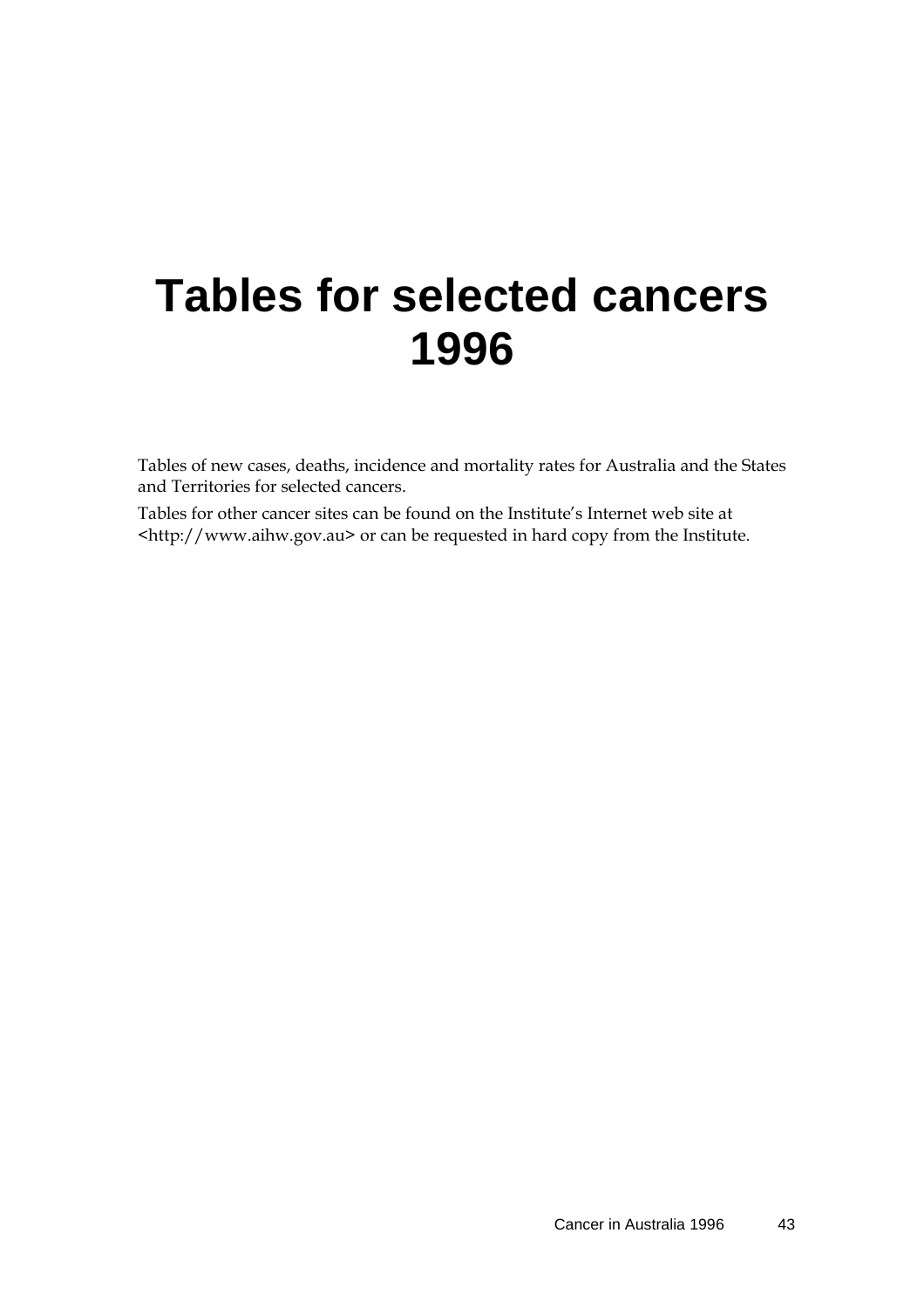|                                                                  |              |         | Incidence      |         |                |         | <b>Mortality</b> |         |                |         |         |         |
|------------------------------------------------------------------|--------------|---------|----------------|---------|----------------|---------|------------------|---------|----------------|---------|---------|---------|
|                                                                  | <b>Males</b> |         | <b>Females</b> |         | <b>Persons</b> |         | <b>Males</b>     |         | <b>Females</b> |         | Persons |         |
|                                                                  | Number       | Rate    | <b>Number</b>  | Rate    | Number         | Rate    | <b>Number</b>    | Rate    | Number         | Rate    | Number  | Rate    |
| Age group                                                        |              |         |                |         |                |         |                  |         |                |         |         |         |
| $0 - 4$                                                          | 158          | 23.7    | 121            | 19.2    | 279            | 21.5    | 26               | 3.9     | 23             | 3.6     | 49      | 3.8     |
| $5 - 9$                                                          | 74           | 11.1    | 78             | 12.2    | 152            | 11.6    | 29               | 4.3     | 14             | 2.2     | 43      | 3.3     |
| $10 - 14$                                                        | 105          | 15.7    | 92             | 14.4    | 197            | 15.1    | 21               | 3.1     | 18             | 2.8     | 39      | 3.0     |
| $15 - 19$                                                        | 188          | 28.7    | 172            | 27.6    | 360            | 28.1    | 41               | 6.3     | 21             | 3.4     | 62      | 4.8     |
| $20 - 24$                                                        | 274          | 38.7    | 259            | 37.6    | 533            | 38.2    | 37               | 5.2     | 23             | 3.3     | 60      | 4.3     |
| $25 - 29$                                                        | 489          | 68.8    | 464            | 65.6    | 953            | 67.2    | 59               | 8.3     | 60             | 8.5     | 119     | 8.4     |
| $30 - 34$                                                        | 571          | 79.2    | 791            | 109.3   | 1,362          | 94.3    | 101              | 14.0    | 108            | 14.9    | 209     | 14.5    |
| $35 - 39$                                                        | 790          | 108.7   | 1,292          | 177.1   | 2,082          | 143.0   | 142              | 19.5    | 226            | 31.0    | 368     | 25.3    |
| $40 - 44$                                                        | 1,092        | 161.5   | 1,809          | 266.4   | 2,901          | 214.1   | 279              | 41.3    | 389            | 57.3    | 668     | 49.3    |
| $45 - 49$                                                        | 1.672        | 255.6   | 2,601          | 406.6   | 4,273          | 330.2   | 518              | 79.2    | 597            | 93.3    | 1,115   | 86.2    |
| $50 - 54$                                                        | 2,480        | 479.2   | 2,863          | 575.6   | 5,343          | 526.4   | 841              | 162.5   | 809            | 162.6   | 1,650   | 162.6   |
| 55-59                                                            | 3,523        | 839.1   | 3,007          | 737.8   | 6,530          | 789.2   | 1,221            | 290.8   | 993            | 243.7   | 2,214   | 267.6   |
| $60 - 64$                                                        | 4,922        | 1,391.1 | 3,258          | 913.5   | 8,180          | 1,151.3 | 1,896            | 535.9   | 1,279          | 358.6   | 3,175   | 446.9   |
| 65-69                                                            | 6,976        | 2.067.3 | 4.038          | 1,138.3 | 11.014         | 1.591.2 | 2,946            | 873.0   | 1.746          | 492.2   | 4,692   | 677.9   |
| $70 - 74$                                                        | 7,533        | 2,728.3 | 4,513          | 1,380.1 | 12,046         | 1,997.3 | 3,519            | 1,274.5 | 2,175          | 665.1   | 5,694   | 944.1   |
| $75 - 79$                                                        | 5,763        | 3,208.9 | 3,832          | 1,571.8 | 9,595          | 2,266.2 | 3,189            | 1,775.7 | 2,264          | 928.6   | 5,453   | 1,287.9 |
| $80 - 84$                                                        | 3.880        | 3,665.4 | 3,086          | 1,747.4 | 6.966          | 2,466.2 | 2,495            | 2,357.0 | 2,035          | 1,152.3 | 4,530   | 1,603.8 |
| 85 and over                                                      | 2,243        | 3,719.7 | 2,657          | 1,876.4 | 4,900          | 2,427.0 | 1,836            | 3,044.7 | 2,113          | 1,492.3 | 3,949   | 1,955.9 |
| Total                                                            | 42,733       |         | 34,933         |         | 77,666         |         | 19,196           |         | 14,893         |         | 34,089  |         |
| Rates per 100.000 with Q5 per cent confidence intervals (Q5% CI) |              |         |                |         |                |         |                  |         |                |         |         |         |

#### **Rates per 100,000 with 95 per cent confidence intervals (95% CI)**

| Crude rate           | 469.2           | 379.6           | 424.2           | 210.8           | 161.8           | 186.2           |
|----------------------|-----------------|-----------------|-----------------|-----------------|-----------------|-----------------|
| 95% CI               | $464.7 - 473.6$ | $375.6 - 383.6$ | $421.2 - 427.1$ | $207.8 - 213.7$ | $159.2 - 164.4$ | $184.2 - 188.1$ |
| AS Rate (Aust 1991)  | 489.1           | 338.8           | 402.5           | 225.5           | 136.9           | 174.0           |
| 95% CI               | $484.5 - 493.8$ | $335.2 - 342.3$ | $399.6 - 405.3$ | $222.3 - 228.7$ | $134.6 - 139.1$ | $172.2 - 175.9$ |
| AS Rate (World)      | 351.6           | 263.5           | 301.7           | 149.7           | 96.8            | 119.6           |
| 95% CI               | $348.2 - 355.1$ | $260.6 - 266.5$ | $299.5 - 303.9$ | $147.5 - 151.9$ | $95.0 - 98.5$   | $118.3 - 121.0$ |
| Lifetime risk (0-74) | $1$ in $3$      | 1 in 4          | $1$ in $3$      | $1$ in $7$      | 1 in 10         | 1 in 8          |
| PYLL (0-74)          |                 |                 |                 | 140.070         | 121,228         | 261,298         |
| Per cent of          |                 |                 |                 |                 |                 |                 |
| all cancers          | 100.0           | 100.0           | 100.0           | 100.0           | 100.0           | 100.0           |

# **Average annual numbers and rates by State and Territory 1992–1996**

|            |               |                | Incidence      |                |               |                | <b>Mortality</b> |                |                |                |         |                |
|------------|---------------|----------------|----------------|----------------|---------------|----------------|------------------|----------------|----------------|----------------|---------|----------------|
|            | <b>Males</b>  |                | <b>Females</b> |                |               | Persons        |                  | <b>Males</b>   | <b>Females</b> |                | Persons |                |
|            | <b>Number</b> | <b>AS Rate</b> | Number         | <b>AS Rate</b> | <b>Number</b> | <b>AS Rate</b> | Number           | <b>AS Rate</b> | Number         | <b>AS Rate</b> | Number  | <b>AS Rate</b> |
| <b>NSW</b> | 14.433        | 496.6          | 11.363         | 328.3          | 25.796        | 397.9          | 6.409            | 226.7          | 4.919          | 134.5          | 11.328  | 172.5          |
| Vic        | 10.308        | 487.3          | 8,639          | 337.6          | 18.947        | 399.0          | 4,868            | 235.3          | 3,928          | 145.2          | 8.796   | 182.6          |
| Qld        | 7.812         | 540.5          | 6,032          | 362.3          | 13.844        | 439.6          | 3,243            | 231.4          | 2.276          | 132.5          | 5,519   | 175.4          |
| <b>WA</b>  | 3.708         | 510.8          | 2,881          | 335.2          | 6.589         | 410.5          | 1,589            | 227.9          | 1.224          | 139.5          | 2,813   | 176.8          |
| <b>SA</b>  | 3.739         | 499.8          | 2,987          | 335.9          | 6.726         | 403.2          | 1,680            | 228.0          | 1.297          | 136.2          | 2.977   | 173.8          |
| Tas        | 1.214         | 534.4          | 915            | 342.5          | 2.129         | 422.3          | 551              | 247.4          | 419            | 148.8          | 970     | 189.4          |
| <b>ACT</b> | 462           | 480.2          | 398            | 316.8          | 860           | 384.4          | 220              | 253.1          | 171            | 148.5          | 391     | 191.1          |
| <b>NT</b>  | 179           | 423.7          | 145            | 320.3          | 323           | 372.7          | 90               | 254.1          | 58             | 178.5          | 148     | 217.6          |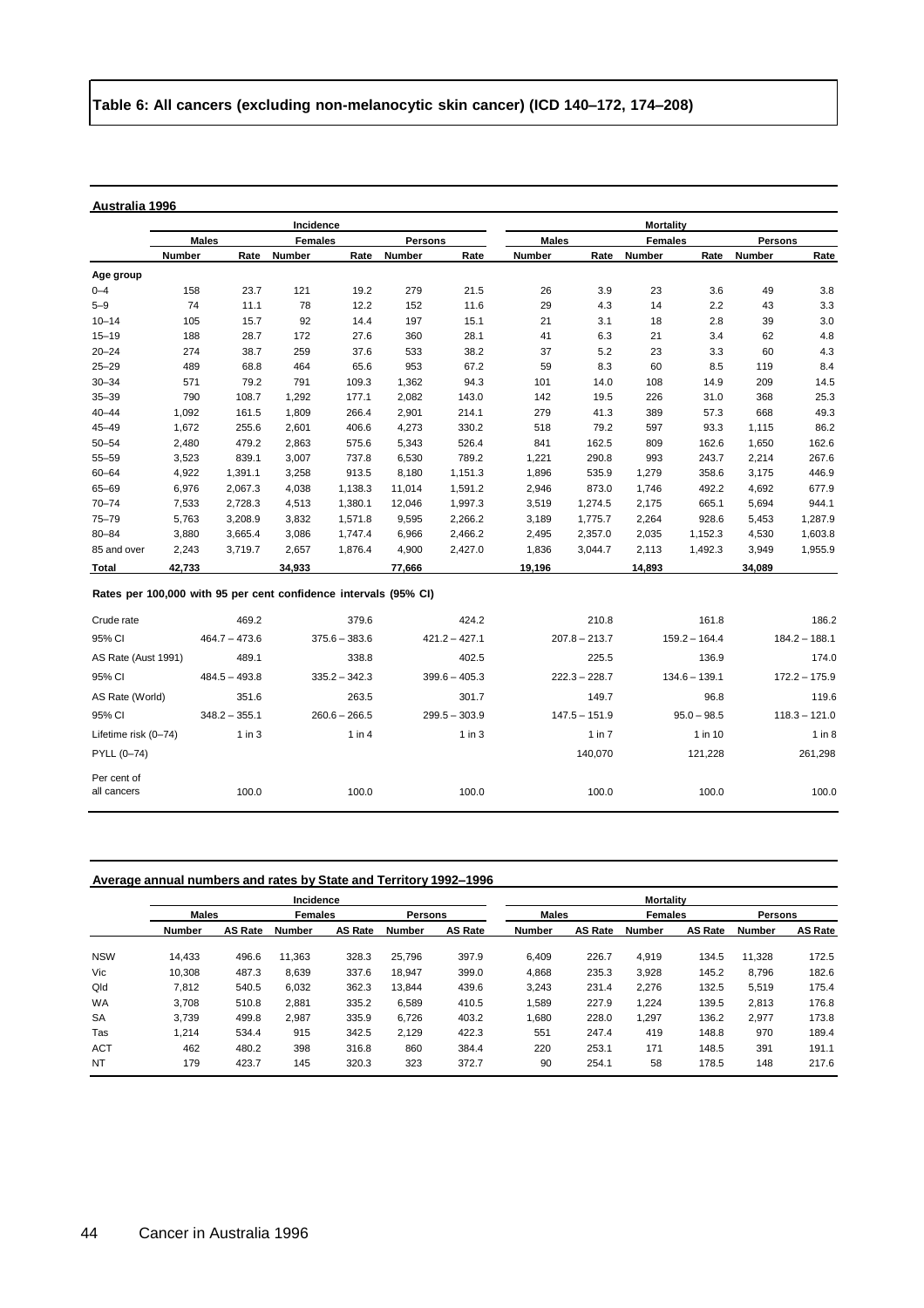Per cent of<br>all cancers

|                                                                  |              |               | Incidence      |             |                |              | <b>Mortality</b> |             |                |             |                |             |
|------------------------------------------------------------------|--------------|---------------|----------------|-------------|----------------|--------------|------------------|-------------|----------------|-------------|----------------|-------------|
|                                                                  | <b>Males</b> |               | <b>Females</b> |             | <b>Persons</b> |              | <b>Males</b>     |             | <b>Females</b> |             | <b>Persons</b> |             |
|                                                                  | Number       | Rate          | Number         | Rate        | Number         | Rate         | Number           | Rate        | Number         | Rate        | Number         | Rate        |
| Age group                                                        |              |               |                |             |                |              |                  |             |                |             |                |             |
| $0 - 4$                                                          | 0            | 0.0           | $\pmb{0}$      | 0.0         | $\mathbf 0$    | 0.0          | $\pmb{0}$        | 0.0         | $\pmb{0}$      | 0.0         | $\mathsf 0$    | 0.0         |
| $5 - 9$                                                          | 0            | 0.0           | 1              | 0.2         | $\mathbf{1}$   | 0.1          | $\pmb{0}$        | 0.0         | 0              | 0.0         | 0              | 0.0         |
| $10 - 14$                                                        | 0            | 0.0           | $\mathbf 0$    | 0.0         | $\mathbf 0$    | 0.0          | $\pmb{0}$        | 0.0         | 0              | 0.0         | 0              | 0.0         |
| $15 - 19$                                                        | 0            | 0.0           | 0              | 0.0         | $\mathbf 0$    | 0.0          | $\pmb{0}$        | 0.0         | 0              | 0.0         | $\mathbf 0$    | 0.0         |
| $20 - 24$                                                        | 1            | 0.1           | 0              | 0.0         | $\mathbf{1}$   | 0.1          | $\mathbf{1}$     | 0.1         | $\mathbf{1}$   | 0.1         | 2              | 0.1         |
| $25 - 29$                                                        | 3            | 0.4           | $\overline{2}$ | 0.3         | 5              | 0.4          | 3                | 0.4         | $\pmb{0}$      | 0.0         | 3              | 0.2         |
| $30 - 34$                                                        | 4            | 0.6           | 2              | 0.3         | 6              | 0.4          | 3                | 0.4         | 2              | 0.3         | 5              | 0.3         |
| $35 - 39$                                                        | 13           | 1.8           | 9              | 1.2         | 22             | 1.5          | 4                | 0.6         | 2              | 0.3         | 6              | 0.4         |
| $40 - 44$                                                        | 23           | 3.4           | 15             | 2.2         | 38             | 2.8          | 16               | 2.4         | $\overline{7}$ | 1.0         | 23             | 1.7         |
| $45 - 49$                                                        | 39           | 6.0           | 29             | 4.5         | 68             | 5.3          | 34               | 5.2         | 13             | 2.0         | 47             | 3.6         |
| $50 - 54$                                                        | 51           | 9.9           | 32             | 6.4         | 83             | 8.2          | 29               | 5.6         | 20             | 4.0         | 49             | 4.8         |
| 55-59                                                            | 83           | 19.8          | 30             | 7.4         | 113            | 13.7         | 47               | 11.2        | 29             | 7.1         | 76             | 9.2         |
| $60 - 64$                                                        | 142          | 40.1          | 52             | 14.6        | 194            | 27.3         | 69               | 19.5        | 34             | 9.5         | 103            | 14.5        |
| 65-69                                                            | 202          | 59.9          | 78             | 22.0        | 280            | 40.5         | 100              | 29.6        | 47             | 13.2        | 147            | 21.2        |
| $70 - 74$                                                        | 220          | 79.7          | 116            | 35.5        | 336            | 55.7         | 143              | 51.8        | 77             | 23.5        | 220            | 36.5        |
| $75 - 79$                                                        | 190          | 105.8         | 92             | 37.7        | 282            | 66.6         | 133              | 74.1        | 70             | 28.7        | 203            | 47.9        |
| $80 - 84$                                                        | 155          | 146.4         | 100            | 56.6        | 255            | 90.3         | 104              | 98.2        | 73             | 41.3        | 177            | 62.7        |
| 85 and over                                                      | 64           | 106.1         | 109            | 77.0        | 173            | 85.7         | 66               | 109.5       | 98             | 69.2        | 164            | 81.2        |
| Total                                                            | 1,190        |               | 667            |             | 1,857          |              | 752              |             | 473            |             | 1,225          |             |
| Rates per 100,000 with 95 per cent confidence intervals (95% CI) |              |               |                |             |                |              |                  |             |                |             |                |             |
| Crude rate                                                       |              | 13.1          |                | 7.2         |                | 10.1         |                  | 8.3         |                | 5.1         |                | 6.7         |
| 95% CI                                                           |              | $12.3 - 13.8$ |                | $6.7 - 7.8$ |                | $9.7 - 10.6$ |                  | $7.7 - 8.8$ |                | $4.7 - 5.6$ |                | $6.3 - 7.1$ |
| AS Rate (Aust 1991)                                              |              | 13.8          |                | 6.0         |                | 9.5          |                  | 8.8         |                | 4.2         |                | 6.2         |
| 95% CI                                                           |              | $13.0 - 14.6$ |                | $5.6 - 6.5$ |                | $9.1 - 10.0$ |                  | $8.2 - 9.4$ |                | $3.8 - 4.6$ |                | $5.9 - 6.5$ |
| AS Rate (World)                                                  |              | 9.3           |                | 4.1         |                | 6.6          |                  | 5.8         |                | 2.8         |                | 4.1         |
| 95% CI                                                           |              | $8.8 - 9.9$   |                | $3.8 - 4.5$ |                | $6.2 - 6.9$  |                  | $5.3 - 6.2$ |                | $2.5 - 3.1$ |                | $3.9 - 4.4$ |
| Lifetime risk (0-74)                                             |              | 1 in 91       |                | 1 in 212    |                | 1 in 129     |                  | 1 in 158    |                | 1 in 327    |                | 1 in 216    |
| PYLL (0-74)                                                      |              |               |                |             |                |              |                  | 5,373       |                | 2,725       |                | 8,098       |

# **Average annual numbers and rates by State and Territory 1992–1996**

|            |               |                | Incidence      |                |         |                | <b>Mortality</b> |                |                |                |                |                |
|------------|---------------|----------------|----------------|----------------|---------|----------------|------------------|----------------|----------------|----------------|----------------|----------------|
|            | <b>Males</b>  |                | <b>Females</b> |                | Persons |                | <b>Males</b>     |                | <b>Females</b> |                | <b>Persons</b> |                |
|            | <b>Number</b> | <b>AS Rate</b> | <b>Number</b>  | <b>AS Rate</b> | Number  | <b>AS Rate</b> | <b>Number</b>    | <b>AS Rate</b> | <b>Number</b>  | <b>AS Rate</b> | Number         | <b>AS Rate</b> |
| <b>NSW</b> | 412           | 14.3           | 212            | 5.7            | 624     | 9.5            | 256              | 9.1            | 145            | 3.8            | 401            | 6.1            |
| Vic        | 325           | 15.5           | 179            | 6.6            | 504     | 10.5           | 214              | 10.4           | 135            | 4.8            | 349            | 7.2            |
| Qld        | 201           | 14.2           | 112            | 6.3            | 313     | 10.0           | 128              | 9.3            | 71             | 3.9            | 199            | 6.3            |
| <b>WA</b>  | 114           | 16.0           | 58             | 6.5            | 171     | 10.8           | 75               | 10.7           | 43             | 4.9            | 118            | 7.4            |
| <b>SA</b>  | 109           | 14.6           | 60             | 6.3            | 169     | 9.9            | 77               | 10.4           | 48             | 5.0            | 125            | 7.2            |
| Tas        | 36            | 16.0           | 19             | 6.7            | 55      | 10.7           | 26               | 11.9           | 16             | 5.3            | 42             | 8.2            |
| <b>ACT</b> | 13            | 14.7           | 6              | 5.5            | 20      | 9.4            | 10               | 11.8           | 4              | 3.3            | 14             | 6.7            |
| <b>NT</b>  | 4             | 10.2           |                | 4.9            | 5       | 7.6            | 2                | 3.1            |                | 4.9            | 3              | 4.1            |

all cancers 2.8 2.8 1.9 2.4 3.9 3.2 3.2 3.6

*Note:* AS Rates use Australian 1991 Population Standard unless World Standard Population indicated. All rates expressed per 100,000. *Source: Cancer in Australia 1996,* AIHW & AACR 1999.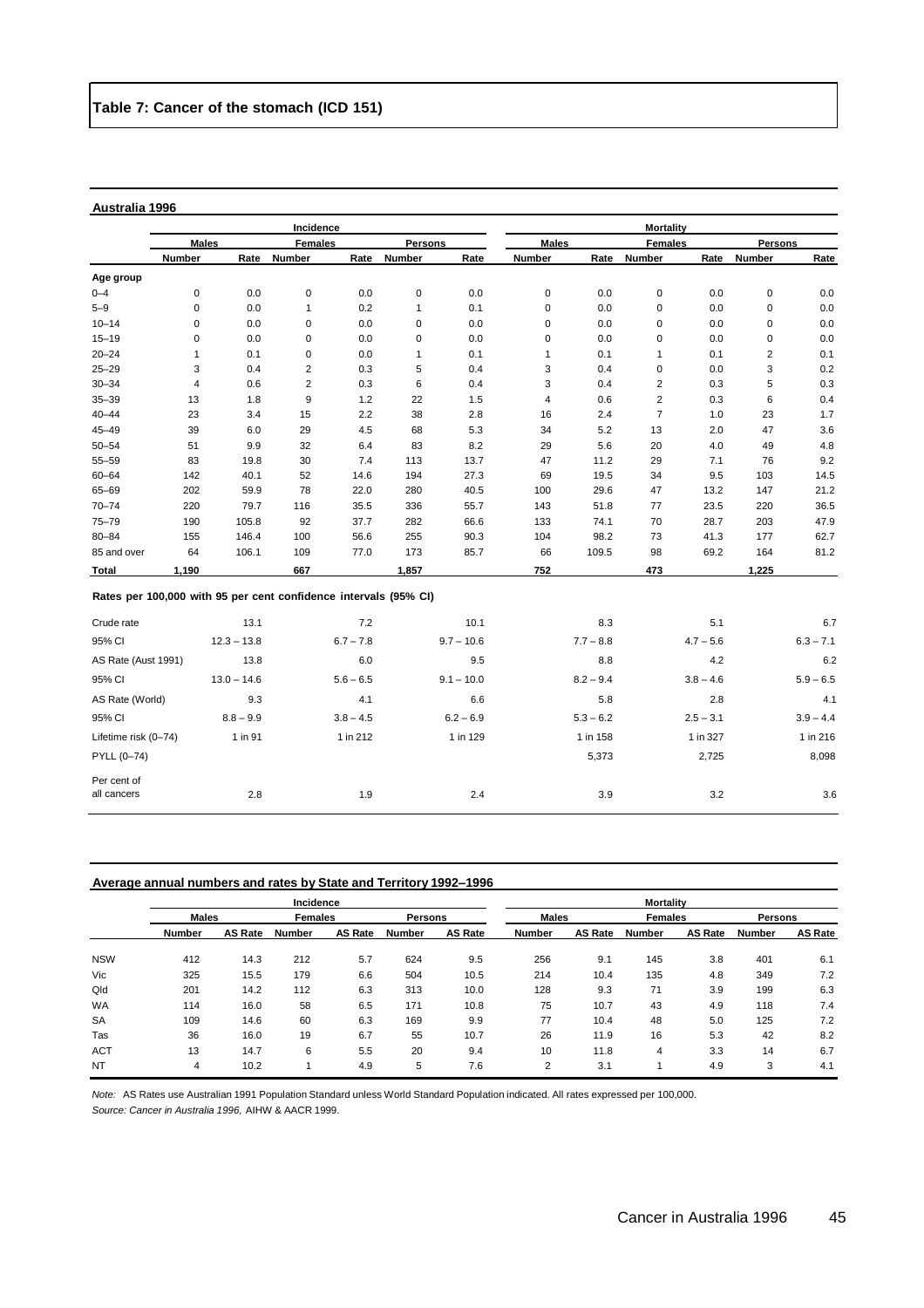|                                                                  |                |               | Incidence      |               |              |               | <b>Mortality</b> |               |                |               |                |               |
|------------------------------------------------------------------|----------------|---------------|----------------|---------------|--------------|---------------|------------------|---------------|----------------|---------------|----------------|---------------|
|                                                                  |                | <b>Males</b>  | <b>Females</b> |               | Persons      |               | <b>Males</b>     |               | <b>Females</b> |               | Persons        |               |
|                                                                  | Number         | Rate          | <b>Number</b>  | Rate          | Number       | Rate          | <b>Number</b>    | Rate          | <b>Number</b>  | Rate          | Number         | Rate          |
| Age group                                                        |                |               |                |               |              |               |                  |               |                |               |                |               |
| $0 - 4$                                                          | 0              | 0.0           | $\mathbf{1}$   | 0.2           | $\mathbf{1}$ | 0.1           | 0                | 0.0           | $\mathbf 0$    | 0.0           | $\pmb{0}$      | 0.0           |
| $5 - 9$                                                          | 0              | 0.0           | 0              | 0.0           | $\mathsf 0$  | 0.0           | 0                | 0.0           | $\pmb{0}$      | 0.0           | $\pmb{0}$      | 0.0           |
| $10 - 14$                                                        | 0              | 0.0           | $\mathbf{1}$   | 0.2           | $\mathbf{1}$ | 0.1           | 0                | 0.0           | 0              | 0.0           | 0              | 0.0           |
| $15 - 19$                                                        | 0              | 0.0           | 4              | 0.6           | 4            | 0.3           | $\mathbf 0$      | 0.0           | 0              | 0.0           | $\pmb{0}$      | 0.0           |
| $20 - 24$                                                        | $\overline{2}$ | 0.3           | $\overline{7}$ | 1.0           | 9            | 0.6           | $\mathbf{1}$     | 0.1           | $\mathbf 1$    | 0.1           | $\overline{2}$ | 0.1           |
| $25 - 29$                                                        | 10             | 1.4           | 10             | 1.4           | 20           | 1.4           | 4                | 0.6           | 5              | 0.7           | 9              | 0.6           |
| $30 - 34$                                                        | 31             | 4.3           | 28             | 3.9           | 59           | 4.1           | 5                | 0.7           | 10             | 1.4           | 15             | 1.0           |
| $35 - 39$                                                        | 58             | 8.0           | 50             | 6.9           | 108          | 7.4           | 13               | 1.8           | 12             | 1.6           | 25             | 1.7           |
| $40 - 44$                                                        | 122            | 18.0          | 98             | 14.4          | 220          | 16.2          | 29               | 4.3           | 30             | 4.4           | 59             | 4.4           |
| $45 - 49$                                                        | 231            | 35.3          | 186            | 29.1          | 417          | 32.2          | 62               | 9.5           | 63             | 9.8           | 125            | 9.7           |
| $50 - 54$                                                        | 384            | 74.2          | 286            | 57.5          | 670          | 66.0          | 122              | 23.6          | 95             | 19.1          | 217            | 21.4          |
| $55 - 59$                                                        | 644            | 153.4         | 408            | 100.1         | 1,052        | 127.1         | 198              | 47.2          | 137            | 33.6          | 335            | 40.5          |
| $60 - 64$                                                        | 771            | 217.9         | 474            | 132.9         | 1,245        | 175.2         | 288              | 81.4          | 174            | 48.8          | 462            | 65.0          |
| 65-69                                                            | 992            | 294.0         | 657            | 185.2         | 1,649        | 238.2         | 425              | 125.9         | 231            | 65.1          | 656            | 94.8          |
| $70 - 74$                                                        | 1,141          | 413.2         | 817            | 249.8         | 1,958        | 324.6         | 480              | 173.8         | 320            | 97.9          | 800            | 132.6         |
| $75 - 79$                                                        | 810            | 451.0         | 743            | 304.8         | 1,553        | 366.8         | 345              | 192.1         | 311            | 127.6         | 656            | 154.9         |
| $80 - 84$                                                        | 557            | 526.2         | 601            | 340.3         | 1,158        | 410.0         | 291              | 274.9         | 336            | 190.3         | 627            | 222.0         |
| 85 and over                                                      | 314            | 520.7         | 560            | 395.5         | 874          | 432.9         | 211              | 349.9         | 407            | 287.4         | 618            | 306.1         |
| Total                                                            | 6,067          |               | 4,931          |               | 10,998       |               | 2,474            |               | 2,132          |               | 4.606          |               |
| Rates per 100,000 with 95 per cent confidence intervals (95% CI) |                |               |                |               |              |               |                  |               |                |               |                |               |
| Crude rate                                                       |                | 66.6          |                | 53.6          |              | 60.1          |                  | 27.2          |                | 23.2          |                | 25.2          |
| 95% CI                                                           |                | $64.9 - 68.3$ |                | $52.1 - 55.1$ |              | $58.9 - 61.2$ |                  | $26.1 - 28.2$ |                | $22.2 - 24.2$ |                | $24.4 - 25.9$ |
| AS Rate (Aust 1991)                                              |                | 69.2          |                | 46.0          |              | 56.6          |                  | 28.8          |                | 19.0          |                | 23.4          |
| 95% CI                                                           |                | $67.5 - 71.0$ |                | $44.7 - 47.3$ |              | $55.5 - 57.7$ |                  | $27.7 - 30.0$ |                | $18.2 - 19.8$ |                | $22.8 - 24.1$ |
| AS Rate (World)                                                  |                | 49.5          |                | 33.0          |              | 40.7          |                  | 19.7          |                | 12.9          |                | 16.0          |
| 95% CI                                                           |                | $48.2 - 50.7$ |                | $32.0 - 34.0$ |              | $39.9 - 41.5$ |                  | $18.9 - 20.5$ |                | $12.3 - 13.5$ |                | $15.6 - 16.5$ |
| Lifetime risk (0-74)                                             |                | 1 in 17       |                | 1 in 26       |              | 1 in 21       |                  | 1 in 43       |                | 1 in 71       |                | 1 in 54       |

| Per cent of<br>. <del>. .</del><br>all cancers | 14.2 | 14.1 | 14.2 | 12.9 | 14.3 | 13.5 |
|------------------------------------------------|------|------|------|------|------|------|
|                                                |      |      |      |      |      |      |

| Average annual numbers and rates by State and Territory 1992–1996 |  |  |  |
|-------------------------------------------------------------------|--|--|--|
|                                                                   |  |  |  |

|            |               |         | Incidence      |         |                |                | <b>Mortality</b> |         |                |                |                |                |
|------------|---------------|---------|----------------|---------|----------------|----------------|------------------|---------|----------------|----------------|----------------|----------------|
|            | <b>Males</b>  |         | <b>Females</b> |         | <b>Persons</b> |                | <b>Males</b>     |         | <b>Females</b> |                | <b>Persons</b> |                |
|            | <b>Number</b> | AS Rate | <b>Number</b>  | AS Rate | <b>Number</b>  | <b>AS Rate</b> | Number           | AS Rate | <b>Number</b>  | <b>AS Rate</b> | <b>Number</b>  | <b>AS Rate</b> |
| <b>NSW</b> | 1.941         | 66.5    | 1,601          | 44.3    | 3.542          | 54.2           | 805              | 28.4    | 687            | 18.3           | 1,492          | 22.7           |
| Vic        | 1,458         | 68.8    | 1,273          | 47.6    | 2,730          | 57.1           | 661              | 31.8    | 606            | 21.6           | 1,267          | 26.2           |
| Qld        | 1.010         | 69.7    | 852            | 50.3    | 1,861          | 59.3           | 401              | 28.5    | 329            | 18.8           | 730            | 23.2           |
| <b>WA</b>  | 463           | 64.1    | 379            | 43.5    | 842            | 52.9           | 199              | 28.5    | 177            | 19.7           | 376            | 23.6           |
| <b>SA</b>  | 504           | 67.0    | 455            | 48.2    | 959            | 56.5           | 220              | 29.6    | 183            | 18.6           | 403            | 23.4           |
| Tas        | 156           | 67.8    | 142            | 50.9    | 297            | 58.6           | 78               | 34.3    | 69             | 23.8           | 146            | 28.6           |
| <b>ACT</b> | 64            | 65.9    | 51             | 44.3    | 116            | 54.5           | 33               | 36.5    | 25             | 22.0           | 58             | 28.5           |
| <b>NT</b>  | 19            | 50.5    | 14             | 42.7    | 32             | 47.3           | 10               | 25.8    |                | 25.4           | 17             | 26.4           |

PYLL (0–74) 17,788 13,115 30,903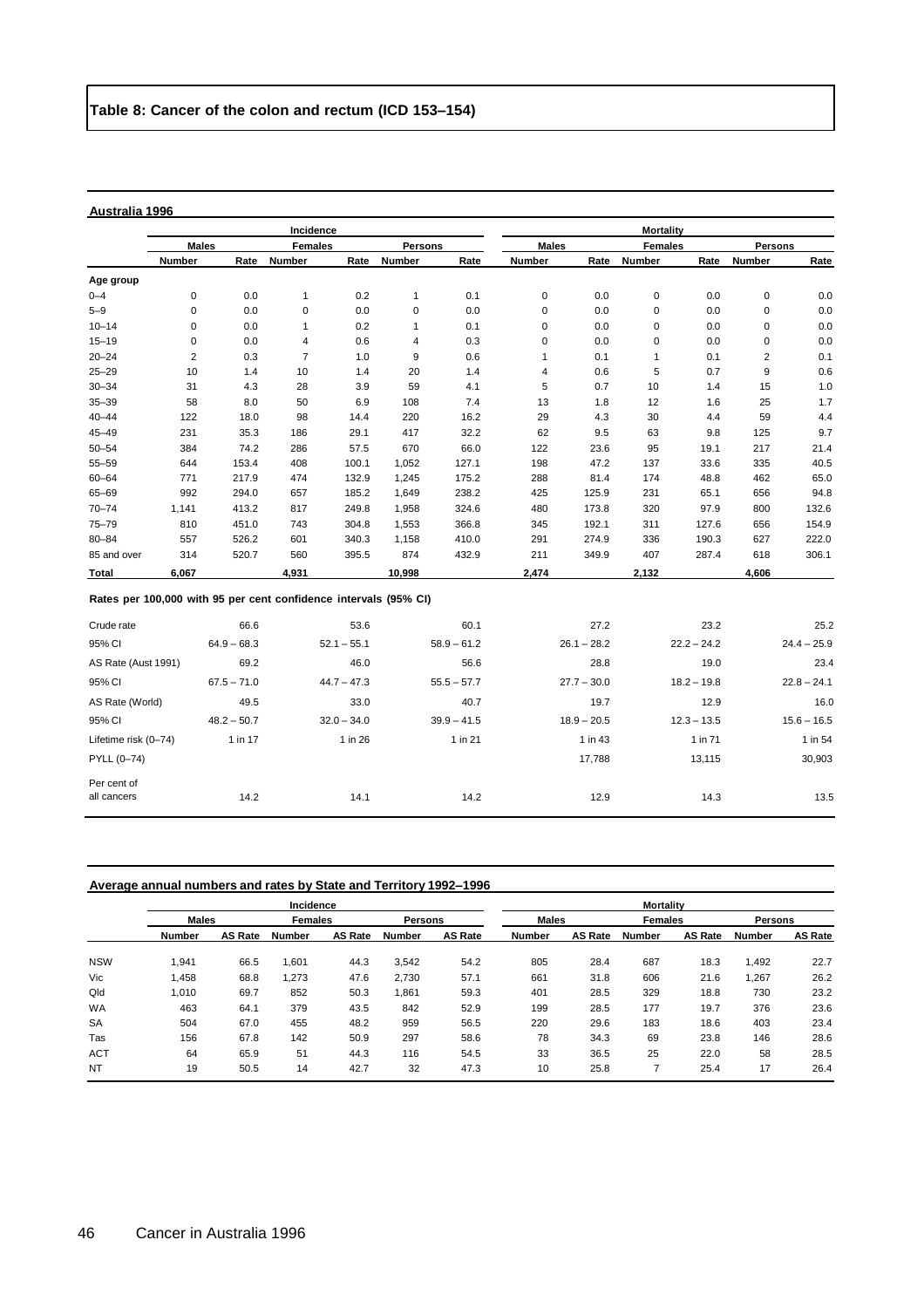Per cent of<br>all cancers

|                                                                  |                |              | Incidence      |             | <b>Mortality</b> |             |              |             |                |             |                |             |
|------------------------------------------------------------------|----------------|--------------|----------------|-------------|------------------|-------------|--------------|-------------|----------------|-------------|----------------|-------------|
|                                                                  | <b>Males</b>   |              | <b>Females</b> |             | <b>Persons</b>   |             | <b>Males</b> |             | <b>Females</b> |             | <b>Persons</b> |             |
|                                                                  | <b>Number</b>  | Rate         | Number         | Rate        | Number           | Rate        | Number       | Rate        | Number         | Rate        | <b>Number</b>  | Rate        |
| Age group                                                        |                |              |                |             |                  |             |              |             |                |             |                |             |
| $0 - 4$                                                          | 0              | 0.0          | 0              | 0.0         | $\mathbf 0$      | 0.0         | 0            | 0.0         | $\mathbf 0$    | 0.0         | 0              | 0.0         |
| $5 - 9$                                                          | 0              | 0.0          | $\mathbf 0$    | 0.0         | $\mathbf 0$      | 0.0         | $\mathbf 0$  | 0.0         | $\mathbf 0$    | 0.0         | $\mathbf 0$    | 0.0         |
| $10 - 14$                                                        | 0              | 0.0          | $\mathbf 0$    | 0.0         | 0                | 0.0         | 0            | 0.0         | $\pmb{0}$      | 0.0         | 0              | 0.0         |
| $15 - 19$                                                        | 0              | 0.0          | 1              | 0.2         | $\mathbf{1}$     | 0.1         | 0            | 0.0         | 0              | 0.0         | 0              | 0.0         |
| $20 - 24$                                                        | 0              | 0.0          | 1              | 0.1         | 1                | 0.1         | $\mathbf 0$  | 0.0         | 1              | 0.1         | 1              | 0.1         |
| $25 - 29$                                                        | 2              | 0.3          | 1              | 0.1         | 3                | 0.2         | 0            | 0.0         | 1              | 0.1         | 1              | 0.1         |
| $30 - 34$                                                        | $\overline{2}$ | 0.3          | 1              | 0.1         | 3                | 0.2         | 3            | 0.4         | 0              | 0.0         | 3              | 0.2         |
| $35 - 39$                                                        | 4              | 0.6          | $\overline{7}$ | 1.0         | 11               | 0.8         | 3            | 0.4         | 3              | 0.4         | 6              | 0.4         |
| $40 - 44$                                                        | 9              | 1.3          | 8              | 1.2         | 17               | 1.3         | 8            | 1.2         | 5              | 0.7         | 13             | 1.0         |
| $45 - 49$                                                        | 30             | 4.6          | 14             | 2.2         | 44               | 3.4         | 18           | 2.8         | 12             | 1.9         | 30             | 2.3         |
| $50 - 54$                                                        | 41             | 7.9          | 25             | 5.0         | 66               | 6.5         | 36           | 7.0         | 23             | 4.6         | 59             | 5.8         |
| $55 - 59$                                                        | 68             | 16.2         | 35             | 8.6         | 103              | 12.4        | 55           | 13.1        | 31             | 7.6         | 86             | 10.4        |
| $60 - 64$                                                        | 90             | 25.4         | 55             | 15.4        | 145              | 20.4        | 76           | 21.5        | 53             | 14.9        | 129            | 18.2        |
| 65-69                                                            | 129            | 38.2         | 106            | 29.9        | 235              | 34.0        | 127          | 37.6        | 88             | 24.8        | 215            | 31.1        |
| $70 - 74$                                                        | 175            | 63.4         | 117            | 35.8        | 292              | 48.4        | 152          | 55.1        | 130            | 39.8        | 282            | 46.8        |
| $75 - 79$                                                        | 114            | 63.5         | 164            | 67.3        | 278              | 65.7        | 136          | 75.7        | 171            | 70.1        | 307            | 72.5        |
| $80 - 84$                                                        | 116            | 109.6        | 139            | 78.7        | 255              | 90.3        | 117          | 110.5       | 154            | 87.2        | 271            | 95.9        |
| 85 and over                                                      | 41             | 68.0         | 127            | 89.7        | 168              | 83.2        | 47           | 77.9        | 150            | 105.9       | 197            | 97.6        |
| Total                                                            | 821            |              | 801            |             | 1,622            |             | 778          |             | 822            |             | 1,600          |             |
| Rates per 100,000 with 95 per cent confidence intervals (95% CI) |                |              |                |             |                  |             |              |             |                |             |                |             |
| Crude rate                                                       |                | 9.0          |                | 8.7         |                  | 8.9         |              | 8.5         |                | 8.9         |                | 8.7         |
| 95% CI                                                           |                | $8.4 - 9.6$  |                | $8.1 - 9.3$ |                  | $8.4 - 9.3$ |              | $7.9 - 9.1$ |                | $8.3 - 9.5$ |                | $8.3 - 9.2$ |
| AS Rate (Aust 1991)                                              |                | 9.4          |                | 7.2         |                  | 8.3         |              | 9.1         |                | 7.2         |                | 8.1         |
| 95% CI                                                           |                | $8.8 - 10.1$ |                | $6.7 - 7.7$ |                  | $7.9 - 8.7$ |              | $8.4 - 9.7$ |                | $6.7 - 7.7$ |                | $7.7 - 8.5$ |
| AS Rate (World)                                                  |                | 6.4          |                | 4.6         |                  | 5.5         |              | 5.9         |                | 4.5         |                | 5.2         |
| 95% CI                                                           |                | $6.0 - 6.9$  |                | $4.3 - 5.0$ |                  | $5.2 - 5.8$ |              | $5.5 - 6.4$ |                | $4.2 - 4.9$ |                | $5.0 - 5.5$ |

# **Average annual numbers and rates by State and Territory 1992–1996**

|            |               |                | Incidence      |                |                |                | <b>Mortality</b> |                |                |                |               |                |
|------------|---------------|----------------|----------------|----------------|----------------|----------------|------------------|----------------|----------------|----------------|---------------|----------------|
|            | <b>Males</b>  |                | <b>Females</b> |                | <b>Persons</b> |                | <b>Males</b>     |                | <b>Females</b> |                | Persons       |                |
|            | <b>Number</b> | <b>AS Rate</b> | Number         | <b>AS Rate</b> | <b>Number</b>  | <b>AS Rate</b> | <b>Number</b>    | <b>AS Rate</b> | Number         | <b>AS Rate</b> | <b>Number</b> | <b>AS Rate</b> |
| <b>NSW</b> | 277           | 9.6            | 287            | 7.7            | 563            | 8.5            | 262              | 9.2            | 281            | 7.4            | 543           | 8.2            |
| Vic        | 198           | 9.5            | 192            | 6.8            | 390            | 8.1            | 200              | 9.6            | 195            | 6.9            | 396           | 8.2            |
| Qld        | 140           | 9.8            | 120            | 6.9            | 260            | 8.3            | 133              | 9.4            | 115            | 6.6            | 248           | 7.9            |
| <b>WA</b>  | 69            | 9.7            | 61             | 6.9            | 130            | 8.2            | 64               | 9.0            | 58             | 6.5            | 121           | 7.7            |
| <b>SA</b>  | 73            | 9.8            | 73             | 7.3            | 146            | 8.5            | 68               | 9.1            | 67             | 6.6            | 135           | 7.8            |
| Tas        | 24            | 10.7           | 20             | 6.9            | 44             | 8.6            | 24               | 10.5           | 17             | 6.0            | 41            | 8.0            |
| <b>ACT</b> | 8             | 9.4            | 6              | 5.7            | 15             | 7.3            | 10               | 11.3           | 6              | 5.8            | 16            | 8.3            |
| <b>NT</b>  | 4             | 11.0           | 2              | 5.6            | 6              | 8.5            | 4                | 10.1           | $\overline{2}$ | 4.8            | 6             | 7.7            |

Lifetime risk (0–74) 1 in 127 1 in 201 1 in 157 1 in 144 1 in 211 1 in 173 PYLL (0–74) 5,050 3,413 8,463

all cancers **1.9** 2.3 2.1 4.1 5.5 4.7

*Note:* AS Rates use Australian 1991 Population Standard unless World Standard Population indicated. All rates expressed per 100,000. *Source: Cancer in Australia 1996,* AIHW & AACR 1999.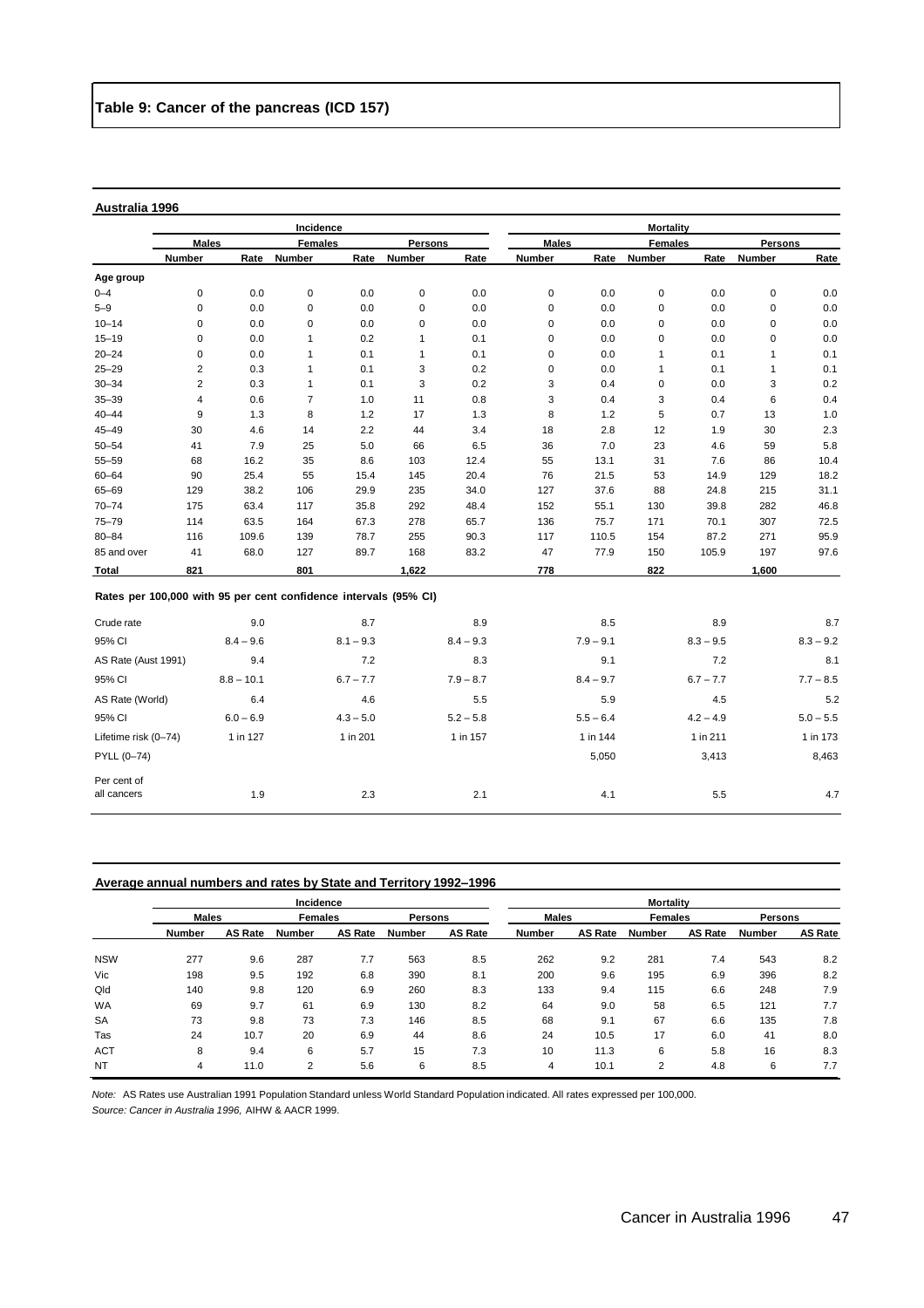Per cent of

|                                                                  |               |               | Incidence      |               |                |               | <b>Mortality</b> |               |                |               |                |               |
|------------------------------------------------------------------|---------------|---------------|----------------|---------------|----------------|---------------|------------------|---------------|----------------|---------------|----------------|---------------|
|                                                                  | <b>Males</b>  |               | <b>Females</b> |               | <b>Persons</b> |               | <b>Males</b>     |               | <b>Females</b> |               | Persons        |               |
|                                                                  | <b>Number</b> | Rate          | <b>Number</b>  | Rate          | Number         | Rate          | <b>Number</b>    | Rate          | <b>Number</b>  | Rate          | <b>Number</b>  | Rate          |
| Age group                                                        |               |               |                |               |                |               |                  |               |                |               |                |               |
| $0 - 4$                                                          | 0             | 0.0           | $\overline{c}$ | 0.3           | $\overline{2}$ | 0.2           | $\mathbf 0$      | 0.0           | $\pmb{0}$      | 0.0           | $\mathsf 0$    | 0.0           |
| $5 - 9$                                                          | 0             | 0.0           | $\mathbf 0$    | 0.0           | $\mathbf 0$    | 0.0           | 0                | 0.0           | $\pmb{0}$      | 0.0           | 0              | 0.0           |
| $10 - 14$                                                        | 0             | 0.0           | $\pmb{0}$      | 0.0           | $\mathbf 0$    | 0.0           | 0                | 0.0           | $\pmb{0}$      | 0.0           | $\mathsf 0$    | 0.0           |
| $15 - 19$                                                        | 0             | 0.0           | $\mathbf{1}$   | 0.2           | $\mathbf{1}$   | 0.1           | 0                | 0.0           | $\pmb{0}$      | 0.0           | 0              | 0.0           |
| $20 - 24$                                                        | 1             | 0.1           | $\pmb{0}$      | 0.0           | $\mathbf{1}$   | 0.1           | $\pmb{0}$        | 0.0           | $\pmb{0}$      | 0.0           | $\mathsf 0$    | 0.0           |
| $25 - 29$                                                        | 3             | 0.4           | $\mathbf{1}$   | 0.1           | 4              | 0.3           | 0                | 0.0           | 0              | 0.0           | 0              | 0.0           |
| $30 - 34$                                                        | 3             | 0.4           | $\overline{7}$ | 1.0           | 10             | 0.7           | $\overline{2}$   | 0.3           | 5              | 0.7           | $\overline{7}$ | 0.5           |
| $35 - 39$                                                        | 16            | 2.2           | 22             | 3.0           | 38             | 2.6           | 9                | 1.2           | 12             | 1.6           | 21             | 1.4           |
| $40 - 44$                                                        | 45            | 6.7           | 50             | 7.4           | 95             | 7.0           | 30               | 4.4           | 26             | 3.8           | 56             | 4.1           |
| $45 - 49$                                                        | 136           | 20.8          | 100            | 15.6          | 236            | 18.2          | 97               | 14.8          | 68             | 10.6          | 165            | 12.8          |
| $50 - 54$                                                        | 276           | 53.3          | 156            | 31.4          | 432            | 42.6          | 229              | 44.2          | 127            | 25.5          | 356            | 35.1          |
| $55 - 59$                                                        | 419           | 99.8          | 209            | 51.3          | 628            | 75.9          | 324              | 77.2          | 160            | 39.3          | 484            | 58.5          |
| $60 - 64$                                                        | 676           | 191.1         | 262            | 73.5          | 938            | 132.0         | 559              | 158.0         | 217            | 60.8          | 776            | 109.2         |
| 65-69                                                            | 1,013         | 300.2         | 395            | 111.3         | 1,408          | 203.4         | 890              | 263.7         | 315            | 88.8          | 1,205          | 174.1         |
| $70 - 74$                                                        | 1,103         | 399.5         | 438            | 133.9         | 1,541          | 255.5         | 995              | 360.4         | 349            | 106.7         | 1,344          | 222.8         |
| $75 - 79$                                                        | 816           | 454.4         | 355            | 145.6         | 1,171          | 276.6         | 811              | 451.6         | 342            | 140.3         | 1,153          | 272.3         |
| $80 - 84$                                                        | 490           | 462.9         | 258            | 146.1         | 748            | 264.8         | 527              | 497.9         | 234            | 132.5         | 761            | 269.4         |
| 85 and over                                                      | 231           | 383.1         | 137            | 96.8          | 368            | 182.3         | 270              | 447.8         | 166            | 117.2         | 436            | 215.9         |
| <b>Total</b>                                                     | 5,228         |               | 2,393          |               | 7,621          |               | 4,743            |               | 2,021          |               | 6,764          |               |
| Rates per 100,000 with 95 per cent confidence intervals (95% CI) |               |               |                |               |                |               |                  |               |                |               |                |               |
| Crude rate                                                       |               | 57.4          |                | 26.0          |                | 41.6          |                  | 52.1          |                | 22.0          |                | 36.9          |
| 95% CI                                                           |               | $55.8 - 59.0$ |                | $25.0 - 27.0$ |                | $40.7 - 42.6$ |                  | $50.6 - 53.6$ |                | $21.0 - 22.9$ |                | $36.1 - 37.8$ |
| AS Rate (Aust 1991)                                              |               | 60.1          |                | 23.0          |                | 39.6          |                  | 55.0          |                | 19.1          |                | 35.0          |
| 95% CI                                                           |               | $58.4 - 61.7$ |                | $22.1 - 23.9$ |                | $38.7 - 40.5$ |                  | $53.5 - 56.6$ |                | $18.3 - 20.0$ |                | $34.1 - 35.8$ |
| AS Rate (World)                                                  |               | 41.9          |                | 16.9          |                | 28.4          |                  | 37.2          |                | 13.7          |                | 24.4          |
| 95% CI                                                           |               | $40.7 - 43.1$ |                | $16.2 - 17.7$ |                | $27.8 - 29.1$ |                  | $36.1 - 38.3$ |                | $13.1 - 14.4$ |                | $23.8 - 25.0$ |
| Lifetime risk (0-74)                                             |               | 1 in 19       |                | 1 in 47       |                | 1 in 28       |                  | 1 in 22       |                | 1 in 60       |                | 1 in 33       |
| PYLL (0-74)                                                      |               |               |                |               |                |               |                  | 31.038        |                | 14,983        |                | 46.020        |

#### **Average annual numbers and rates by State and Territory 1992–1996**

|            |               |                | Incidence      |                |                |                | <b>Mortality</b> |                |                |                |                |                |
|------------|---------------|----------------|----------------|----------------|----------------|----------------|------------------|----------------|----------------|----------------|----------------|----------------|
|            | <b>Males</b>  |                | <b>Females</b> |                | <b>Persons</b> |                | <b>Males</b>     |                | <b>Females</b> |                | <b>Persons</b> |                |
|            | <b>Number</b> | <b>AS Rate</b> | Number         | <b>AS Rate</b> | <b>Number</b>  | <b>AS Rate</b> | <b>Number</b>    | <b>AS Rate</b> | <b>Number</b>  | <b>AS Rate</b> | <b>Number</b>  | <b>AS Rate</b> |
| <b>NSW</b> | 1.782         | 61.2           | 783            | 22.1           | 2.565          | 39.3           | 1,619            | 56.1           | 665            | 18.5           | 2,284          | 34.9           |
| Vic        | .315          | 62.0           | 595            | 22.9           | 1,909          | 40.2           | 1,214            | 57.8           | 526            | 19.9           | 1.740          | 36.5           |
| Qld        | 952           | 66.0           | 362            | 21.9           | 1,314          | 42.2           | 827              | 58.0           | 285            | 17.1           | 1.112          | 35.7           |
| <b>WA</b>  | 459           | 64.7           | 202            | 24.0           | 662            | 42.2           | 402              | 57.4           | 172            | 20.3           | 574            | 36.7           |
| <b>SA</b>  | 467           | 61.8           | 192            | 21.0           | 659            | 38.9           | 416              | 55.3           | 158            | 16.8           | 574            | 33.6           |
| Tas        | 156           | 68.2           | 63             | 23.6           | 220            | 43.4           | 138              | 60.7           | 54             | 20.1           | 192            | 37.9           |
| <b>ACT</b> | 42            | 46.4           | 26             | 22.9           | 67             | 33.0           | 42               | 46.4           | 20             | 18.1           | 62             | 30.7           |
| <b>NT</b>  | 31            | 85.5           | 15             | 41.8           | 46             | 64.5           | 30               | 92.8           | 13             | 36.7           | 43             | 65.2           |

all cancers 12.2 6.9 9.8 24.7 13.6 19.8 19.8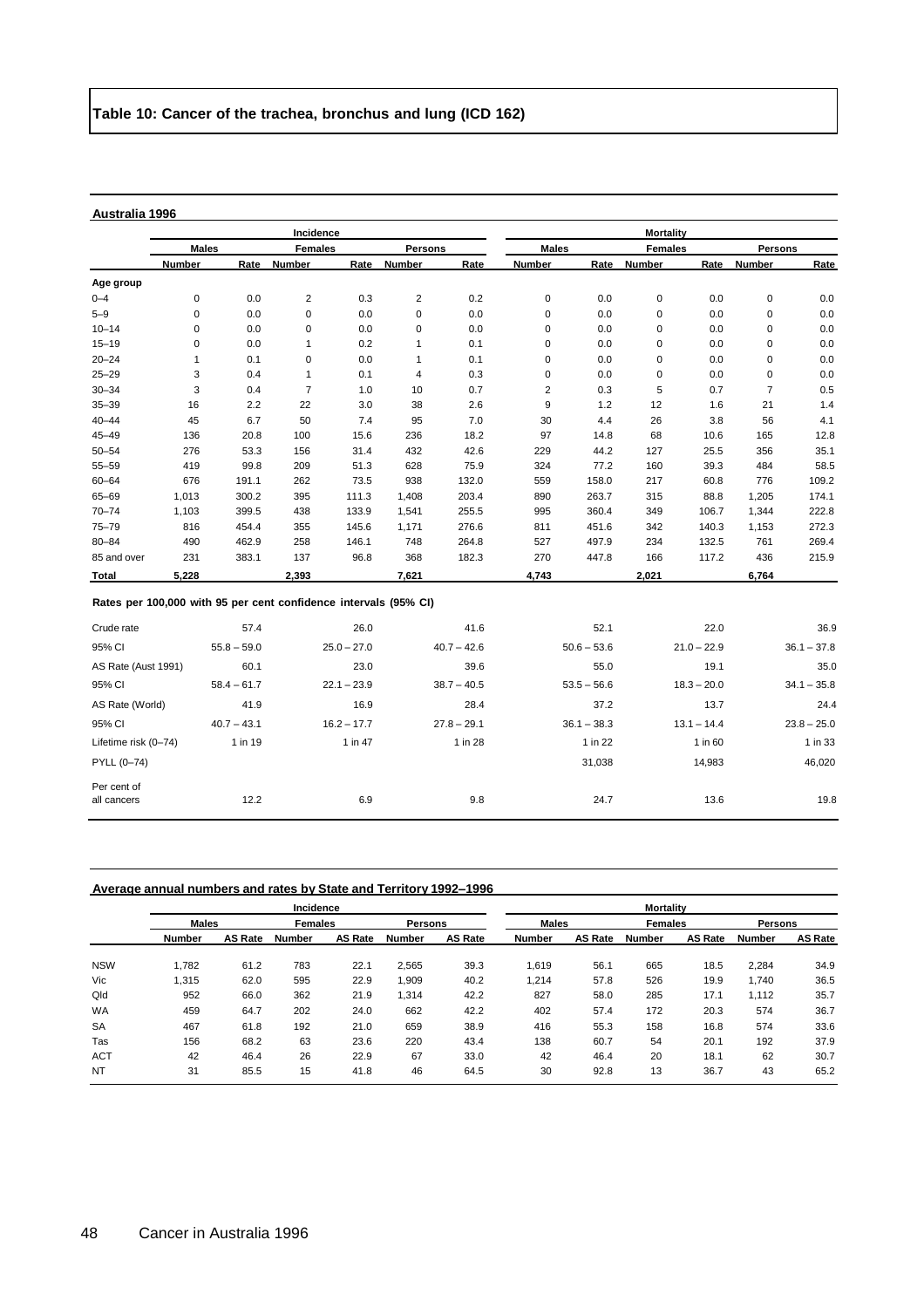|                                                                  |              |               | Incidence      |               |              |               |                         |             | <b>Mortality</b> |             |                |             |
|------------------------------------------------------------------|--------------|---------------|----------------|---------------|--------------|---------------|-------------------------|-------------|------------------|-------------|----------------|-------------|
|                                                                  | <b>Males</b> |               | <b>Females</b> |               | Persons      |               | <b>Males</b>            |             | <b>Females</b>   |             | <b>Persons</b> |             |
|                                                                  | Number       | Rate          | Number         | Rate          | Number       | Rate          | Number                  | Rate        | Number           | Rate        | Number         | Rate        |
| Age group                                                        |              |               |                |               |              |               |                         |             |                  |             |                |             |
| $0 - 4$                                                          | $\pmb{0}$    | 0.0           | $\mathbf{1}$   | 0.2           | $\mathbf{1}$ | 0.1           | 0                       | 0.0         | 0                | 0.0         | $\pmb{0}$      | 0.0         |
| $5 - 9$                                                          | 1            | 0.1           | 3              | 0.5           | 4            | 0.3           | 0                       | 0.0         | 0                | 0.0         | 0              | 0.0         |
| $10 - 14$                                                        | 8            | 1.2           | 16             | 2.5           | 24           | 1.8           | 0                       | 0.0         | 1                | 0.2         | 1              | 0.1         |
| $15 - 19$                                                        | 57           | 8.7           | 58             | 9.3           | 115          | 9.0           | $\overline{\mathbf{c}}$ | 0.3         | 0                | 0.0         | $\overline{2}$ | 0.2         |
| $20 - 24$                                                        | 66           | 9.3           | 101            | 14.7          | 167          | 12.0          | $\overline{2}$          | 0.3         | 3                | 0.4         | 5              | 0.4         |
| $25 - 29$                                                        | 155          | 21.8          | 160            | 22.6          | 315          | 22.2          | 10                      | 1.4         | 3                | 0.4         | 13             | 0.9         |
| $30 - 34$                                                        | 156          | 21.6          | 231            | 31.9          | 387          | 26.8          | 15                      | 2.1         | 4                | 0.6         | 19             | 1.3         |
| $35 - 39$                                                        | 226          | 31.1          | 280            | 38.4          | 506          | 34.8          | 27                      | 3.7         | 11               | 1.5         | 38             | 2.6         |
| $40 - 44$                                                        | 303          | 44.8          | 295            | 43.4          | 598          | 44.1          | 19                      | 2.8         | 24               | 3.5         | 43             | 3.2         |
| $45 - 49$                                                        | 377          | 57.6          | 324            | 50.6          | 701          | 54.2          | 39                      | 6.0         | 20               | 3.1         | 59             | 4.6         |
| $50 - 54$                                                        | 389          | 75.2          | 327            | 65.7          | 716          | 70.5          | 40                      | 7.7         | 28               | 5.6         | 68             | 6.7         |
| $55 - 59$                                                        | 366          | 87.2          | 257            | 63.1          | 623          | 75.3          | 31                      | 7.4         | 14               | 3.4         | 45             | 5.4         |
| $60 - 64$                                                        | 405          | 114.5         | 263            | 73.7          | 668          | 94.0          | 55                      | 15.5        | 28               | 7.9         | 83             | 11.7        |
| 65-69                                                            | 498          | 147.6         | 291            | 82.0          | 789          | 114.0         | 83                      | 24.6        | 31               | 8.7         | 114            | 16.5        |
| $70 - 74$                                                        | 497          | 180.0         | 300            | 91.7          | 797          | 132.1         | 67                      | 24.3        | 35               | 10.7        | 102            | 16.9        |
| $75 - 79$                                                        | 400          | 222.7         | 227            | 93.1          | 627          | 148.1         | 88                      | 49.0        | 35               | 14.4        | 123            | 29.1        |
| $80 - 84$                                                        | 253          | 239.0         | 166            | 94.0          | 419          | 148.3         | 55                      | 52.0        | 38               | 21.5        | 93             | 32.9        |
| 85 and over                                                      | 156          | 258.7         | 148            | 104.5         | 304          | 150.6         | 47                      | 77.9        | 48               | 33.9        | 95             | 47.1        |
| Total                                                            | 4,313        |               | 3,448          |               | 7,761        |               | 580                     |             | 323              |             | 903            |             |
| Rates per 100,000 with 95 per cent confidence intervals (95% CI) |              |               |                |               |              |               |                         |             |                  |             |                |             |
| Crude rate                                                       |              | 47.4          |                | 37.5          |              | 42.4          |                         | 6.4         |                  | 3.5         |                | 4.9         |
| 95% CI                                                           |              | $45.9 - 48.8$ |                | $36.2 - 38.7$ |              | $41.4 - 43.3$ |                         | $5.8 - 6.9$ |                  | $3.1 - 3.9$ |                | $4.6 - 5.3$ |
| AS Rate (Aust 1991)                                              |              | 48.0          |                | 35.0          |              | 40.6          |                         | 6.7         |                  | 3.0         |                | 4.6         |
| 95% CI                                                           |              | $46.5 - 49.4$ |                | $33.8 - 36.2$ |              | $39.7 - 41.5$ |                         | $6.1 - 7.2$ |                  | $2.7 - 3.3$ |                | $4.3 - 4.9$ |
| AS Rate (World)                                                  |              | 37.3          |                | 29.0          |              | 32.7          |                         | 4.7         |                  | 2.2         |                | 3.4         |
| 95% CI                                                           |              | $36.1 - 38.4$ |                | $27.9 - 30.0$ |              | $31.9 - 33.4$ |                         | $4.3 - 5.1$ |                  | $2.0 - 2.5$ |                | $3.1 - 3.6$ |
| Lifetime risk (0-74)                                             |              | 1 in 25       |                | 1 in 34       |              | 1 in 29       |                         | 1 in 209    |                  | 1 in 434    |                | 1 in 285    |
| PYLL (0-74)                                                      |              |               |                |               |              |               |                         | 6,955       |                  | 3,820       |                | 10,775      |
| Per cent of<br>all cancers                                       |              | 10.1          |                | 9.9           |              | 10.0          |                         | 3.0         |                  | 2.2         |                | 2.6         |

#### **Average annual numbers and rates by State and Territory 1992–1996**

|            |               |         | Incidence |                |        |                | <b>Mortality</b> |                |        |                |               |                |  |
|------------|---------------|---------|-----------|----------------|--------|----------------|------------------|----------------|--------|----------------|---------------|----------------|--|
|            | <b>Males</b>  |         |           | <b>Females</b> |        | <b>Persons</b> |                  | <b>Males</b>   |        | <b>Females</b> |               | Persons        |  |
|            | <b>Number</b> | AS Rate | Number    | <b>AS Rate</b> | Number | <b>AS Rate</b> | <b>Number</b>    | <b>AS Rate</b> | Number | <b>AS Rate</b> | <b>Number</b> | <b>AS Rate</b> |  |
| <b>NSW</b> | .365          | 45.8    | 1,016     | 30.8           | 2,382  | 37.3           | 227              | 7.9            | 116    | 3.3            | 343           | 5.3            |  |
| Vic        | 728           | 33.3    | 690       | 28.3           | 1.418  | 30.3           | 123              | 5.7            | 75     | 2.9            | 198           | 4.2            |  |
| Qld        | 958           | 63.2    | 741       | 45.6           | 1.698  | 53.5           | 123              | 8.4            | 58     | 3.4            | 181           | 5.7            |  |
| <b>WA</b>  | 391           | 49.5    | 309       | 36.1           | 701    | 42.1           | 50               | 6.9            | 29     | 3.3            | 79            | 4.9            |  |
| <b>SA</b>  | 295           | 39.4    | 285       | 34.5           | 580    | 36.4           | 35               | 4.8            | 24     | 2.7            | 59            | 3.6            |  |
| Tas        | 80            | 34.7    | 77        | 30.5           | 157    | 32.2           | 10               | 4.4            | 6      | 2.2            | 16            | 3.2            |  |
| <b>ACT</b> | 44            | 37.4    | 39        | 28.4           | 82     | 32.1           | 6                | 5.7            | 4      | 2.9            | 10            | 4.0            |  |
| <b>NT</b>  | 20            | 32.8    | 14        | 18.9           | 34     | 26.0           | 4                | 8.9            |        | 1.2            | 4             | 5.3            |  |

all cancers 10.1 10.1 9.9 10.0 3.0 2.2 2.6

*Note:* AS Rates use Australian 1991 Population Standard unless World Standard Population indicated. All rates expressed per 100,000. *Source: Cancer in Australia 1996,* AIHW & AACR 1999.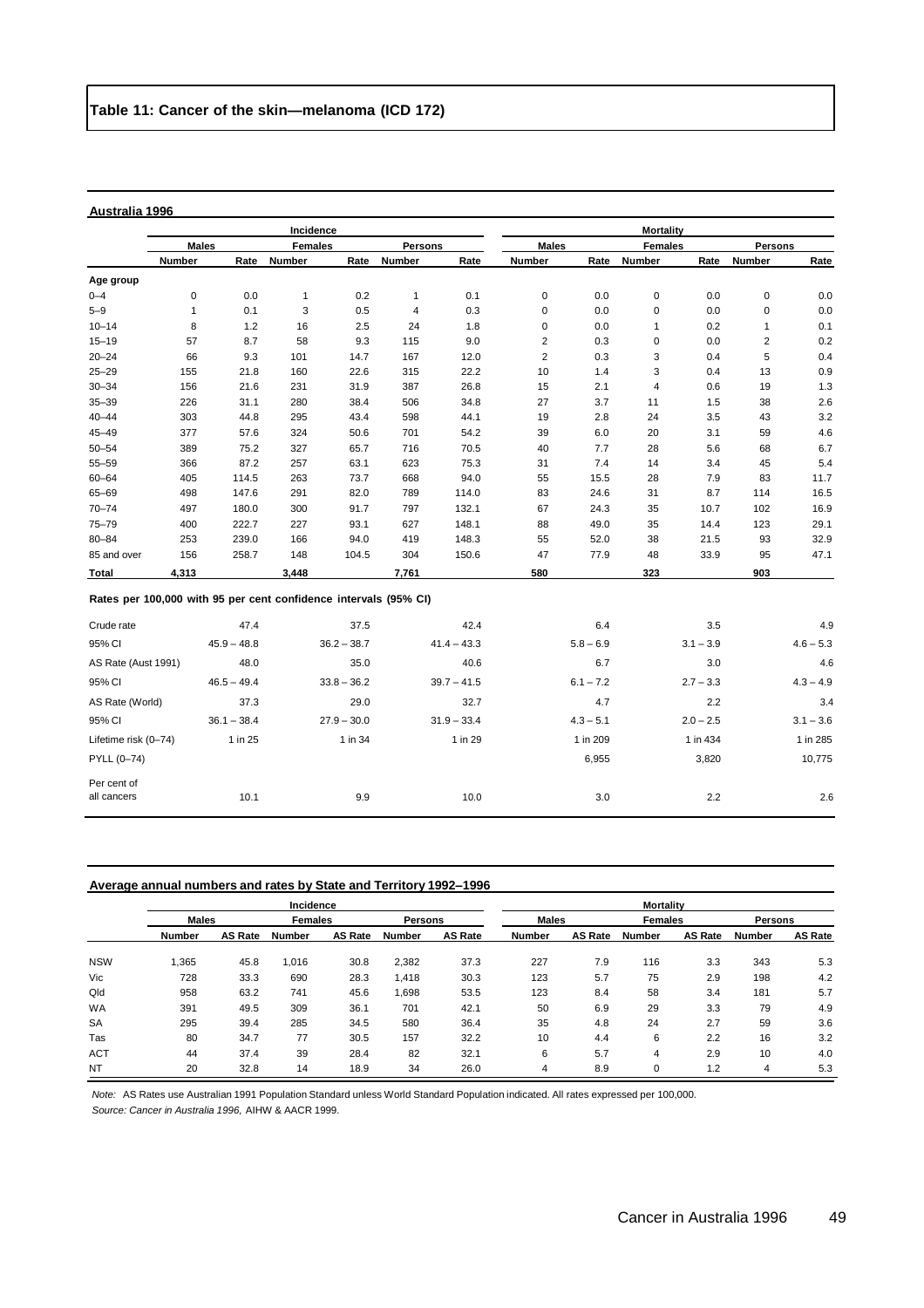|              |                                                                  |      | Incidence      |       |         |       | <b>Mortality</b> |      |                |       |                |       |
|--------------|------------------------------------------------------------------|------|----------------|-------|---------|-------|------------------|------|----------------|-------|----------------|-------|
|              | <b>Males</b>                                                     |      | <b>Females</b> |       | Persons |       | <b>Males</b>     |      | <b>Females</b> |       | <b>Persons</b> |       |
|              | Number                                                           | Rate | <b>Number</b>  | Rate  | Number  | Rate  | Number           | Rate | Number         | Rate  | <b>Number</b>  | Rate  |
| Age group    |                                                                  |      |                |       |         |       |                  |      |                |       |                |       |
| $0 - 4$      | 0                                                                | 0.0  | 0              | 0.0   | 0       | 0.0   | 0                | 0.0  | 0              | 0.0   | 0              | 0.0   |
| $5 - 9$      | 0                                                                | 0.0  | 0              | 0.0   | 0       | 0.0   | 0                | 0.0  | 0              | 0.0   | 0              | 0.0   |
| $10 - 14$    | 0                                                                | 0.0  | 0              | 0.0   | 0       | 0.0   | 0                | 0.0  | 0              | 0.0   | 0              | 0.0   |
| $15 - 19$    | 0                                                                | 0.0  | 1              | 0.2   | 1       | 0.1   | 0                | 0.0  | 0              | 0.0   | 0              | 0.0   |
| $20 - 24$    | 0                                                                | 0.0  | 6              | 0.9   | 6       | 0.4   | 0                | 0.0  | 0              | 0.0   | 0              | 0.0   |
| $25 - 29$    | 0                                                                | 0.0  | 44             | 6.2   | 44      | 3.1   | 0                | 0.0  | 9              | 1.3   | 9              | 0.6   |
| $30 - 34$    | 0                                                                | 0.0  | 197            | 27.2  | 197     | 13.6  | 0                | 0.0  | 30             | 4.1   | 30             | 2.1   |
| $35 - 39$    | 0                                                                | 0.0  | 424            | 58.1  | 424     | 29.1  | 0                | 0.0  | 91             | 12.5  | 91             | 6.3   |
| $40 - 44$    | 1                                                                | 0.1  | 758            | 111.6 | 759     | 56.0  | 1                | 0.1  | 146            | 21.5  | 147            | 10.8  |
| $45 - 49$    | 6                                                                | 0.9  | 1,191          | 186.2 | 1,197   | 92.5  | 1                | 0.2  | 192            | 30.0  | 193            | 14.9  |
| $50 - 54$    | $\overline{7}$                                                   | 1.4  | 1,166          | 234.4 | 1,173   | 115.6 | 2                | 0.4  | 238            | 47.8  | 240            | 23.6  |
| $55 - 59$    | 8                                                                | 1.9  | 1,112          | 272.9 | 1,120   | 135.4 | 2                | 0.5  | 242            | 59.4  | 244            | 29.5  |
| $60 - 64$    | 11                                                               | 3.1  | 1,011          | 283.5 | 1,022   | 143.8 |                  | 0.3  | 261            | 73.2  | 262            | 36.9  |
| $65 - 69$    | 13                                                               | 3.9  | 1,055          | 297.4 | 1,068   | 154.3 | 4                | 1.2  | 295            | 83.2  | 299            | 43.2  |
| $70 - 74$    | 13                                                               | 4.7  | 983            | 300.6 | 996     | 165.1 | 2                | 0.7  | 300            | 91.7  | 302            | 50.1  |
| $75 - 79$    | 13                                                               | 7.2  | 732            | 300.2 | 745     | 176.0 | 4                | 2.2  | 280            | 114.8 | 284            | 67.1  |
| $80 - 84$    | 8                                                                | 7.6  | 540            | 305.8 | 548     | 194.0 | 1                | 0.9  | 257            | 145.5 | 258            | 91.3  |
| 85 and over  | 5                                                                | 8.3  | 401            | 283.2 | 406     | 201.1 | 3                | 5.0  | 278            | 196.3 | 281            | 139.2 |
| <b>Total</b> | 85                                                               |      | 9.621          |       | 9,706   |       | 21               |      | 2,619          |       | 2,640          |       |
|              | Rates per 100,000 with 95 per cent confidence intervals (95% CI) |      |                |       |         |       |                  |      |                |       |                |       |
| Crude rate   |                                                                  | 0.9  |                | 104.5 |         | 53.0  |                  | 0.2  |                | 28.5  |                | 14.4  |

| Crude rate           | 0.9         | 104.5           | 53.0          | 0.2         | 28.5          | 14.4          |
|----------------------|-------------|-----------------|---------------|-------------|---------------|---------------|
| 95% CI               | $0.7 - 1.1$ | $102.5 - 106.6$ | $52.0 - 54.1$ | $0.1 - 0.3$ | $27.4 - 29.5$ | $13.9 - 15.0$ |
| AS Rate (Aust 1991)  | 1.0         | 95.5            | 50.0          | 0.2         | 24.9          | 13.5          |
| 95% CI               | $0.8 - 1.2$ | $93.6 - 97.4$   | $49.0 - 51.0$ | $0.1 - 0.4$ | $24.0 - 25.9$ | $13.0 - 14.0$ |
| AS Rate (World)      | 0.7         | 78.4            | 40.4          | 0.2         | 19.1          | 10.1          |
| 95% CI               | $0.5 - 0.8$ | $76.8 - 80.1$   | $39.6 - 41.2$ | $0.1 - 0.2$ | $18.3 - 19.9$ | $9.7 - 10.5$  |
| Lifetime risk (0-74) | 1 in 1.251  | $1$ in 12       | 1 in 23       | 1 in 5,960  | 1 in 48       | 1 in 92       |
| PYLL (0-74)          |             |                 |               | 188         | 30.955        | 31,143        |
| Per cent of          |             |                 |               |             |               |               |
| all cancers          | 0.2         | 27.5            | 12.5          | 0.1         | 17.6          | 7.7           |

| Average annual numbers and rates by State and Territory 1992-1996 |  |  |
|-------------------------------------------------------------------|--|--|
|-------------------------------------------------------------------|--|--|

|            |                          |                | Incidence      |                |                |                | <b>Mortality</b> |                |                |                |                |                |  |
|------------|--------------------------|----------------|----------------|----------------|----------------|----------------|------------------|----------------|----------------|----------------|----------------|----------------|--|
|            | <b>Males</b>             |                | <b>Females</b> |                | <b>Persons</b> |                | <b>Males</b>     |                | <b>Females</b> |                | <b>Persons</b> |                |  |
|            | Number                   | <b>AS Rate</b> | Number         | <b>AS Rate</b> | <b>Number</b>  | <b>AS Rate</b> | Number           | <b>AS Rate</b> | Number         | <b>AS Rate</b> | <b>Number</b>  | <b>AS Rate</b> |  |
| <b>NSW</b> | 24                       | 0.8            | 3,171          | 94.4           | 3.195          | 49.6           | 6                | 0.2            | 877            | 24.9           | 883            | 13.5           |  |
| Vic        | 16                       | 0.8            | 2,396          | 96.6           | 2.412          | 51.0           | 6                | 0.3            | 722            | 27.8           | 727            | 15.2           |  |
| Qld        | 10                       | 0.7            | 1,545          | 93.5           | 1,555          | 48.5           | 4                | 0.3            | 416            | 24.6           | 420            | 13.2           |  |
| <b>WA</b>  | 6                        | 0.8            | 840            | 98.2           | 846            | 51.0           |                  | 0.2            | 223            | 25.6           | 225            | 13.7           |  |
| <b>SA</b>  | $\overline{\phantom{a}}$ | 0.9            | 823            | 96.3           | 829            | 50.9           | 2                | 0.2            | 244            | 26.7           | 245            | 14.6           |  |
| Tas        | 2                        | 0.8            | 244            | 93.8           | 245            | 49.2           | 0                | 0.2            | 67             | 24.2           | 67             | 13.2           |  |
| <b>ACT</b> |                          | 0.5            | 126            | 95.2           | 127            | 50.2           | 0                | 0.1            | 36             | 30.1           | 36             | 16.5           |  |
| <b>NT</b>  | 0                        | 0.2            | 37             | 65.2           | 37             | 29.9           | 0                | 0.0            | 8              | 18.2           | 8              | 8.5            |  |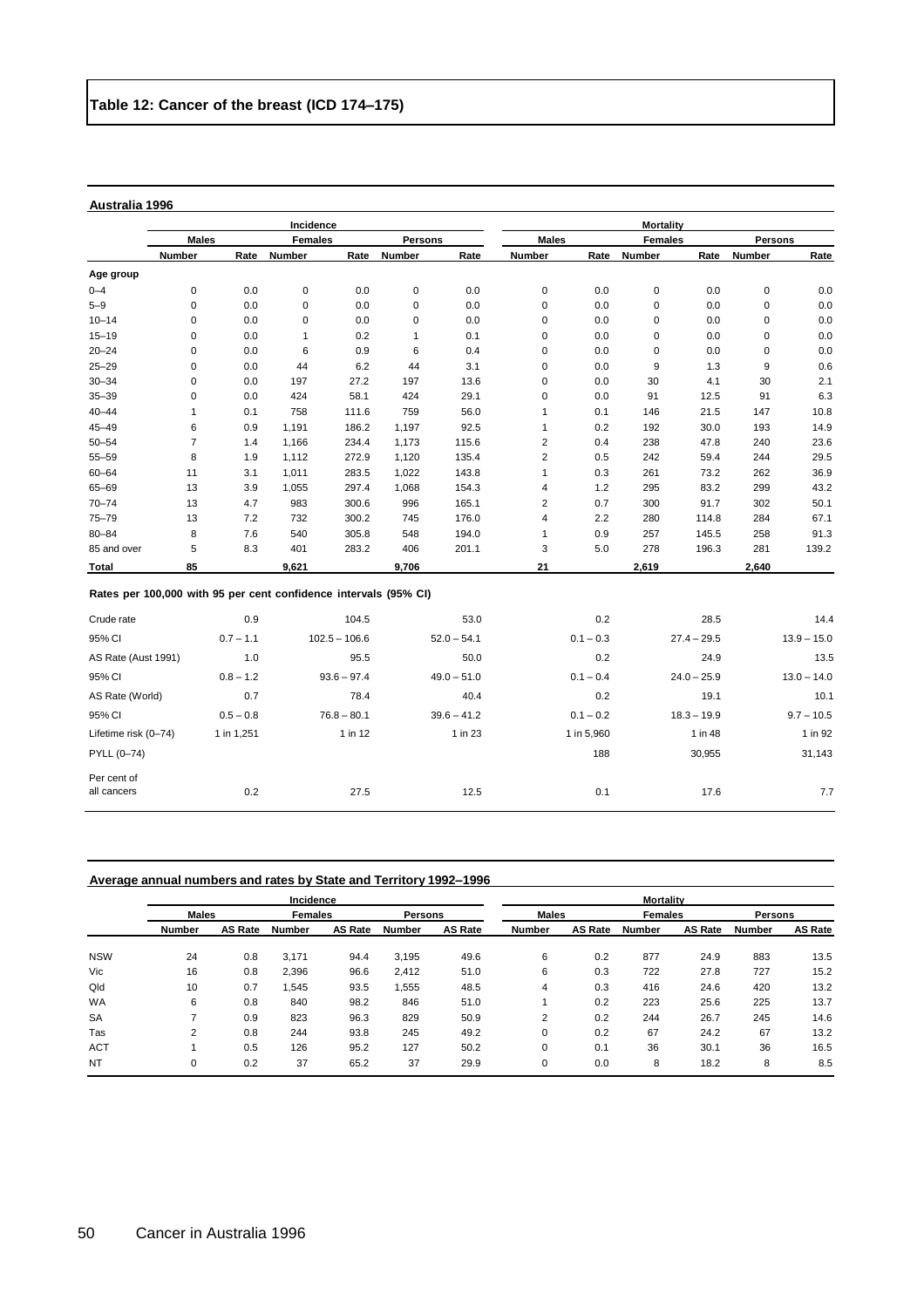|                      |                                                                  |      | Incidence      |              |         |      |              |      | <b>Mortality</b> |             |         |      |
|----------------------|------------------------------------------------------------------|------|----------------|--------------|---------|------|--------------|------|------------------|-------------|---------|------|
|                      | <b>Males</b>                                                     |      | <b>Females</b> |              | Persons |      | <b>Males</b> |      | <b>Females</b>   |             | Persons |      |
|                      | Number                                                           | Rate | Number         | Rate         | Number  | Rate | Number       | Rate | Number           | Rate        | Number  | Rate |
| Age group            |                                                                  |      |                |              |         |      |              |      |                  |             |         |      |
| $0 - 4$              |                                                                  |      | 0              | 0.0          |         |      |              |      | 0                | 0.0         |         |      |
| $5 - 9$              |                                                                  |      | $\pmb{0}$      | 0.0          |         |      |              |      | $\pmb{0}$        | 0.0         |         |      |
| $10 - 14$            |                                                                  |      | $\pmb{0}$      | 0.0          |         |      |              |      | 0                | 0.0         |         |      |
| $15 - 19$            |                                                                  |      | $\mathbf{1}$   | 0.2          |         |      |              |      | $\pmb{0}$        | 0.0         |         |      |
| $20 - 24$            |                                                                  |      | 14             | 2.0          |         |      |              |      | $\pmb{0}$        | 0.0         |         |      |
| $25 - 29$            |                                                                  |      | 43             | 6.1          |         |      |              |      | $\sqrt{2}$       | 0.3         |         |      |
| $30 - 34$            |                                                                  |      | 70             | 9.7          |         |      |              |      | 12               | 1.7         |         |      |
| $35 - 39$            |                                                                  |      | 137            | 18.8         |         |      |              |      | 22               | 3.0         |         |      |
| $40 - 44$            |                                                                  |      | 118            | 17.4         |         |      |              |      | 21               | 3.1         |         |      |
| $45 - 49$            |                                                                  |      | 102            | 15.9         |         |      |              |      | 32               | 5.0         |         |      |
| $50 - 54$            |                                                                  |      | 78             | 15.7         |         |      |              |      | 13               | 2.6         |         |      |
| 55-59                |                                                                  |      | 62             | 15.2         |         |      |              |      | 21               | 5.2         |         |      |
| $60 - 64$            |                                                                  |      | 63             | 17.7         |         |      |              |      | 23               | 6.4         |         |      |
| 65-69                |                                                                  |      | 64             | 18.0         |         |      |              |      | 28               | 7.9         |         |      |
| $70 - 74$            |                                                                  |      | 57             | 17.4         |         |      |              |      | 41               | 12.5        |         |      |
| 75-79                |                                                                  |      | 48             | 19.7         |         |      |              |      | 41               | 16.8        |         |      |
| $80 - 84$            |                                                                  |      | 41             | 23.2         |         |      |              |      | 23               | 13.0        |         |      |
| 85 and over          |                                                                  |      | 25             | 17.7         |         |      |              |      | 22               | 15.5        |         |      |
| Total                |                                                                  |      | 923            |              |         |      |              |      | 301              |             |         |      |
|                      | Rates per 100,000 with 95 per cent confidence intervals (95% CI) |      |                |              |         |      |              |      |                  |             |         |      |
| Crude rate           |                                                                  |      |                | 10.0         |         |      |              |      |                  | 3.3         |         |      |
| 95% CI               |                                                                  |      |                | $9.4 - 10.7$ |         |      |              |      |                  | $2.9 - 3.6$ |         |      |
| AS Rate (Aust 1991)  |                                                                  |      |                | 9.4          |         |      |              |      |                  | 2.9         |         |      |
| 95% CI               |                                                                  |      |                | $8.8 - 10.1$ |         |      |              |      |                  | $2.6 - 3.2$ |         |      |
| AS Rate (World)      |                                                                  |      |                | 7.8          |         |      |              |      |                  | 2.2         |         |      |
| 95% CI               |                                                                  |      |                | $7.2 - 8.3$  |         |      |              |      |                  | $1.9 - 2.4$ |         |      |
| Lifetime risk (0-74) |                                                                  |      |                | 1 in 130     |         |      |              |      |                  | 1 in 420    |         |      |
| PYLL (0-74)          |                                                                  |      |                |              |         |      |              |      |                  | 4,253       |         |      |
| Per cent of          |                                                                  |      |                |              |         |      |              |      |                  |             |         |      |
| all cancers          |                                                                  |      |                | 2.6          |         |      |              |      |                  | 2.0         |         |      |

| Average annual numbers and rates by State and Territory 1992–1996 |  |
|-------------------------------------------------------------------|--|
|                                                                   |  |

|            |               |                | Incidence      |                |                |                | <b>Mortality</b> |                |                |                |                |                |  |  |
|------------|---------------|----------------|----------------|----------------|----------------|----------------|------------------|----------------|----------------|----------------|----------------|----------------|--|--|
|            | <b>Males</b>  |                | <b>Females</b> |                | <b>Persons</b> |                | <b>Males</b>     |                | <b>Females</b> |                | <b>Persons</b> |                |  |  |
|            | <b>Number</b> | <b>AS Rate</b> | Number         | <b>AS Rate</b> | Number         | <b>AS Rate</b> | <b>Number</b>    | <b>AS Rate</b> | Number         | <b>AS Rate</b> | Number         | <b>AS Rate</b> |  |  |
| <b>NSW</b> |               |                | 351            | 10.8           |                |                |                  |                | 117            | 3.4            |                |                |  |  |
| Vic        |               |                | 252            | 10.5           |                |                |                  |                | 76             | 3.0            |                |                |  |  |
| Qld        |               |                | 194            | 12.0           |                |                |                  |                | 55             | 3.3            |                |                |  |  |
| WA         |               |                | 95             | 11.1           |                |                |                  |                | 32             | 3.6            |                |                |  |  |
| <b>SA</b>  |               |                | 63             | 7.8            |                |                |                  |                | 21             | 2.3            |                |                |  |  |
| Tas        |               |                | 29             | 11.5           |                |                |                  |                | 13             | 4.8            |                |                |  |  |
| <b>ACT</b> |               |                | 13             | 9.0            |                |                |                  |                | 4              | 3.2            |                |                |  |  |
| <b>NT</b>  |               |                | 13             | 21.8           |                |                |                  |                | 5              | 13.3           |                |                |  |  |

*Note:* AS Rates use Australian 1991 Population Standard unless World Standard Population indicated. All rates expressed per 100,000. *Source: Cancer in Australia 1996,* AIHW & AACR 1999.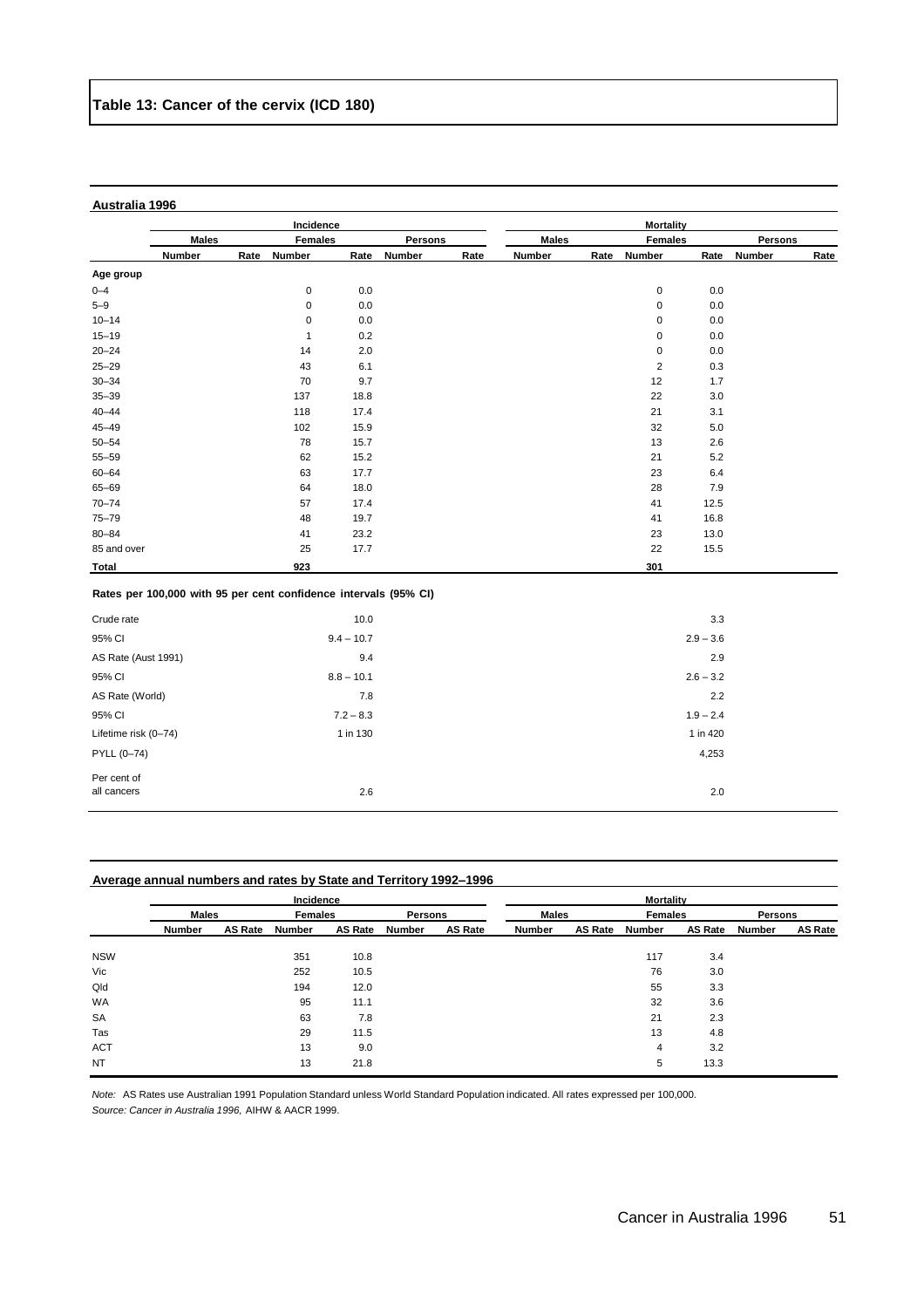|                            |               | Incidence                                                        |               |               |      |               | <b>Mortality</b> |                |             |               |      |  |  |
|----------------------------|---------------|------------------------------------------------------------------|---------------|---------------|------|---------------|------------------|----------------|-------------|---------------|------|--|--|
|                            | <b>Males</b>  | <b>Females</b>                                                   |               | Persons       |      | <b>Males</b>  |                  | <b>Females</b> |             | Persons       |      |  |  |
|                            | <b>Number</b> | Rate<br><b>Number</b>                                            | Rate          | <b>Number</b> | Rate | <b>Number</b> | Rate             | Number         | Rate        | <b>Number</b> | Rate |  |  |
| Age group                  |               |                                                                  |               |               |      |               |                  |                |             |               |      |  |  |
| $0 - 4$                    |               | $\mathbf 0$                                                      | 0.0           |               |      |               |                  | $\pmb{0}$      | 0.0         |               |      |  |  |
| $5 - 9$                    |               | $\pmb{0}$                                                        | 0.0           |               |      |               |                  | $\mathbf 0$    | 0.0         |               |      |  |  |
| $10 - 14$                  |               | $\pmb{0}$                                                        | 0.0           |               |      |               |                  | $\pmb{0}$      | 0.0         |               |      |  |  |
| $15 - 19$                  |               | $\pmb{0}$                                                        | 0.0           |               |      |               |                  | $\mathbf 0$    | 0.0         |               |      |  |  |
| $20 - 24$                  |               | $\mathbf{1}$                                                     | 0.1           |               |      |               |                  | $\pmb{0}$      | 0.0         |               |      |  |  |
| $25 - 29$                  |               | 3                                                                | 0.4           |               |      |               |                  | $\pmb{0}$      | 0.0         |               |      |  |  |
| $30 - 34$                  |               | 13                                                               | 1.8           |               |      |               |                  | $\pmb{0}$      | 0.0         |               |      |  |  |
| $35 - 39$                  |               | 23                                                               | 3.2           |               |      |               |                  | $\mathbf{1}$   | 0.1         |               |      |  |  |
| $40 - 44$                  |               | 44                                                               | 6.5           |               |      |               |                  | 6              | 0.9         |               |      |  |  |
| $45 - 49$                  |               | 84                                                               | 13.1          |               |      |               |                  | $\sqrt{4}$     | 0.6         |               |      |  |  |
| $50 - 54$                  |               | 129                                                              | 25.9          |               |      |               |                  | 8              | 1.6         |               |      |  |  |
| $55 - 59$                  |               | 186                                                              | 45.6          |               |      |               |                  | 12             | 2.9         |               |      |  |  |
| $60 - 64$                  |               | 171                                                              | 47.9          |               |      |               |                  | 27             | 7.6         |               |      |  |  |
| 65-69                      |               | 160                                                              | 45.1          |               |      |               |                  | 36             | 10.1        |               |      |  |  |
| $70 - 74$                  |               | 177                                                              | 54.1          |               |      |               |                  | 51             | 15.6        |               |      |  |  |
| $75 - 79$                  |               | 162                                                              | 66.4          |               |      |               |                  | 37             | 15.2        |               |      |  |  |
| $80 - 84$                  |               | 92                                                               | 52.1          |               |      |               |                  | 52             | 29.4        |               |      |  |  |
| 85 and over                |               | 71                                                               | 50.1          |               |      |               |                  | 39             | 27.5        |               |      |  |  |
| Total                      |               | 1,316                                                            |               |               |      |               |                  | 273            |             |               |      |  |  |
|                            |               | Rates per 100,000 with 95 per cent confidence intervals (95% CI) |               |               |      |               |                  |                |             |               |      |  |  |
| Crude rate                 |               |                                                                  | 14.3          |               |      |               |                  |                | 3.0         |               |      |  |  |
| 95% CI                     |               |                                                                  | $13.5 - 15.1$ |               |      |               |                  |                | $2.6 - 3.3$ |               |      |  |  |
| AS Rate (Aust 1991)        |               |                                                                  | 12.9          |               |      |               |                  |                | 2.5         |               |      |  |  |
| 95% CI                     |               |                                                                  | $12.2 - 13.6$ |               |      |               |                  |                | $2.2 - 2.8$ |               |      |  |  |
| AS Rate (World)            |               |                                                                  | 10.2          |               |      |               |                  |                | 1.7         |               |      |  |  |
| 95% CI                     |               |                                                                  | $9.6 - 10.8$  |               |      |               |                  |                | $1.4 - 1.9$ |               |      |  |  |
| Lifetime risk (0-74)       |               |                                                                  | 1 in 83       |               |      |               |                  |                | 1 in 507    |               |      |  |  |
| PYLL (0-74)                |               |                                                                  |               |               |      |               |                  |                | 1,468       |               |      |  |  |
| Per cent of<br>all cancers |               |                                                                  | 3.8           |               |      |               |                  |                | 1.8         |               |      |  |  |

| Average annual numbers and rates by State and Territory 1992–1996 |  |
|-------------------------------------------------------------------|--|
|                                                                   |  |

|            |               |                | Incidence      |                |                |                | <b>Mortality</b> |                |                |                |         |         |  |  |
|------------|---------------|----------------|----------------|----------------|----------------|----------------|------------------|----------------|----------------|----------------|---------|---------|--|--|
|            | <b>Males</b>  |                | <b>Females</b> |                | <b>Persons</b> |                | <b>Males</b>     |                | Females        |                | Persons |         |  |  |
|            | <b>Number</b> | <b>AS Rate</b> | Number         | <b>AS Rate</b> | Number         | <b>AS Rate</b> | Number           | <b>AS Rate</b> | Number         | <b>AS Rate</b> | Number  | AS Rate |  |  |
| <b>NSW</b> |               |                | 421            | 12.3           |                |                |                  |                | 84             | 2.3            |         |         |  |  |
| Vic        |               |                | 375            | 14.9           |                |                |                  |                | 77             | 2.8            |         |         |  |  |
| Qld        |               |                | 230            | 14.0           |                |                |                  |                | 43             | 2.5            |         |         |  |  |
| WA         |               |                | 98             | 11.8           |                |                |                  |                | 21             | 2.4            |         |         |  |  |
| <b>SA</b>  |               |                | 130            | 14.6           |                |                |                  |                | 23             | 2.3            |         |         |  |  |
| Tas        |               |                | 32             | 12.4           |                |                |                  |                |                | 2.6            |         |         |  |  |
| <b>ACT</b> |               |                | 14             | 11.8           |                |                |                  |                | 3              | 2.7            |         |         |  |  |
| <b>NT</b>  |               |                | 5              | 12.7           |                |                |                  |                | $\overline{2}$ | 8.1            |         |         |  |  |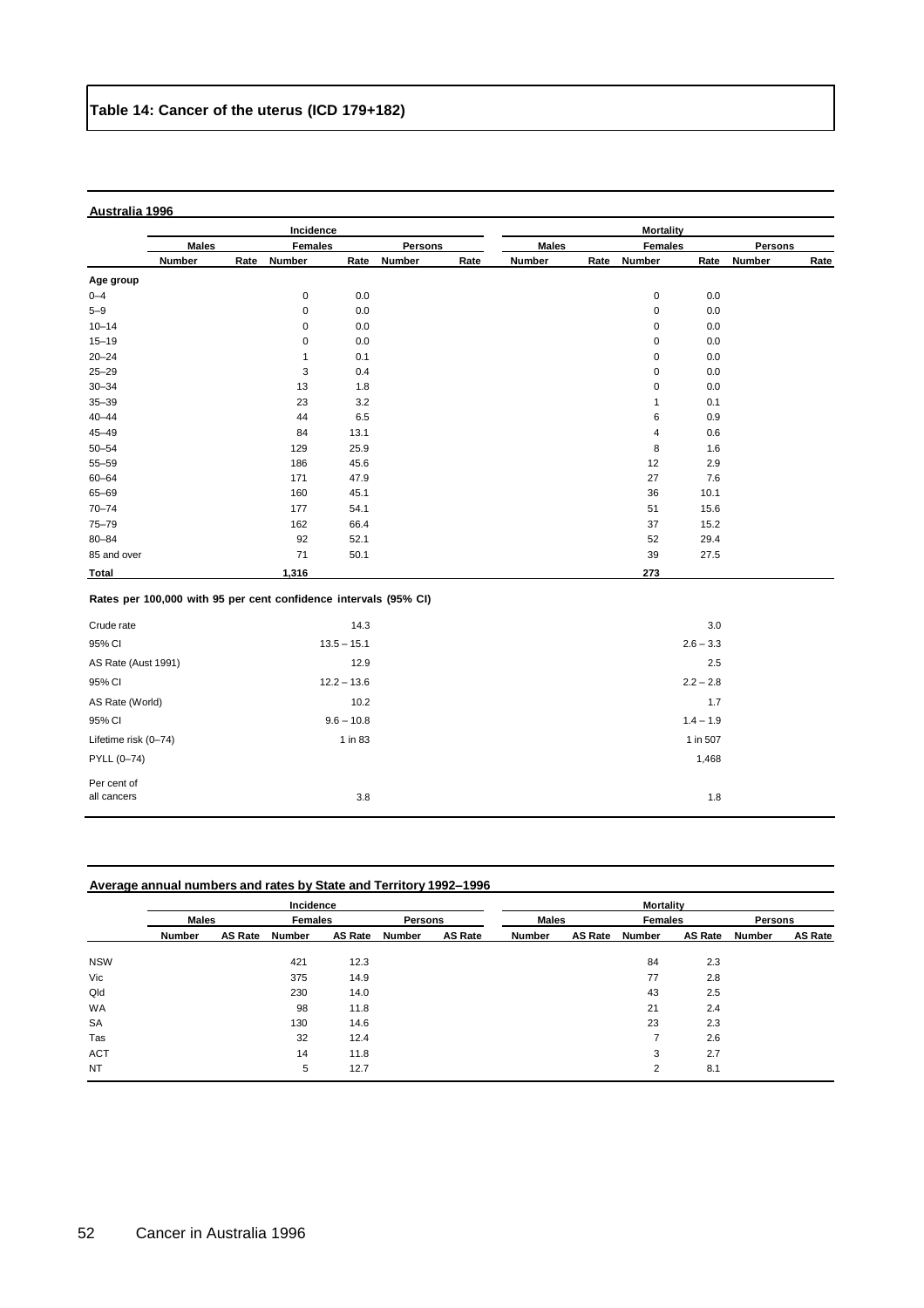|                      |               | Incidence                                                        |               |                |      |              |      | <b>Mortality</b> |             |        |      |
|----------------------|---------------|------------------------------------------------------------------|---------------|----------------|------|--------------|------|------------------|-------------|--------|------|
|                      | <b>Males</b>  | <b>Females</b>                                                   |               | <b>Persons</b> |      | <b>Males</b> |      | <b>Females</b>   | Persons     |        |      |
|                      | <b>Number</b> | Rate<br>Number                                                   | Rate          | <b>Number</b>  | Rate | Number       | Rate | Number           | Rate        | Number | Rate |
| Age group            |               |                                                                  |               |                |      |              |      |                  |             |        |      |
| $0 - 4$              |               | $\mathbf 0$                                                      | $0.0\,$       |                |      |              |      | $\mathbf 0$      | 0.0         |        |      |
| $5 - 9$              |               | $\mathbf{1}$                                                     | 0.2           |                |      |              |      | $\mathbf 0$      | 0.0         |        |      |
| $10 - 14$            |               | $\overline{4}$                                                   | 0.6           |                |      |              |      | 1                | 0.2         |        |      |
| $15 - 19$            |               | 8                                                                | 1.3           |                |      |              |      | 3                | 0.5         |        |      |
| $20 - 24$            |               | 8                                                                | $1.2$         |                |      |              |      | $\bf 0$          | 0.0         |        |      |
| $25 - 29$            |               | 29                                                               | 4.1           |                |      |              |      | $\overline{c}$   | 0.3         |        |      |
| $30 - 34$            |               | 18                                                               | 2.5           |                |      |              |      | $\overline{7}$   | 1.0         |        |      |
| $35 - 39$            |               | 33                                                               | 4.5           |                |      |              |      | 13               | 1.8         |        |      |
| $40 - 44$            |               | 52                                                               | 7.7           |                |      |              |      | 25               | 3.7         |        |      |
| $45 - 49$            |               | 96                                                               | 15.0          |                |      |              |      | 26               | 4.1         |        |      |
| $50 - 54$            |               | 117                                                              | 23.5          |                |      |              |      | 65               | 13.1        |        |      |
| $55 - 59$            |               | 112                                                              | 27.5          |                |      |              |      | 62               | 15.2        |        |      |
| $60 - 64$            |               | 122                                                              | 34.2          |                |      |              |      | 82               | 23.0        |        |      |
| 65-69                |               | 118                                                              | 33.3          |                |      |              |      | 102              | 28.8        |        |      |
| $70 - 74$            |               | 159                                                              | 48.6          |                |      |              |      | 124              | 37.9        |        |      |
| $75 - 79$            |               | 123                                                              | 50.5          |                |      |              |      | 135              | 55.4        |        |      |
| $80 - 84$            |               | 92                                                               | 52.1          |                |      |              |      | 83               | 47.0        |        |      |
| 85 and over          |               | 74                                                               | 52.3          |                |      |              |      | 67               | 47.3        |        |      |
| Total                |               | 1,166                                                            |               |                |      |              |      | 797              |             |        |      |
|                      |               | Rates per 100,000 with 95 per cent confidence intervals (95% CI) |               |                |      |              |      |                  |             |        |      |
| Crude rate           |               |                                                                  | 12.7          |                |      |              |      |                  | 8.7         |        |      |
| 95% CI               |               |                                                                  | $11.9 - 13.4$ |                |      |              |      |                  | $8.1 - 9.3$ |        |      |
| AS Rate (Aust 1991)  |               |                                                                  | 11.4          |                |      |              |      |                  | 7.6         |        |      |
| 95% CI               |               |                                                                  | $10.7 - 12.0$ |                |      |              |      |                  | $7.0 - 8.1$ |        |      |
| AS Rate (World)      |               |                                                                  | 9.0           |                |      |              |      |                  | 5.5         |        |      |
| 95% CI               |               |                                                                  | $8.5 - 9.6$   |                |      |              |      |                  | $5.1 - 6.0$ |        |      |
| Lifetime risk (0-74) |               |                                                                  | 1 in 98       |                |      |              |      |                  | 1 in 155    |        |      |
| PYLL (0-74)          |               |                                                                  |               |                |      |              |      |                  | 7,290       |        |      |
| Per cent of          |               |                                                                  |               |                |      |              |      |                  |             |        |      |
| all cancers          |               |                                                                  | 3.3           |                |      |              |      |                  | 5.4         |        |      |

| <b>Number</b> | <b>AS Rate</b> | Number       | AS Rate | Number                      | <b>AS Rate</b> | Number                                                                              | <b>AS Rate</b> | Number       | AS Rate | Number                             | <b>AS Rate</b> |
|---------------|----------------|--------------|---------|-----------------------------|----------------|-------------------------------------------------------------------------------------|----------------|--------------|---------|------------------------------------|----------------|
|               |                |              |         |                             |                |                                                                                     |                |              |         |                                    |                |
|               |                | 356          | 10.4    |                             |                |                                                                                     |                | 242          | 6.8     |                                    |                |
|               |                | 323          | 12.9    |                             |                |                                                                                     |                | 209          | 8.0     |                                    |                |
|               |                | 201          | 12.2    |                             |                |                                                                                     |                | 114          | 6.8     |                                    |                |
|               |                | 92           | 10.8    |                             |                |                                                                                     |                | 65           | 7.6     |                                    |                |
|               |                | <b>Males</b> |         | Incidence<br><b>Females</b> |                | Average annual numbers and rates by State and Territory 1992–1996<br><b>Persons</b> |                | <b>Males</b> |         | <b>Mortality</b><br><b>Females</b> | Persons        |

*Note:* AS Rates use Australian 1991 Population Standard unless World Standard Population indicated. All rates expressed per 100,000. *Source: Cancer in Australia 1996,* AIHW & AACR 1999.

SA 89 10.2 69 7.6 Tas 32 12.1 23 8.4 ACT 14 10.9 8 7.4 NT 2 3.1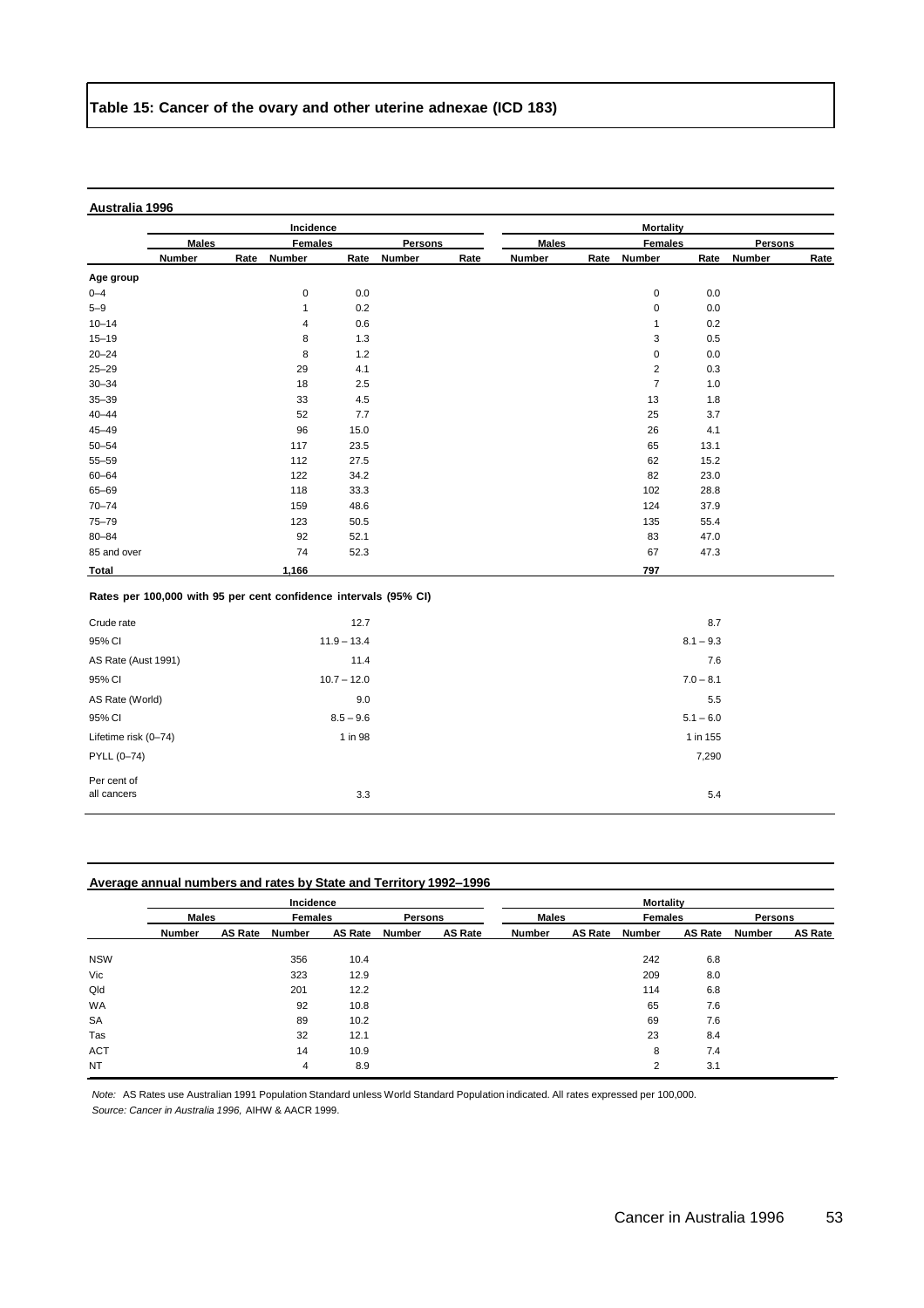|                                                                  |              |                 | Incidence      |      |               |      |              |               | <b>Mortality</b> |      |               |      |
|------------------------------------------------------------------|--------------|-----------------|----------------|------|---------------|------|--------------|---------------|------------------|------|---------------|------|
|                                                                  | <b>Males</b> |                 | <b>Females</b> |      | Persons       |      | <b>Males</b> |               | <b>Females</b>   |      | Persons       |      |
|                                                                  | Number       | Rate            | Number         | Rate | <b>Number</b> | Rate | Number       | Rate          | Number           | Rate | <b>Number</b> | Rate |
| Age group                                                        |              |                 |                |      |               |      |              |               |                  |      |               |      |
| $0 - 4$                                                          | $\pmb{0}$    | 0.0             |                |      |               |      | $\pmb{0}$    | 0.0           |                  |      |               |      |
| $5 - 9$                                                          | $\pmb{0}$    | 0.0             |                |      |               |      | $\pmb{0}$    | 0.0           |                  |      |               |      |
| $10 - 14$                                                        | 0            | 0.0             |                |      |               |      | 0            | 0.0           |                  |      |               |      |
| $15 - 19$                                                        | 1            | 0.2             |                |      |               |      | 0            | 0.0           |                  |      |               |      |
| $20 - 24$                                                        | $\mathbf 0$  | 0.0             |                |      |               |      | 0            | 0.0           |                  |      |               |      |
| $25 - 29$                                                        | $\mathbf{1}$ | 0.1             |                |      |               |      | 0            | 0.0           |                  |      |               |      |
| $30 - 34$                                                        | $\pmb{0}$    | 0.0             |                |      |               |      | $\pmb{0}$    | 0.0           |                  |      |               |      |
| $35 - 39$                                                        | $\mathbf{1}$ | 0.1             |                |      |               |      | 0            | $0.0\,$       |                  |      |               |      |
| $40 - 44$                                                        | 14           | 2.1             |                |      |               |      | $\mathbf{1}$ | 0.1           |                  |      |               |      |
| $45 - 49$                                                        | 85           | 13.0            |                |      |               |      | 9            | 1.4           |                  |      |               |      |
| $50 - 54$                                                        | 313          | 60.5            |                |      |               |      | 17           | 3.3           |                  |      |               |      |
| $55 - 59$                                                        | 740          | 176.2           |                |      |               |      | 54           | 12.9          |                  |      |               |      |
| $60 - 64$                                                        | 1,249        | 353.0           |                |      |               |      | 115          | 32.5          |                  |      |               |      |
| 65-69                                                            | 2,040        | 604.5           |                |      |               |      | 272          | 80.6          |                  |      |               |      |
| $70 - 74$                                                        | 2,208        | 799.7           |                |      |               |      | 457          | 165.5         |                  |      |               |      |
| $75 - 79$                                                        | 1,650        | 918.7           |                |      |               |      | 582          | 324.1         |                  |      |               |      |
| $80 - 84$                                                        | 1,091        | 1,030.7         |                |      |               |      | 564          | 532.8         |                  |      |               |      |
| 85 and over                                                      | 662          | 1,097.8         |                |      |               |      | 573          | 950.2         |                  |      |               |      |
| Total                                                            | 10,055       |                 |                |      |               |      | 2,644        |               |                  |      |               |      |
| Rates per 100,000 with 95 per cent confidence intervals (95% CI) |              |                 |                |      |               |      |              |               |                  |      |               |      |
| Crude rate                                                       |              | 110.4           |                |      |               |      |              | 29.0          |                  |      |               |      |
| 95% CI                                                           |              | $108.2 - 112.6$ |                |      |               |      |              | $27.9 - 30.1$ |                  |      |               |      |
| AS Rate (Aust 1991)                                              |              | 117.4           |                |      |               |      |              | 33.0          |                  |      |               |      |
| 95% CI                                                           |              | $115.1 - 119.7$ |                |      |               |      |              | $31.7 - 34.2$ |                  |      |               |      |
| AS Rate (World)                                                  |              | 79.1            |                |      |               |      |              | 18.5          |                  |      |               |      |
| 95% CI                                                           |              | $77.5 - 80.7$   |                |      |               |      |              | $17.7 - 19.2$ |                  |      |               |      |
| Lifetime risk (0-74)                                             |              | 1 in 10         |                |      |               |      |              | 1 in 68       |                  |      |               |      |
| PYLL (0-74)                                                      |              |                 |                |      |               |      |              | 6,228         |                  |      |               |      |
| Per cent of<br>all cancers                                       |              | 23.5            |                |      |               |      |              | 13.8          |                  |      |               |      |

| Average annual numbers and rates by State and Territory 1992–1996 |  |
|-------------------------------------------------------------------|--|
|                                                                   |  |

|            |               |                | Incidence      |                |                |                | <b>Mortality</b> |                |                |                |         |                |  |  |
|------------|---------------|----------------|----------------|----------------|----------------|----------------|------------------|----------------|----------------|----------------|---------|----------------|--|--|
|            | <b>Males</b>  |                | <b>Females</b> |                | <b>Persons</b> |                | <b>Males</b>     |                | <b>Females</b> |                | Persons |                |  |  |
|            | <b>Number</b> | <b>AS Rate</b> | <b>Number</b>  | <b>AS Rate</b> | Number         | <b>AS Rate</b> | Number           | <b>AS Rate</b> | Number         | <b>AS Rate</b> | Number  | <b>AS Rate</b> |  |  |
| <b>NSW</b> | 3,854         | 135.2          |                |                |                |                | 852              | 32.4           |                |                |         |                |  |  |
| Vic        | 2,564         | 124.0          |                |                |                |                | 663              | 34.3           |                |                |         |                |  |  |
| Qld        | 1,753         | 127.0          |                |                |                |                | 453              | 34.9           |                |                |         |                |  |  |
| <b>WA</b>  | 1,046         | 150.5          |                |                |                |                | 211              | 32.9           |                |                |         |                |  |  |
| SA         | 1,064         | 142.8          |                |                |                |                | 242              | 34.4           |                |                |         |                |  |  |
| Tas        | 350           | 156.7          |                |                |                |                | 82               | 39.3           |                |                |         |                |  |  |
| <b>ACT</b> | 127           | 149.0          |                |                |                |                | 29               | 41.2           |                |                |         |                |  |  |
| <b>NT</b>  | 21            | 74.7           |                |                |                |                | 6                | 26.9           |                |                |         |                |  |  |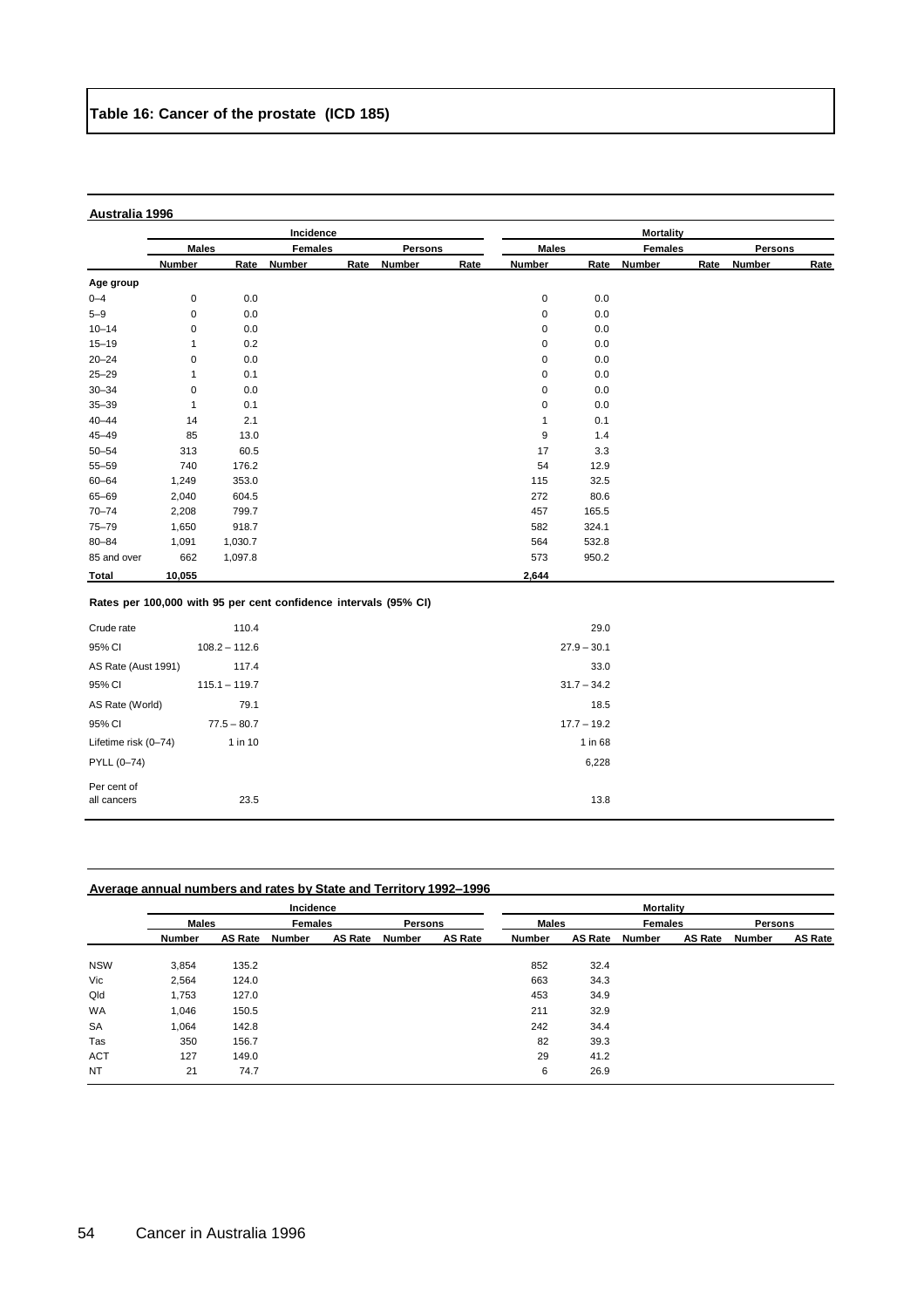|                            |              |             | Incidence                                                        |      |               |      |                         |             | <b>Mortality</b> |      |                |      |
|----------------------------|--------------|-------------|------------------------------------------------------------------|------|---------------|------|-------------------------|-------------|------------------|------|----------------|------|
|                            | <b>Males</b> |             | <b>Females</b>                                                   |      | Persons       |      | <b>Males</b>            |             | <b>Females</b>   |      | <b>Persons</b> |      |
|                            | Number       | Rate        | <b>Number</b>                                                    | Rate | <b>Number</b> | Rate | Number                  | Rate        | <b>Number</b>    | Rate | <b>Number</b>  | Rate |
| Age group                  |              |             |                                                                  |      |               |      |                         |             |                  |      |                |      |
| $0 - 4$                    | 6            | 0.9         |                                                                  |      |               |      | $\pmb{0}$               | 0.0         |                  |      |                |      |
| $5 - 9$                    | $\sqrt{2}$   | 0.3         |                                                                  |      |               |      | $\pmb{0}$               | 0.0         |                  |      |                |      |
| $10 - 14$                  | $\sqrt{2}$   | 0.3         |                                                                  |      |               |      | 0                       | 0.0         |                  |      |                |      |
| $15 - 19$                  | 23           | $3.5\,$     |                                                                  |      |               |      | 2                       | 0.3         |                  |      |                |      |
| $20 - 24$                  | 65           | 9.2         |                                                                  |      |               |      | $\mathbf{1}$            | 0.1         |                  |      |                |      |
| $25 - 29$                  | 94           | 13.2        |                                                                  |      |               |      | 4                       | 0.6         |                  |      |                |      |
| $30 - 34$                  | 107          | 14.8        |                                                                  |      |               |      | 8                       | 1.1         |                  |      |                |      |
| $35 - 39$                  | 90           | 12.4        |                                                                  |      |               |      | 3                       | 0.4         |                  |      |                |      |
| $40 - 44$                  | 60           | 8.9         |                                                                  |      |               |      | 1                       | 0.1         |                  |      |                |      |
| $45 - 49$                  | 43           | 6.6         |                                                                  |      |               |      | 4                       | 0.6         |                  |      |                |      |
| $50 - 54$                  | 26           | 5.0         |                                                                  |      |               |      | $\mathbf{1}$            | 0.2         |                  |      |                |      |
| 55-59                      | 8            | 1.9         |                                                                  |      |               |      | 0                       | 0.0         |                  |      |                |      |
| $60 - 64$                  | 10           | $2.8\,$     |                                                                  |      |               |      | $\mathbf{1}$            | 0.3         |                  |      |                |      |
| 65-69                      | 5            | 1.5         |                                                                  |      |               |      | $\overline{2}$          | 0.6         |                  |      |                |      |
| $70 - 74$                  | 3            | 1.1         |                                                                  |      |               |      | 0                       | 0.0         |                  |      |                |      |
| 75-79                      | $\sqrt{2}$   | 1.1         |                                                                  |      |               |      | $\overline{\mathbf{c}}$ | 1.1         |                  |      |                |      |
| $80 - 84$                  | $\mathbf{1}$ | 0.9         |                                                                  |      |               |      | $\pmb{0}$               | 0.0         |                  |      |                |      |
| 85 and over                | 3            | $5.0\,$     |                                                                  |      |               |      | $\mathbf{1}$            | 1.7         |                  |      |                |      |
| Total                      | 550          |             |                                                                  |      |               |      | 30                      |             |                  |      |                |      |
|                            |              |             | Rates per 100,000 with 95 per cent confidence intervals (95% CI) |      |               |      |                         |             |                  |      |                |      |
| Crude rate                 |              | $6.0\,$     |                                                                  |      |               |      |                         | 0.3         |                  |      |                |      |
| 95% CI                     |              | $5.5 - 6.5$ |                                                                  |      |               |      |                         | $0.2 - 0.4$ |                  |      |                |      |
| AS Rate (Aust 1991)        |              | 6.0         |                                                                  |      |               |      |                         | 0.3         |                  |      |                |      |
| 95% CI                     |              | $5.5 - 6.6$ |                                                                  |      |               |      |                         | $0.2 - 0.5$ |                  |      |                |      |
| AS Rate (World)            |              | 5.4         |                                                                  |      |               |      |                         | 0.3         |                  |      |                |      |
| 95% CI                     |              | $4.9 - 5.8$ |                                                                  |      |               |      |                         | $0.2 - 0.4$ |                  |      |                |      |
| Lifetime risk (0-74)       |              | 1 in 243    |                                                                  |      |               |      |                         | 1 in 4,588  |                  |      |                |      |
| PYLL (0-74)                |              |             |                                                                  |      |               |      |                         | 1,003       |                  |      |                |      |
| Per cent of<br>all cancers |              | 1.3         |                                                                  |      |               |      |                         | 0.2         |                  |      |                |      |

| Average annual numbers and rates by State and Territory 1992–1996 |  |
|-------------------------------------------------------------------|--|
|                                                                   |  |

|            |              |                | Incidence      |                |         |                | <b>Mortality</b> |                |                |                |         |                |  |
|------------|--------------|----------------|----------------|----------------|---------|----------------|------------------|----------------|----------------|----------------|---------|----------------|--|
|            | <b>Males</b> |                | <b>Females</b> |                | Persons |                | <b>Males</b>     |                | <b>Females</b> |                | Persons |                |  |
|            | Number       | <b>AS Rate</b> | Number         | <b>AS Rate</b> | Number  | <b>AS Rate</b> | Number           | <b>AS Rate</b> | Number         | <b>AS Rate</b> | Number  | <b>AS Rate</b> |  |
| <b>NSW</b> | 173          | 5.7            |                |                |         |                | 9                | 0.3            |                |                |         |                |  |
| Vic        | 130          | 5.8            |                |                |         |                | 8                | 0.4            |                |                |         |                |  |
| Qld        | 95           | 6.0            |                |                |         |                | 5                | 0.3            |                |                |         |                |  |
| <b>WA</b>  | 48           | 5.5            |                |                |         |                | 2                | 0.2            |                |                |         |                |  |
| <b>SA</b>  | 43           | 6.0            |                |                |         |                | 3                | 0.4            |                |                |         |                |  |
| Tas        | 14           | 5.9            |                |                |         |                | 0                | 0.1            |                |                |         |                |  |
| <b>ACT</b> | 9            | 5.6            |                |                |         |                | 0                | 0.1            |                |                |         |                |  |
| NT         | 5            | 4.5            |                |                |         |                |                  | 0.2            |                |                |         |                |  |

*Note:* AS Rates use Australian 1991 Population Standard unless World Standard Population indicated. All rates expressed per 100,000.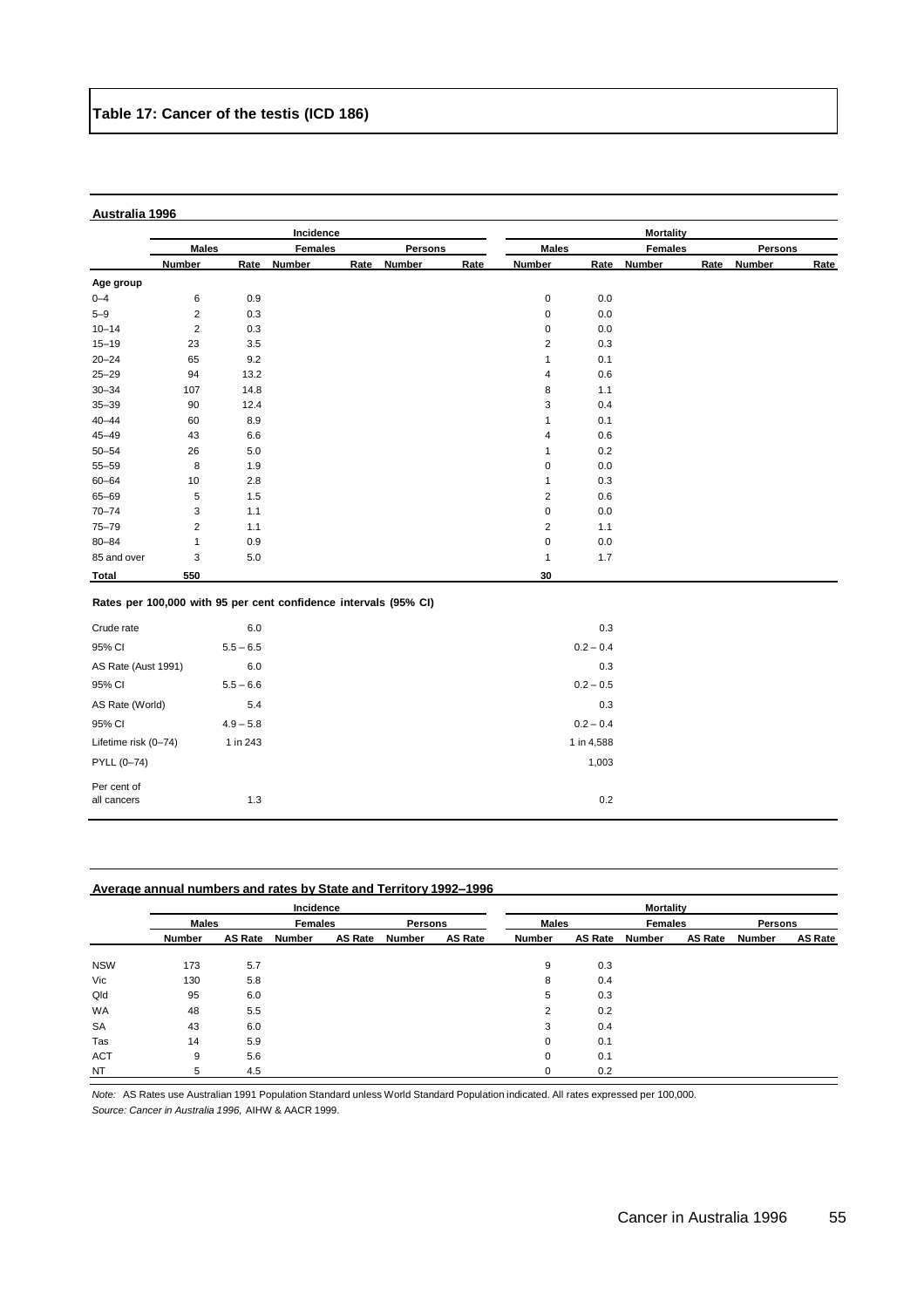|                                                                  |                |               | Incidence      |             |                |               |                |             | <b>Mortality</b> |             |                |             |
|------------------------------------------------------------------|----------------|---------------|----------------|-------------|----------------|---------------|----------------|-------------|------------------|-------------|----------------|-------------|
|                                                                  | <b>Males</b>   |               | <b>Females</b> |             | <b>Persons</b> |               | <b>Males</b>   |             | <b>Females</b>   |             | Persons        |             |
|                                                                  | Number         | Rate          | <b>Number</b>  | Rate        | <b>Number</b>  | Rate          | <b>Number</b>  | Rate        | <b>Number</b>    | Rate        | <b>Number</b>  | Rate        |
| Age group                                                        |                |               |                |             |                |               |                |             |                  |             |                |             |
| $0 - 4$                                                          | 0              | 0.0           | $\mathbf 0$    | 0.0         | 0              | 0.0           | 0              | 0.0         | $\mathbf 0$      | 0.0         | $\mathsf 0$    | 0.0         |
| $5 - 9$                                                          | $\pmb{0}$      | 0.0           | 0              | 0.0         | $\mathsf 0$    | 0.0           | $\mathbf 0$    | 0.0         | $\mathbf 0$      | 0.0         | $\mathbf 0$    | $0.0\,$     |
| $10 - 14$                                                        | 0              | 0.0           | 0              | 0.0         | $\mathsf 0$    | 0.0           | $\pmb{0}$      | 0.0         | $\pmb{0}$        | 0.0         | $\mathsf 0$    | 0.0         |
| $15 - 19$                                                        | $\overline{2}$ | 0.3           | 0              | 0.0         | $\overline{2}$ | 0.2           | $\pmb{0}$      | 0.0         | $\pmb{0}$        | 0.0         | $\mathsf 0$    | 0.0         |
| $20 - 24$                                                        | $\overline{2}$ | 0.3           | 0              | 0.0         | 2              | 0.1           | $\mathbf 0$    | 0.0         | $\mathbf 0$      | 0.0         | $\mathsf 0$    | 0.0         |
| $25 - 29$                                                        | 9              | 1.3           | $\mathbf{1}$   | 0.1         | 10             | 0.7           | $\pmb{0}$      | 0.0         | 0                | 0.0         | 0              | 0.0         |
| $30 - 34$                                                        | $\overline{7}$ | 1.0           | 9              | 1.2         | 16             | 1.1           | 3              | 0.4         | $\mathbf{1}$     | 0.1         | 4              | 0.3         |
| $35 - 39$                                                        | 11             | 1.5           | 6              | 0.8         | 17             | 1.2           | $\overline{2}$ | 0.3         | $\mathbf 0$      | 0.0         | $\overline{2}$ | 0.1         |
| $40 - 44$                                                        | 21             | 3.1           | 9              | 1.3         | 30             | 2.2           | $\mathbf 0$    | 0.0         | $\mathbf{1}$     | 0.1         | $\mathbf{1}$   | 0.1         |
| $45 - 49$                                                        | 56             | 8.6           | 14             | 2.2         | 70             | 5.4           | 5              | 0.8         | $\mathbf{1}$     | 0.2         | 6              | 0.5         |
| $50 - 54$                                                        | 103            | 19.9          | 15             | 3.0         | 118            | 11.6          | 14             | 2.7         | $\overline{7}$   | 1.4         | 21             | 2.1         |
| 55-59                                                            | 130            | 31.0          | 31             | 7.6         | 161            | 19.5          | 18             | 4.3         | 3                | 0.7         | 21             | 2.5         |
| $60 - 64$                                                        | 234            | 66.1          | 51             | 14.3        | 285            | 40.1          | 35             | 9.9         | 8                | 2.2         | 43             | 6.1         |
| 65-69                                                            | 312            | 92.5          | 94             | 26.5        | 406            | 58.7          | 62             | 18.4        | 18               | 5.1         | 80             | 11.6        |
| $70 - 74$                                                        | 365            | 132.2         | 122            | 37.3        | 487            | 80.7          | 94             | 34.0        | 36               | 11.0        | 130            | 21.6        |
| $75 - 79$                                                        | 314            | 174.8         | 104            | 42.7        | 418            | 98.7          | 119            | 66.3        | 56               | 23.0        | 175            | 41.3        |
| $80 - 84$                                                        | 203            | 191.8         | 79             | 44.7        | 282            | 99.8          | 94             | 88.8        | 39               | 22.1        | 133            | 47.1        |
| 85 and over                                                      | 152            | 252.1         | 88             | 62.1        | 240            | 118.9         | 97             | 160.9       | 65               | 45.9        | 162            | 80.2        |
| Total                                                            | 1,921          |               | 623            |             | 2,544          |               | 543            |             | 235              |             | 778            |             |
| Rates per 100,000 with 95 per cent confidence intervals (95% CI) |                |               |                |             |                |               |                |             |                  |             |                |             |
| Crude rate                                                       |                | 21.1          |                | 6.8         |                | 13.9          |                | 6.0         |                  | 2.6         |                | 4.2         |
| 95% CI                                                           |                | $20.1 - 22.0$ |                | $6.2 - 7.3$ |                | $13.4 - 14.4$ |                | $5.5 - 6.5$ |                  | $2.2 - 2.9$ |                | $4.0 - 4.5$ |
| AS Rate (Aust 1991)                                              |                | 22.4          |                | 5.7         |                | 13.1          |                | 6.6         |                  | 2.0         |                | 3.9         |
| 95% CI                                                           |                | $21.4 - 23.4$ |                | $5.3 - 6.2$ |                | $12.6 - 13.6$ |                | $6.1 - 7.2$ |                  | $1.7 - 2.2$ |                | $3.6 - 4.2$ |
| AS Rate (World)                                                  |                | 15.3          |                | 3.9         |                | 9.1           |                | 3.9         |                  | 1.2         |                | 2.3         |
| 95% CI                                                           |                | $14.6 - 16.0$ |                | $3.5 - 4.2$ |                | $8.7 - 9.5$   |                | $3.6 - 4.3$ |                  | $1.0 - 1.3$ |                | $2.2 - 2.5$ |
| Lifetime risk (0-74)                                             |                | 1 in 56       |                | 1 in 212    |                | 1 in 91       |                | 1 in 283    |                  | 1 in 957    |                | 1 in 448    |
| PYLL (0-74)                                                      |                |               |                |             |                |               |                | 2,108       |                  | 638         |                | 2,745       |
| Per cent of<br>all cancers                                       |                | 4.5           |                | 1.8         |                | 3.3           |                | 2.8         |                  | 1.6         |                | 2.3         |

#### **Average annual numbers and rates by State and Territory 1992–1996**

|            |               |         | Incidence     |                |        |                | <b>Mortality</b> |                |        |                |                |                |  |
|------------|---------------|---------|---------------|----------------|--------|----------------|------------------|----------------|--------|----------------|----------------|----------------|--|
|            | <b>Males</b>  |         |               | <b>Females</b> |        | Persons        |                  | <b>Males</b>   |        | <b>Females</b> | <b>Persons</b> |                |  |
|            | <b>Number</b> | AS Rate | <b>Number</b> | AS Rate        | Number | <b>AS Rate</b> | <b>Number</b>    | <b>AS Rate</b> | Number | <b>AS Rate</b> | <b>Number</b>  | <b>AS Rate</b> |  |
| <b>NSW</b> | 519           | 18.3    | 173           | 4.6            | 692    | 10.5           | 189              | 7.0            | 81     | 2.0            | 270            | 4.0            |  |
| Vic        | 628           | 30.0    | 204           | 7.5            | 832    | 17.3           | 135              | 6.8            | 58     | 1.9            | 193            | 3.9            |  |
| Qld        | 410           | 28.9    | 140           | 8.2            | 550    | 17.6           | 91               | 6.9            | 41     | 2.3            | 132            | 4.2            |  |
| <b>WA</b>  | 103           | 15.1    | 28            | 3.2            | 131    | 8.4            | 41               | 6.4            | 16     | 1.7            | 57             | 3.6            |  |
| <b>SA</b>  | 124           | 17.0    | 40            | 4.0            | 165    | 9.5            | 52               | 7.4            | 23     | 2.2            | 75             | 4.2            |  |
| Tas        | 64            | 28.5    | 19            | 6.7            | 84     | 16.3           | 16               | 7.3            | 6      | 2.0            | 22             | 4.1            |  |
| <b>ACT</b> | 15            | 17.6    | 4             | 3.7            | 19     | 9.6            | 8                | 10.2           | 2      | 2.3            | 10             | 5.5            |  |
| <b>NT</b>  | 4             | 11.5    | 2             | 4.6            | 6      | 8.1            |                  | 5.6            |        | 3.8            | 2              | 4.5            |  |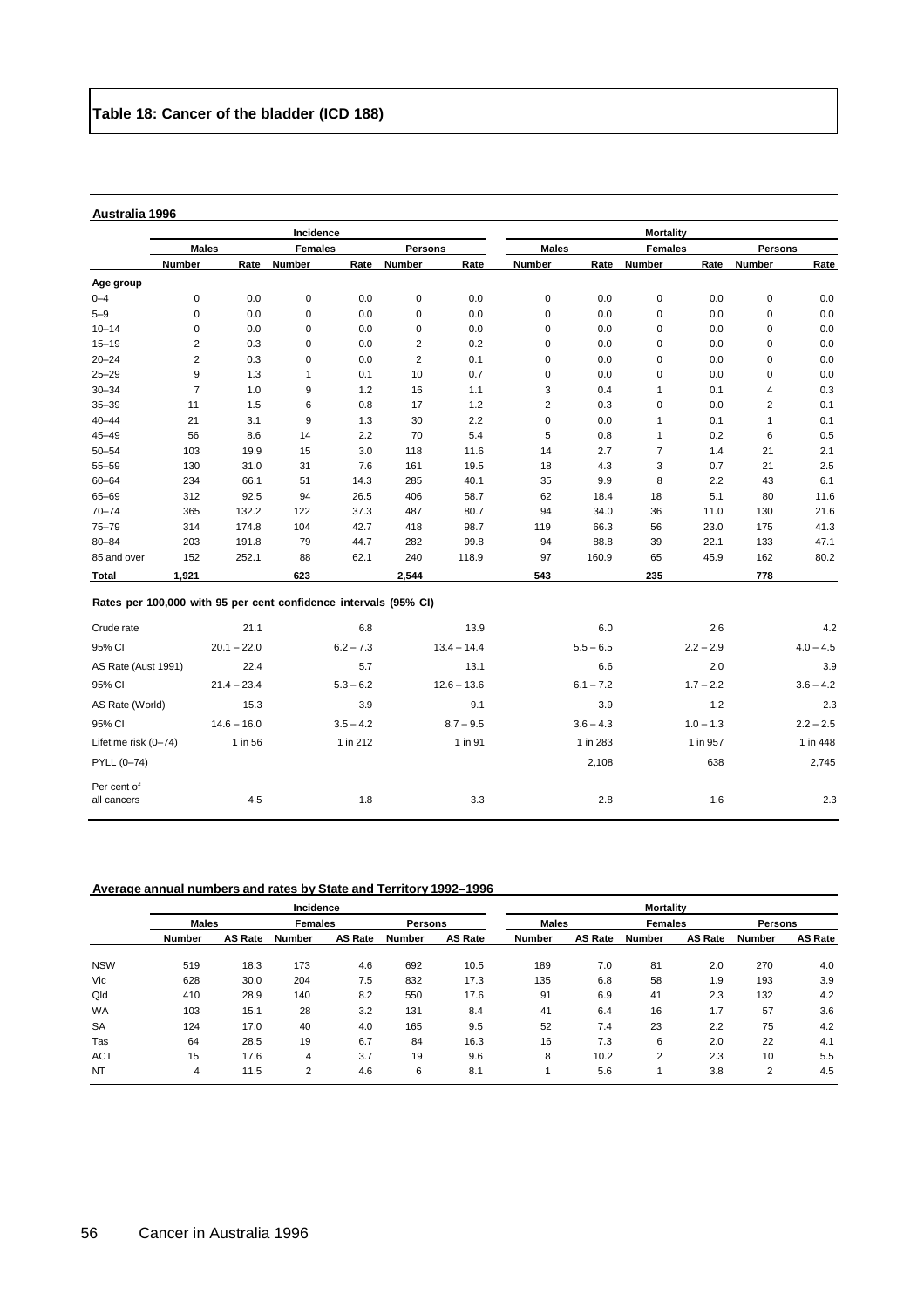# **Table 19: Cancer of the kidney and other and unspecified urinary organs (ICD 189)**

# **Australia 1996**

|                                                                  |                |               | Incidence      |             |                |               |                |             | <b>Mortality</b> |             |                |             |
|------------------------------------------------------------------|----------------|---------------|----------------|-------------|----------------|---------------|----------------|-------------|------------------|-------------|----------------|-------------|
|                                                                  | <b>Males</b>   |               | <b>Females</b> |             | <b>Persons</b> |               | <b>Males</b>   |             | <b>Females</b>   |             | <b>Persons</b> |             |
|                                                                  | <b>Number</b>  | Rate          | Number         | Rate        | Number         | Rate          | Number         |             | Rate Number      | Rate        | Number         | Rate        |
| Age group                                                        |                |               |                |             |                |               |                |             |                  |             |                |             |
| $0 - 4$                                                          | 14             | 2.1           | 8              | 1.3         | 22             | 1.7           | $\mathbf{1}$   | 0.2         | 1                | 0.2         | $\overline{2}$ | 0.2         |
| $5 - 9$                                                          | 3              | 0.4           | 8              | 1.3         | 11             | 0.8           | $\overline{2}$ | 0.3         | $\mathbf 0$      | 0.0         | $\overline{c}$ | 0.2         |
| $10 - 14$                                                        | $\mathbf{1}$   | 0.1           | 0              | 0.0         | $\mathbf{1}$   | 0.1           | $\pmb{0}$      | 0.0         | 1                | 0.2         | $\mathbf 1$    | 0.1         |
| $15 - 19$                                                        | $\overline{2}$ | 0.3           | $\overline{2}$ | 0.3         | 4              | 0.3           | $\pmb{0}$      | 0.0         | $\mathbf{1}$     | 0.2         | $\mathbf{1}$   | 0.1         |
| $20 - 24$                                                        | $\mathbf 0$    | 0.0           | $\overline{2}$ | 0.3         | $\overline{2}$ | 0.1           | $\pmb{0}$      | 0.0         | 0                | 0.0         | 0              | 0.0         |
| $25 - 29$                                                        | 6              | 0.8           | 0              | 0.0         | 6              | 0.4           | $\pmb{0}$      | 0.0         | $\mathbf{1}$     | 0.1         | $\mathbf 1$    | 0.1         |
| $30 - 34$                                                        | 12             | 1.7           | 6              | 0.8         | 18             | 1.2           | $\mathbf 0$    | 0.0         | 0                | 0.0         | $\mathbf 0$    | 0.0         |
| $35 - 39$                                                        | 27             | 3.7           | 21             | 2.9         | 48             | 3.3           | 1              | 0.1         | 3                | 0.4         | 4              | 0.3         |
| $40 - 44$                                                        | 52             | 7.7           | 31             | 4.6         | 83             | 6.1           | 10             | 1.5         | $\overline{7}$   | 1.0         | 17             | 1.3         |
| $45 - 49$                                                        | 59             | 9.0           | 33             | 5.2         | 92             | 7.1           | 17             | 2.6         | 8                | 1.3         | 25             | 1.9         |
| $50 - 54$                                                        | 95             | 18.4          | 64             | 12.9        | 159            | 15.7          | 21             | 4.1         | 13               | 2.6         | 34             | 3.3         |
| 55-59                                                            | 123            | 29.3          | 55             | 13.5        | 178            | 21.5          | 43             | 10.2        | 22               | 5.4         | 65             | 7.9         |
| $60 - 64$                                                        | 144            | 40.7          | 73             | 20.5        | 217            | 30.5          | 41             | 11.6        | 22               | 6.2         | 63             | 8.9         |
| 65-69                                                            | 204            | 60.5          | 101            | 28.5        | 305            | 44.1          | 83             | 24.6        | 44               | 12.4        | 127            | 18.3        |
| $70 - 74$                                                        | 180            | 65.2          | 134            | 41.0        | 314            | 52.1          | 74             | 26.8        | 49               | 15.0        | 123            | 20.4        |
| $75 - 79$                                                        | 153            | 85.2          | 120            | 49.2        | 273            | 64.5          | 84             | 46.8        | 57               | 23.4        | 141            | 33.3        |
| $80 - 84$                                                        | 83             | 78.4          | 74             | 41.9        | 157            | 55.6          | 40             | 37.8        | 63               | 35.7        | 103            | 36.5        |
| 85 and over                                                      | 51             | 84.6          | 59             | 41.7        | 110            | 54.5          | 43             | 71.3        | 41               | 29.0        | 84             | 41.6        |
| Total                                                            | 1,209          |               | 791            |             | 2,000          |               | 460            |             | 333              |             | 793            |             |
| Rates per 100,000 with 95 per cent confidence intervals (95% CI) |                |               |                |             |                |               |                |             |                  |             |                |             |
| Crude rate                                                       |                | 13.3          |                | 8.6         |                | 10.9          |                | 5.1         |                  | 3.6         |                | 4.3         |
| 95% CI                                                           |                | $12.5 - 14.0$ |                | $8.0 - 9.2$ |                | $10.4 - 11.4$ |                | $4.6 - 5.5$ |                  | $3.2 - 4.0$ |                | $4.0 - 4.6$ |
| AS Rate (Aust 1991)                                              |                | 13.7          |                | 7.6         |                | 10.4          |                | 5.4         |                  | 3.0         |                | 4.1         |
| 95% CI                                                           |                | $12.9 - 14.4$ |                | $7.0 - 8.1$ |                | $9.9 - 10.8$  |                | $4.9 - 5.9$ |                  | $2.7 - 3.4$ |                | $3.8 - 4.3$ |
| AS Rate (World)                                                  |                | 10.2          |                | 5.7         |                | 7.9           |                | 3.7         |                  | 2.0         |                | 2.8         |
| 95% CI                                                           |                | $9.6 - 10.8$  |                | $5.3 - 6.2$ |                | $7.5 - 8.2$   |                | $3.3 - 4.0$ |                  | $1.8 - 2.3$ |                | $2.6 - 3.0$ |
| Lifetime risk (0-74)                                             |                | 1 in 84       |                | 1 in 151    |                | 1 in 109      |                | 1 in 245    |                  | 1 in 446    |                | 1 in 319    |
| PYLL (0-74)                                                      |                |               |                |             |                |               |                | 3,583       |                  | 2,205       |                | 5,788       |
| Per cent of                                                      |                |               |                |             |                |               |                |             |                  |             |                |             |

#### **Average annual numbers and rates by State and Territory 1992–1996**

|            |               |                | Incidence      |                      |                |                |              |                | <b>Mortality</b> |                |                |                |
|------------|---------------|----------------|----------------|----------------------|----------------|----------------|--------------|----------------|------------------|----------------|----------------|----------------|
|            | <b>Males</b>  |                | <b>Females</b> |                      | <b>Persons</b> |                | <b>Males</b> |                | <b>Females</b>   |                | <b>Persons</b> |                |
|            | <b>Number</b> | <b>AS Rate</b> | <b>Number</b>  | AS Rate              | <b>Number</b>  | <b>AS Rate</b> | Number       | <b>AS Rate</b> | Number           | <b>AS Rate</b> | <b>Number</b>  | <b>AS Rate</b> |
| <b>NSW</b> | 411           | 13.9           | 290            | 8.2                  | 701            | 10.8           | 149          | 5.2            | 123              | 3.3            | 272            | 4.1            |
| Vic        | 262           | 12.1           | 173            | 6.7                  | 434            | 9.2            | 118          | 5.6            | 84               | 3.1            | 201            | 4.2            |
| Qld        | 222           | 15.0           | 145            | 8.7                  | 367            | 11.6           | 84           | 5.9            | 59               | 3.4            | 144            | 4.6            |
| <b>WA</b>  | 77            | 10.3           | 54             | 6.2                  | 131            | 8.2            | 29           | 4.1            | 24               | 2.8            | 53             | 3.4            |
| <b>SA</b>  | 102           | 13.5           | 64             | 7.1                  | 166            | 10.0           | 42           | 5.6            | 26               | 2.7            | 67             | 4.0            |
| Tas        | 33            | 14.3           | 16             | 5.8                  | 48             | 9.6            | 13           | 6.0            | 9                | 3.0            | 22             | 4.3            |
| <b>ACT</b> | 11            | 11.9           | 6              | 5.5                  | 18             | 8.4            | 5            | 5.9            | 5                | 4.5            | 10             | 5.2            |
| H          |               | 40.4<br>ד.ס    |                | $\sim$ $\sim$<br>ত.ত |                | - -<br>თთ      |              | $\sim$<br>v.o  |                  | 4.0            |                | 2.6            |

all cancers 2.8 2.3 2.6 2.4 2.2 2.3

*Note:* AS Rates use Australian 1991 Population Standard unless World Standard Population indicated. All rates expressed per 100,000.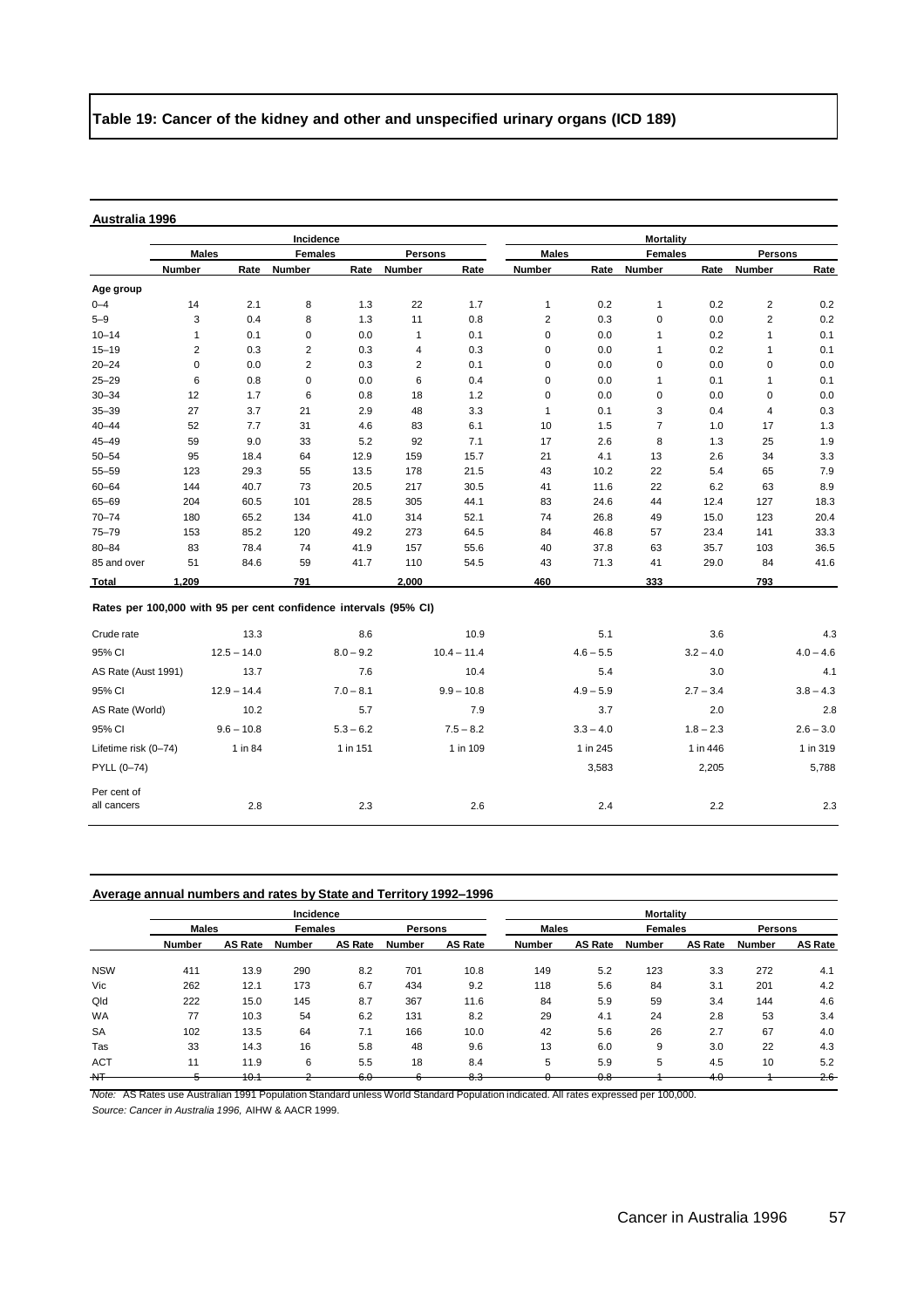|                                                                  |              |             | Incidence      |             |               |             |                |             | <b>Mortality</b> |             |                |             |
|------------------------------------------------------------------|--------------|-------------|----------------|-------------|---------------|-------------|----------------|-------------|------------------|-------------|----------------|-------------|
|                                                                  | <b>Males</b> |             | <b>Females</b> |             | Persons       |             | <b>Males</b>   |             | <b>Females</b>   |             | Persons        |             |
|                                                                  | Number       | Rate        | <b>Number</b>  | Rate        | <b>Number</b> | Rate        | <b>Number</b>  | Rate        | Number           | Rate        | <b>Number</b>  | Rate        |
| Age group                                                        |              |             |                |             |               |             |                |             |                  |             |                |             |
| $0 - 4$                                                          | 26           | 3.9         | 18             | 2.9         | 44            | 3.4         | 8              | 1.2         | 9                | 1.4         | 17             | 1.3         |
| $5 - 9$                                                          | 10           | 1.5         | 20             | 3.1         | 30            | 2.3         | 3              | 0.4         | 5                | 0.8         | 8              | 0.6         |
| $10 - 14$                                                        | 22           | 3.3         | 18             | 2.8         | 40            | 3.1         | 4              | 0.6         | 5                | 0.8         | 9              | 0.7         |
| $15 - 19$                                                        | 15           | 2.3         | 10             | 1.6         | 25            | 2.0         | 6              | 0.9         | 8                | 1.3         | 14             | 1.1         |
| $20 - 24$                                                        | 19           | 2.7         | 16             | 2.3         | 35            | 2.5         | $\overline{4}$ | 0.6         | 3                | 0.4         | $\overline{7}$ | 0.5         |
| $25 - 29$                                                        | 33           | 4.6         | 18             | 2.5         | 51            | 3.6         | 15             | 2.1         | 10               | 1.4         | 25             | 1.8         |
| $30 - 34$                                                        | 29           | 4.0         | 15             | 2.1         | 44            | 3.0         | 20             | 2.8         | 8                | 1.1         | 28             | 1.9         |
| $35 - 39$                                                        | 28           | 3.9         | 21             | 2.9         | 49            | 3.4         | 22             | 3.0         | $\overline{7}$   | 1.0         | 29             | 2.0         |
| $40 - 44$                                                        | 32           | 4.7         | 35             | 5.2         | 67            | 4.9         | 37             | 5.5         | 20               | 2.9         | 57             | 4.2         |
| $45 - 49$                                                        | 58           | 8.9         | 39             | 6.1         | 97            | 7.5         | 40             | 6.1         | 26               | 4.1         | 66             | 5.1         |
| $50 - 54$                                                        | 52           | 10.0        | 19             | 3.8         | 71            | 7.0         | 51             | 9.9         | 34               | 6.8         | 85             | 8.4         |
| 55-59                                                            | 48           | 11.4        | 39             | 9.6         | 87            | 10.5        | 50             | 11.9        | 44               | 10.8        | 94             | 11.4        |
| $60 - 64$                                                        | 69           | 19.5        | 46             | 12.9        | 115           | 16.2        | 72             | 20.3        | 39               | 10.9        | 111            | 15.6        |
| 65-69                                                            | 84           | 24.9        | 61             | 17.2        | 145           | 20.9        | 71             | 21.0        | 53               | 14.9        | 124            | 17.9        |
| $70 - 74$                                                        | 73           | 26.4        | 54             | 16.5        | 127           | 21.1        | 84             | 30.4        | 46               | 14.1        | 130            | 21.6        |
| 75-79                                                            | 54           | 30.1        | 42             | 17.2        | 96            | 22.7        | 51             | 28.4        | 44               | 18.0        | 95             | 22.4        |
| $80 - 84$                                                        | 44           | 41.6        | 28             | 15.9        | 72            | 25.5        | 39             | 36.8        | 25               | 14.2        | 64             | 22.7        |
| 85 and over                                                      | 20           | 33.2        | 20             | 14.1        | 40            | 19.8        | 17             | 28.2        | 22               | 15.5        | 39             | 19.3        |
| <b>Total</b>                                                     | 716          |             | 519            |             | 1,235         |             | 594            |             | 408              |             | 1,002          |             |
| Rates per 100,000 with 95 per cent confidence intervals (95% CI) |              |             |                |             |               |             |                |             |                  |             |                |             |
| Crude rate                                                       |              | 7.9         |                | 5.6         |               | 6.7         |                | 6.5         |                  | 4.4         |                | 5.5         |
| 95% CI                                                           |              | $7.3 - 8.4$ |                | $5.2 - 6.1$ |               | $6.4 - 7.1$ |                | $6.0 - 7.0$ |                  | $4.0 - 4.9$ |                | $5.1 - 5.8$ |
| AS Rate (Aust 1991)                                              |              | 8.0         |                | 5.3         |               | 6.5         |                | 6.6         |                  | 4.1         |                | 5.3         |
| 95% CI                                                           |              | $7.4 - 8.6$ |                | $4.9 - 5.8$ |               | $6.2 - 6.9$ |                | $6.1 - 7.2$ |                  | $3.7 - 4.5$ |                | $4.9 - 5.6$ |
| AS Rate (World)                                                  |              | 6.7         |                | 4.7         |               | 5.6         |                | 5.2         |                  | 3.4         |                | 4.3         |
| 95% CI                                                           |              | $6.2 - 7.2$ |                | $4.2 - 5.1$ |               | $5.3 - 6.0$ |                | $4.8 - 5.6$ |                  | $3.0 - 3.8$ |                | $4.0 - 4.5$ |
| Lifetime risk (0-74)                                             |              | 1 in 152    |                | 1 in 219    |               | 1 in 180    |                | 1 in 172    |                  | 1 in 275    |                | 1 in 213    |
| PYLL (0-74)                                                      |              |             |                |             |               |             |                | 9,943       |                  | 6,898       |                | 16,840      |
| Per cent of<br>all cancers                                       |              | 1.7         |                | 1.5         |               | 1.6         |                | 3.1         |                  | 2.7         |                | 2.9         |

# **Average annual numbers and rates by State and Territory 1992–1996**

|            |               |                | Incidence      |                |               |                |              |                | <b>Mortality</b> |                |               |                |
|------------|---------------|----------------|----------------|----------------|---------------|----------------|--------------|----------------|------------------|----------------|---------------|----------------|
|            | <b>Males</b>  |                | <b>Females</b> |                | Persons       |                | <b>Males</b> |                | <b>Females</b>   |                | Persons       |                |
|            | <b>Number</b> | <b>AS Rate</b> | Number         | <b>AS Rate</b> | <b>Number</b> | <b>AS Rate</b> | Number       | <b>AS Rate</b> | <b>Number</b>    | <b>AS Rate</b> | <b>Number</b> | <b>AS Rate</b> |
| <b>NSW</b> | 234           | 7.8            | 172            | 5.2            | 407           | 6.4            | 189          | 6.3            | 134              | 3.9            | 323           | 5.0            |
| Vic        | 177           | 8.1            | 136            | 5.5            | 312           | 6.7            | 146          | 6.7            | 110              | 4.4            | 256           | 5.4            |
| Qld        | 121           | 7.9            | 87             | 5.4            | 208           | 6.6            | 94           | 6.2            | 72               | 4.4            | 166           | 5.3            |
| <b>WA</b>  | 59            | 7.5            | 44             | 5.2            | 103           | 6.3            | 52           | 6.6            | 35               | 4.1            | 86            | 5.3            |
| <b>SA</b>  | 61            | 8.2            | 49             | 6.1            | 110           | 7.0            | 50           | 6.6            | 37               | 4.4            | 87            | 5.4            |
| Tas        | 20            | 8.6            | 16             | 6.3            | 36            | 7.4            | 16           | 6.9            | 13               | 5.0            | 29            | 5.9            |
| <b>ACT</b> | 10            | 8.1            | 6              | 4.0            | 16            | 5.8            | 8            | 7.1            | 5                | 3.8            | 13            | 5.3            |
| <b>NT</b>  | 4             | 5.7            | 2              | 3.5            | 6             | 4.6            | 2            | 4.1            | 2                | 3.4            | 4             | 3.7            |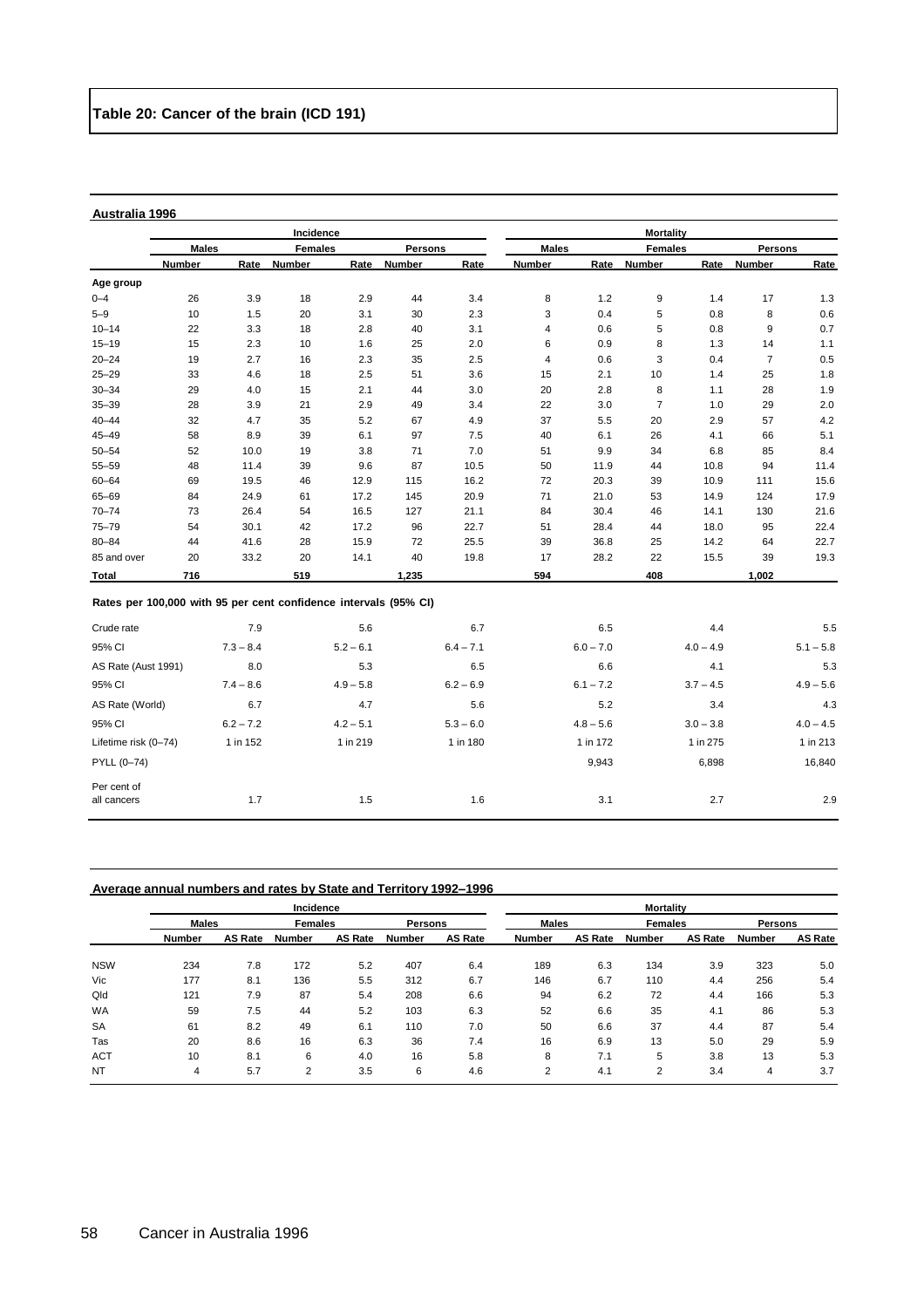|             |                                                                  |             | Incidence      |             |                |             |               |             | <b>Mortality</b> |             |                |             |
|-------------|------------------------------------------------------------------|-------------|----------------|-------------|----------------|-------------|---------------|-------------|------------------|-------------|----------------|-------------|
|             | <b>Males</b>                                                     |             | <b>Females</b> |             | <b>Persons</b> |             | <b>Males</b>  |             | <b>Females</b>   |             | <b>Persons</b> |             |
|             | <b>Number</b>                                                    | Rate        | Number         | Rate        | Number         | Rate        | <b>Number</b> | Rate        | Number           | Rate        | Number         | Rate        |
| Age group   |                                                                  |             |                |             |                |             |               |             |                  |             |                |             |
| $0 - 4$     | $\overline{2}$                                                   | 0.3         | 0              | 0.0         | $\overline{c}$ | 0.2         | 0             | 0.0         | 1                | 0.2         | 1              | 0.1         |
| $5 - 9$     | 1                                                                | 0.1         | 0              | 0.0         | 1              | 0.1         | 0             | 0.0         | 0                | 0.0         | 0              | 0.0         |
| $10 - 14$   | 0                                                                | 0.0         | 0              | 0.0         | 0              | 0.0         | 0             | 0.0         | 0                | 0.0         | 0              | 0.0         |
| $15 - 19$   | 0                                                                | 0.0         | 2              | 0.3         | 2              | 0.2         | 0             | 0.0         | 0                | 0.0         | 0              | 0.0         |
| $20 - 24$   | 2                                                                | 0.3         | 1              | 0.1         | 3              | 0.2         | 1             | 0.1         | 0                | 0.0         |                | 0.1         |
| $25 - 29$   | 8                                                                | 1.1         | 4              | 0.6         | 12             | 0.8         | 4             | 0.6         | 2                | 0.3         | 6              | 0.4         |
| $30 - 34$   | 8                                                                | 1.1         | 10             | 1.4         | 18             | 1.2         | 3             | 0.4         | 5                | 0.7         | 8              | 0.6         |
| $35 - 39$   | 18                                                               | 2.5         | 16             | 2.2         | 34             | 2.3         | 8             | 1.1         | 15               | 2.1         | 23             | 1.6         |
| $40 - 44$   | 31                                                               | 4.6         | 35             | 5.2         | 66             | 4.9         | 14            | 2.1         | 12               | 1.8         | 26             | 1.9         |
| $45 - 49$   | 46                                                               | 7.0         | 43             | 6.7         | 89             | 6.9         | 27            | 4.1         | 27               | 4.2         | 54             | 4.2         |
| $50 - 54$   | 78                                                               | 15.1        | 43             | 8.6         | 121            | 11.9        | 51            | 9.9         | 28               | 5.6         | 79             | 7.8         |
| $55 - 59$   | 111                                                              | 26.4        | 80             | 19.6        | 191            | 23.1        | 77            | 18.3        | 53               | 13.0        | 130            | 15.7        |
| $60 - 64$   | 182                                                              | 51.4        | 103            | 28.9        | 285            | 40.1        | 125           | 35.3        | 89               | 25.0        | 214            | 30.1        |
| $65 - 69$   | 236                                                              | 69.9        | 157            | 44.3        | 393            | 56.8        | 162           | 48.0        | 113              | 31.9        | 275            | 39.7        |
| $70 - 74$   | 276                                                              | 100.0       | 217            | 66.4        | 493            | 81.7        | 209           | 75.7        | 169              | 51.7        | 378            | 62.7        |
| $75 - 79$   | 277                                                              | 154.2       | 190            | 77.9        | 467            | 110.3       | 201           | 111.9       | 169              | 69.3        | 370            | 87.4        |
| $80 - 84$   | 211                                                              | 199.3       | 211            | 119.5       | 422            | 149.4       | 173           | 163.4       | 199              | 112.7       | 372            | 131.7       |
| 85 and over | 138                                                              | 228.9       | 294            | 207.6       | 432            | 214.0       | 134           | 222.2       | 260              | 183.6       | 394            | 195.1       |
| Total       | 1,625                                                            |             | 1,406          |             | 3,031          |             | 1,189         |             | 1,142            |             | 2,331          |             |
|             | Rates per 100,000 with 95 per cent confidence intervals (95% CI) |             |                |             |                |             |               |             |                  |             |                |             |
| Crude rate  |                                                                  | 17.8        |                | 15.3        |                | 16.6        |               | 13.1        |                  | 12.4        |                | 12.7        |
| 95% CL      |                                                                  | $170 - 187$ |                | $145 - 161$ |                | $160 - 171$ |               | $123 - 138$ |                  | $117 - 131$ |                | $122 - 132$ |

| 95% CI               | $17.0 - 18.7$ | $14.5 - 16.1$ | $16.0 - 17.1$ | $12.3 - 13.8$ | $11.7 - 13.1$ | $12.2 - 13.2$ |
|----------------------|---------------|---------------|---------------|---------------|---------------|---------------|
| AS Rate (Aust 1991)  | 19.0          | 12.5          | 15.4          | 14.1          | 10.0          | 11.8          |
| 95% CI               | $18.1 - 20.0$ | $11.8 - 13.2$ | $14.9 - 16.0$ | $13.3 - 14.9$ | $9.4 - 10.6$  | $11.3 - 12.2$ |
| AS Rate (World)      | 12.7          | 8.5           | 10.4          | 9.2           | 6.5           | 7.7           |
| 95% CI               | $12.1 - 13.4$ | $8.0 - 8.9$   | $10.0 - 10.8$ | $8.6 - 9.7$   | $6.1 - 7.0$   | $7.4 - 8.1$   |
| Lifetime risk (0-74) | 1 in 72       | 1 in 109      | 1 in 87       | 1 in 103      | 1 in 147      | 1 in 122      |
| PYLL (0-74)          |               |               |               | 7,663         | 6,015         | 13,678        |
| Per cent of          |               |               |               |               |               |               |
| all cancers          | 3.8           | 4.0           | 3.9           | 6.2           | 7.7           | 6.8           |
|                      |               |               |               |               |               |               |

# **Average annual numbers and rates by State and Territory 1992–1996**

|              |               |                | Incidence      |                 |                |                | <b>Mortality</b> |                |                |                |               |                |  |
|--------------|---------------|----------------|----------------|-----------------|----------------|----------------|------------------|----------------|----------------|----------------|---------------|----------------|--|
|              | <b>Males</b>  |                | <b>Females</b> |                 | <b>Persons</b> |                | <b>Males</b>     |                | <b>Females</b> |                | Persons       |                |  |
|              | <b>Number</b> | <b>AS Rate</b> | Number         | <b>AS Rate</b>  | <b>Number</b>  | <b>AS Rate</b> | Number           | <b>AS Rate</b> | <b>Number</b>  | <b>AS Rate</b> | <b>Number</b> | <b>AS Rate</b> |  |
| <b>NSW</b>   | 554           | 19.6           | 500            | 13.3            | 1.054          | 16.0           | 407              | 14.5           | 380            | 10.0           | 788           | 11.9           |  |
| Vic          | 371           | 17.9           | 350            | 12.6            | 722            | 14.9           | 266              | 13.0           | 263            | 9.2            | 529           | 10.9           |  |
| Qld          | 295           | 20.8           | 236            | 13.6            | 531            | 16.9           | 193              | 13.7           | 164            | 9.3            | 357           | 11.3           |  |
| <b>WA</b>    | 150           | 21.3           | 130            | 14.4            | 280            | 17.6           | 95               | 13.7           | 87             | 9.6            | 182           | 11.4           |  |
| <b>SA</b>    | 122           | 16.4           | 127            | 12.8            | 249            | 14.4           | 108              | 14.6           | 108            | 10.7           | 215           | 12.4           |  |
| Tas          | 49            | 22.1           | 43             | 14.6            | 92             | 17.8           | 35               | 15.9           | 33             | 11.3           | 69            | 13.2           |  |
| <b>ACT</b>   | 14            | 16.2           | 14             | 12.0            | 28             | 14.0           | 12               | 15.4           | 11             | 9.5            | 23            | 11.8           |  |
| $\mathbf{h}$ | 12            | 30.7           |                | 23 <sub>4</sub> | 21             | 273            |                  | $20\Delta$     |                | 166            | 12            | 18.7           |  |

*Note:* AS Rates use Australian 1991 Population Standard unless World Standard Population indicated. All rates expressed per 100,000.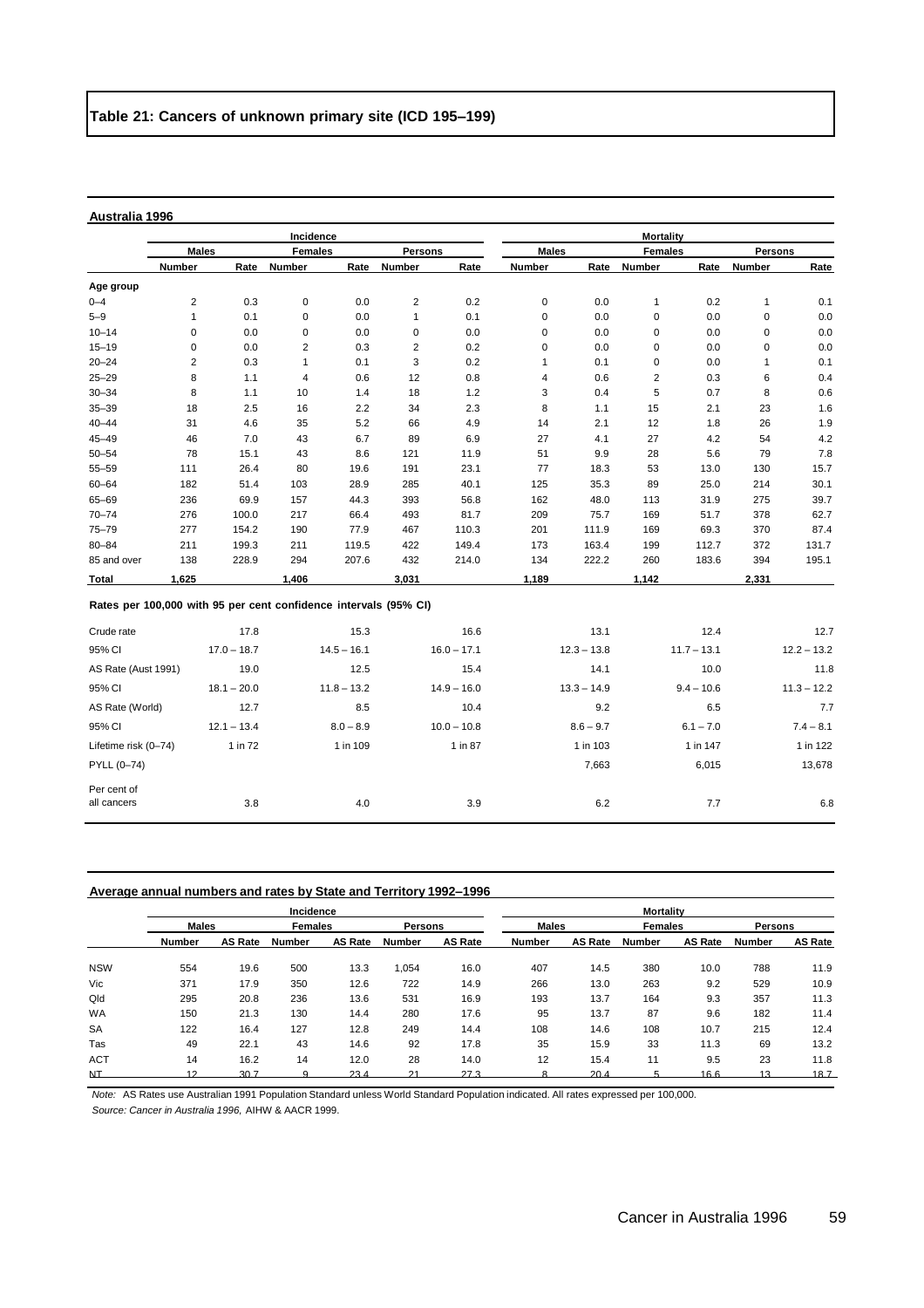|                                                                  |              |               | Incidence               |               |                |               |                         |             | <b>Mortality</b> |             |                         |             |
|------------------------------------------------------------------|--------------|---------------|-------------------------|---------------|----------------|---------------|-------------------------|-------------|------------------|-------------|-------------------------|-------------|
|                                                                  | <b>Males</b> |               | <b>Females</b>          |               | <b>Persons</b> |               | <b>Males</b>            |             | <b>Females</b>   |             | <b>Persons</b>          |             |
|                                                                  | Number       | Rate          | <b>Number</b>           | Rate          | Number         | Rate          | Number                  | Rate        | Number           | Rate        | Number                  | Rate        |
| Age group                                                        |              |               |                         |               |                |               |                         |             |                  |             |                         |             |
| $0 - 4$                                                          | 10           | 1.5           | 5                       | 0.8           | 15             | 1.2           | $\mathbf{1}$            | 0.2         | $\mathsf 0$      | 0.0         | $\mathbf{1}$            | 0.1         |
| $5 - 9$                                                          | 10           | 1.5           | $\overline{\mathbf{c}}$ | 0.3           | 12             | 0.9           | $\overline{\mathbf{c}}$ | 0.3         | $\mathsf 0$      | 0.0         | $\overline{\mathbf{c}}$ | 0.2         |
| $10 - 14$                                                        | 11           | 1.6           | 5                       | 0.8           | 16             | 1.2           | $\overline{\mathbf{c}}$ | 0.3         | $\mathbf 0$      | 0.0         | $\overline{\mathbf{c}}$ | 0.2         |
| $15 - 19$                                                        | 14           | 2.1           | $\overline{7}$          | 1.1           | 21             | 1.6           | $\overline{\mathbf{c}}$ | 0.3         | $\mathbf{1}$     | 0.2         | 3                       | 0.2         |
| $20 - 24$                                                        | 22           | 3.1           | 11                      | 1.6           | 33             | 2.4           | $\overline{\mathbf{4}}$ | 0.6         | 4                | 0.6         | 8                       | 0.6         |
| $25 - 29$                                                        | 33           | 4.6           | 17                      | 2.4           | 50             | 3.5           | $\mathbf{1}$            | 0.1         | 4                | 0.6         | 5                       | 0.4         |
| $30 - 34$                                                        | 59           | 8.2           | 13                      | 1.8           | 72             | 5.0           | 9                       | 1.2         | 5                | 0.7         | 14                      | 1.0         |
| $35 - 39$                                                        | 67           | 9.2           | 40                      | 5.5           | 107            | 7.3           | 18                      | 2.5         | 5                | 0.7         | 23                      | 1.6         |
| $40 - 44$                                                        | 87           | 12.9          | 52                      | 7.7           | 139            | 10.3          | 17                      | 2.5         | 13               | 1.9         | 30                      | 2.2         |
| $45 - 49$                                                        | 105          | 16.0          | 97                      | 15.2          | 202            | 15.6          | 34                      | 5.2         | 39               | 6.1         | 73                      | 5.6         |
| $50 - 54$                                                        | 137          | 26.5          | 104                     | 20.9          | 241            | 23.7          | 40                      | 7.7         | 25               | 5.0         | 65                      | 6.4         |
| $55 - 59$                                                        | 148          | 35.2          | 103                     | 25.3          | 251            | 30.3          | 47                      | 11.2        | 40               | 9.8         | 87                      | 10.5        |
| $60 - 64$                                                        | 174          | 49.2          | 124                     | 34.8          | 298            | 41.9          | 67                      | 18.9        | 53               | 14.9        | 120                     | 16.9        |
| 65-69                                                            | 211          | 62.5          | 172                     | 48.5          | 383            | 55.3          | 85                      | 25.2        | 77               | 21.7        | 162                     | 23.4        |
| $70 - 74$                                                        | 233          | 84.4          | 228                     | 69.7          | 461            | 76.4          | 121                     | 43.8        | 112              | 34.2        | 233                     | 38.6        |
| 75-79                                                            | 185          | 103.0         | 160                     | 65.6          | 345            | 81.5          | 106                     | 59.0        | 113              | 46.3        | 219                     | 51.7        |
| $80 - 84$                                                        | 133          | 125.6         | 166                     | 94.0          | 299            | 105.9         | 92                      | 86.9        | 106              | 60.0        | 198                     | 70.1        |
| 85 and over                                                      | 79           | 131.0         | 81                      | 57.2          | 160            | 79.2          | 59                      | 97.8        | 84               | 59.3        | 143                     | 70.8        |
| Total                                                            | 1,718        |               | 1,387                   |               | 3,105          |               | 707                     |             | 681              |             | 1,388                   |             |
| Rates per 100,000 with 95 per cent confidence intervals (95% CI) |              |               |                         |               |                |               |                         |             |                  |             |                         |             |
| Crude rate                                                       |              | 18.9          |                         | 15.1          |                | 17.0          |                         | 7.8         |                  | 7.4         |                         | 7.6         |
| 95% CI                                                           |              | $18.0 - 19.8$ |                         | $14.3 - 15.9$ |                | $16.4 - 17.6$ |                         | $7.2 - 8.3$ |                  | $6.8 - 8.0$ |                         | $7.2 - 8.0$ |
| AS Rate (Aust 1991)                                              |              | 19.4          |                         | 13.3          |                | 16.1          |                         | 8.2         |                  | 6.2         |                         | 7.1         |
| 95% CI                                                           |              | $18.4 - 20.3$ |                         | $12.6 - 14.0$ |                | $15.5 - 16.6$ |                         | $7.6 - 8.8$ |                  | $5.8 - 6.7$ |                         | $6.7 - 7.4$ |
| AS Rate (World)                                                  |              | 14.6          |                         | 10.1          |                | 12.3          |                         | 5.6         |                  | 4.3         |                         | 4.9         |
| 95% CI                                                           |              | $13.9 - 15.4$ |                         | $9.6 - 10.7$  |                | $11.8 - 12.7$ |                         | $5.2 - 6.0$ |                  | $3.9 - 4.7$ |                         | $4.6 - 5.1$ |
| Lifetime risk (0-74)                                             |              | 1 in 63       |                         | 1 in 85       |                | 1 in 73       |                         | 1 in 167    |                  | 1 in 208    |                         | 1 in 186    |
| PYLL (0-74)                                                      |              |               |                         |               |                |               |                         | 6,750       |                  | 5,135       |                         | 11,885      |
| Per cent of<br>all cancers                                       |              | 4.0           |                         | 4.0           |                | 4.0           |                         | 3.7         |                  | 4.6         |                         | 4.1         |

| Average annual numbers and rates by State and Territory 1992–1996 |  |
|-------------------------------------------------------------------|--|
|                                                                   |  |

|            |               |         | Incidence      |                |                |                | <b>Mortality</b> |                |                |                |               |                |  |
|------------|---------------|---------|----------------|----------------|----------------|----------------|------------------|----------------|----------------|----------------|---------------|----------------|--|
|            | <b>Males</b>  |         | <b>Females</b> |                | <b>Persons</b> |                | <b>Males</b>     |                | <b>Females</b> |                | Persons       |                |  |
|            | <b>Number</b> | AS Rate | Number         | <b>AS Rate</b> | Number         | <b>AS Rate</b> | <b>Number</b>    | <b>AS Rate</b> | Number         | <b>AS Rate</b> | <b>Number</b> | <b>AS Rate</b> |  |
| <b>NSW</b> | 568           | 19.2    | 453            | 12.9           | 1.021          | 15.8           | 257              | 9.0            | 230            | 6.2            | 487           | 7.4            |  |
| Vic        | 419           | 19.3    | 346            | 13.4           | 765            | 16.2           | 203              | 9.6            | 181            | 6.6            | 384           | 8.0            |  |
| Qld        | 267           | 18.0    | 213            | 12.7           | 480            | 15.2           | 116              | 8.1            | 94             | 5.4            | 210           | 6.6            |  |
| <b>WA</b>  | 121           | 16.1    | 102            | 11.8           | 223            | 13.8           | 56               | 7.9            | 54             | 6.1            | 110           | 6.9            |  |
| <b>SA</b>  | 135           | 18.0    | 116            | 13.0           | 251            | 15.2           | 62               | 8.4            | 60             | 6.2            | 122           | 7.2            |  |
| Tas        | 38            | 16.5    | 33             | 12.3           | 71             | 14.2           | 19               | 8.4            | 17             | 6.0            | 36            | 7.0            |  |
| <b>ACT</b> | 22            | 20.5    | 18             | 14.8           | 40             | 17.2           | 12               | 12.9           | 9              | 8.3            | 21            | 10.3           |  |
| <b>NT</b>  | ⇁             | 10.7    | 4              | 9.5            | 11             | 10.4           |                  | 3.2            |                | 3.8            | 2             | 3.6            |  |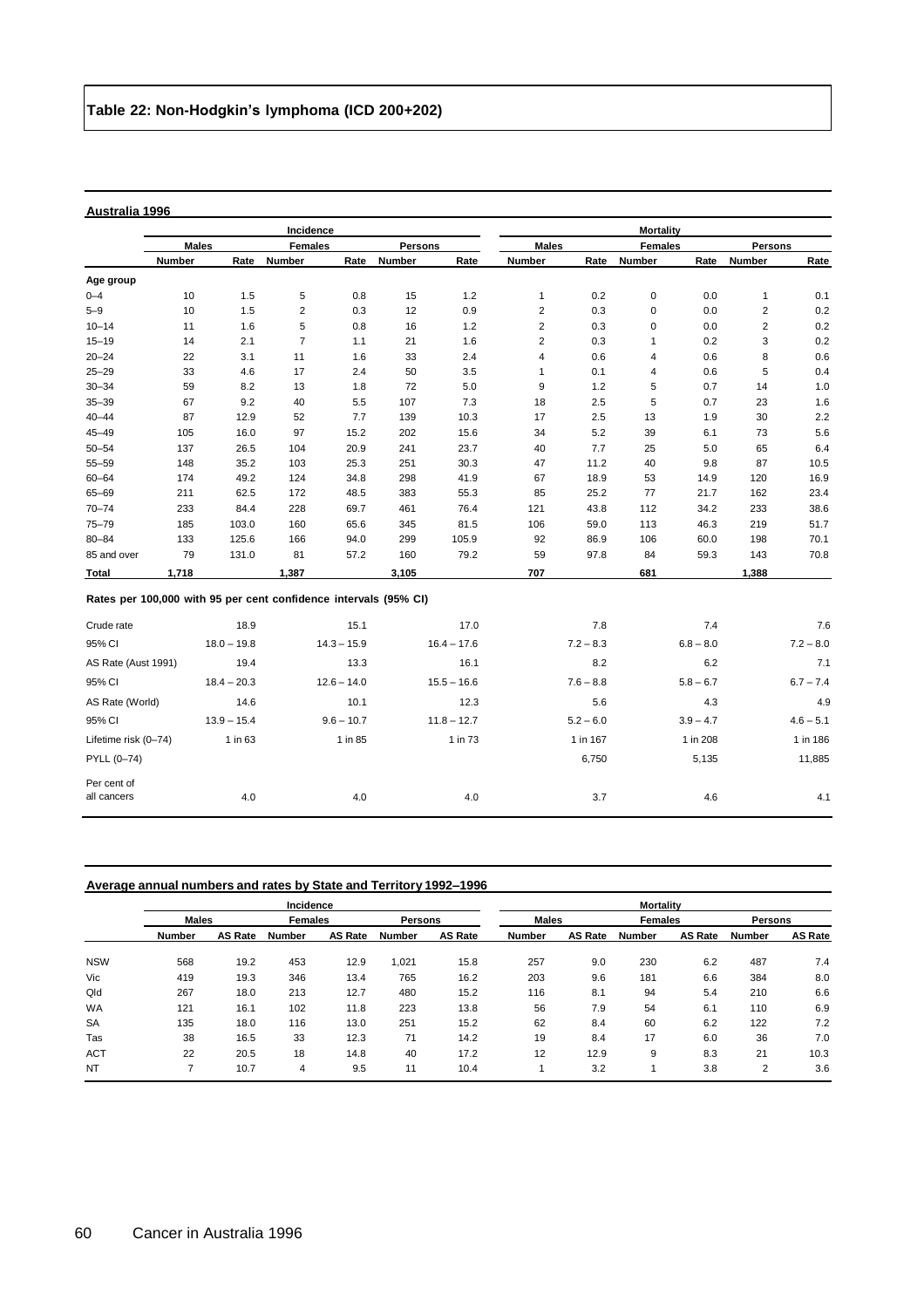|              |                                                                  |               | Incidence      |              |                |               |              |             | <b>Mortality</b> |             |                |             |
|--------------|------------------------------------------------------------------|---------------|----------------|--------------|----------------|---------------|--------------|-------------|------------------|-------------|----------------|-------------|
|              | <b>Males</b>                                                     |               | <b>Females</b> |              | <b>Persons</b> |               | <b>Males</b> |             | <b>Females</b>   |             | <b>Persons</b> |             |
|              | Number                                                           | Rate          | Number         | Rate         | <b>Number</b>  | Rate          | Number       | Rate        | Number           | Rate        | Number         | Rate        |
| Age group    |                                                                  |               |                |              |                |               |              |             |                  |             |                |             |
| $0 - 4$      | 53                                                               | 8.0           | 47             | 7.4          | 100            | 7.7           | 6            | 0.9         | 8                | 1.3         | 14             | 1.1         |
| $5 - 9$      | 33                                                               | 4.9           | 31             | 4.9          | 64             | 4.9           | 14           | 2.1         | 6                | 0.9         | 20             | 1.5         |
| $10 - 14$    | 17                                                               | 2.5           | 20             | 3.1          | 37             | 2.8           | 10           | 1.5         | 9                | 1.4         | 19             | 1.5         |
| $15 - 19$    | 21                                                               | 3.2           | 16             | 2.6          | 37             | 2.9           | 12           | 1.8         | 3                | 0.5         | 15             | 1.2         |
| $20 - 24$    | 18                                                               | 2.5           | 16             | 2.3          | 34             | 2.4           | 11           | 1.6         | 3                | 0.4         | 14             | 1.0         |
| $25 - 29$    | 23                                                               | 3.2           | 14             | 2.0          | 37             | 2.6           | 9            | 1.3         | 9                | 1.3         | 18             | 1.3         |
| $30 - 34$    | 23                                                               | 3.2           | 25             | 3.5          | 48             | 3.3           | 15           | 2.1         | 11               | 1.5         | 26             | 1.8         |
| $35 - 39$    | 39                                                               | 5.4           | 17             | 2.3          | 56             | 3.8           | 12           | 1.7         | $\overline{7}$   | 1.0         | 19             | 1.3         |
| $40 - 44$    | 35                                                               | 5.2           | 34             | 5.0          | 69             | 5.1           | 25           | 3.7         | 14               | 2.1         | 39             | 2.9         |
| $45 - 49$    | 46                                                               | 7.0           | 20             | 3.1          | 66             | 5.1           | 23           | 3.5         | 10               | 1.6         | 33             | 2.6         |
| $50 - 54$    | 55                                                               | 10.6          | 46             | 9.2          | 101            | 10.0          | 29           | 5.6         | 16               | 3.2         | 45             | 4.4         |
| $55 - 59$    | 75                                                               | 17.9          | 33             | 8.1          | 108            | 13.1          | 35           | 8.3         | 21               | 5.2         | 56             | 6.8         |
| $60 - 64$    | 89                                                               | 25.2          | 64             | 17.9         | 153            | 21.5          | 46           | 13.0        | 33               | 9.3         | 79             | 11.1        |
| 65-69        | 134                                                              | 39.7          | 75             | 21.1         | 209            | 30.2          | 95           | 28.2        | 40               | 11.3        | 135            | 19.5        |
| $70 - 74$    | 171                                                              | 61.9          | 106            | 32.4         | 277            | 45.9          | 124          | 44.9        | 78               | 23.9        | 202            | 33.5        |
| $75 - 79$    | 167                                                              | 93.0          | 112            | 45.9         | 279            | 65.9          | 115          | 64.0        | 84               | 34.5        | 199            | 47.0        |
| $80 - 84$    | 109                                                              | 103.0         | 109            | 61.7         | 218            | 77.2          | 110          | 103.9       | 86               | 48.7        | 196            | 69.4        |
| 85 and over  | 70                                                               | 116.1         | 105            | 74.2         | 175            | 86.7          | 73           | 121.1       | 95               | 67.1        | 168            | 83.2        |
| <b>Total</b> | 1,178                                                            |               | 890            |              | 2,068          |               | 764          |             | 533              |             | 1,297          |             |
|              | Rates per 100,000 with 95 per cent confidence intervals (95% CI) |               |                |              |                |               |              |             |                  |             |                |             |
| Crude rate   |                                                                  | 12.9          |                | 9.7          |                | 11.3          |              | 8.4         |                  | 5.8         |                | 7.1         |
| 95% CI       |                                                                  | $12.2 - 13.7$ |                | $9.0 - 10.3$ |                | $10.8 - 11.8$ |              | $7.8 - 9.0$ |                  | $5.3 - 6.3$ |                | $6.7 - 7.5$ |

| AS Rate (Aust 1991)  | 13.5          | 8.5         | 10.8          | 9.0         | 4.8         | 6.6         |
|----------------------|---------------|-------------|---------------|-------------|-------------|-------------|
| 95% CI               | $12.7 - 14.3$ | $8.0 - 9.1$ | $10.3 - 11.2$ | $8.3 - 9.6$ | $4.4 - 5.2$ | $6.3 - 7.0$ |
| AS Rate (World)      | 10.4          | 7.0         | 8.6           | 6.1         | 3.4         | 4.6         |
| 95% CI               | $9.8 - 11.0$  | $6.5 - 7.5$ | $8.2 - 9.0$   | $5.7 - 6.6$ | $3.1 - 3.7$ | $4.4 - 4.9$ |
| Lifetime risk (0-74) | 1 in 100      | 1 in 160    | 1 in 124      | 1 in 167    | 1 in 310    | 1 in 219    |
| PYLL (0-74)          |               |             |               | 9,095       | 5,400       | 14,495      |
| Per cent of          |               |             |               |             |             |             |
| all cancers          | 2.8           | 2.5         | 2.7           | 4.0         | 3.6         | 3.8         |
|                      |               |             |               |             |             |             |

# **Average annual numbers and rates by State and Territory 1992–1996**

|            |               |                | Incidence      |                |                | <b>Mortality</b> |              |                |                |                |                |                |
|------------|---------------|----------------|----------------|----------------|----------------|------------------|--------------|----------------|----------------|----------------|----------------|----------------|
|            | <b>Males</b>  |                | <b>Females</b> |                | <b>Persons</b> |                  | <b>Males</b> |                | <b>Females</b> |                | <b>Persons</b> |                |
|            | <b>Number</b> | <b>AS Rate</b> | Number         | <b>AS Rate</b> | <b>Number</b>  | <b>AS Rate</b>   | Number       | <b>AS Rate</b> | <b>Number</b>  | <b>AS Rate</b> | Number         | <b>AS Rate</b> |
| <b>NSW</b> | 383           | 13.3           | 293            | 8.3            | 676            | 10.5             | 237          | 8.4            | 185            | 5.0            | 422            | 6.5            |
| Vic        | 271           | 12.9           | 202            | 7.6            | 473            | 10.0             | 183          | 8.8            | 141            | 5.1            | 324            | 6.7            |
| Qld        | 236           | 16.2           | 176            | 10.3           | 412            | 13.0             | 130          | 9.3            | 95             | 5.4            | 225            | 7.1            |
| <b>WA</b>  | 87            | 11.8           | 69             | 8.0            | 156            | 9.6              | 58           | 8.1            | 45             | 5.1            | 102            | 6.4            |
| <b>SA</b>  | 122           | 16.5           | 88             | 9.9            | 210            | 12.7             | 72           | 10.0           | 48             | 5.1            | 120            | 7.1            |
| Tas        | 27            | 12.0           | 24             | 8.7            | 51             | 10.1             | 11           | 5.1            | 16             | 5.6            | 27             | 5.3            |
| <b>ACT</b> | 14            | 13.4           | 10             | 8.4            | 25             | 10.8             | 11           | 11.4           |                | 5.9            | 18             | 8.4            |
| NТ         |               | 4 R            |                | R 3            |                | 65               |              |                |                | 67             |                | 57             |

*Note:* AS Rates use Australian 1991 Population Standard unless World Standard Population indicated. All rates expressed per 100,000.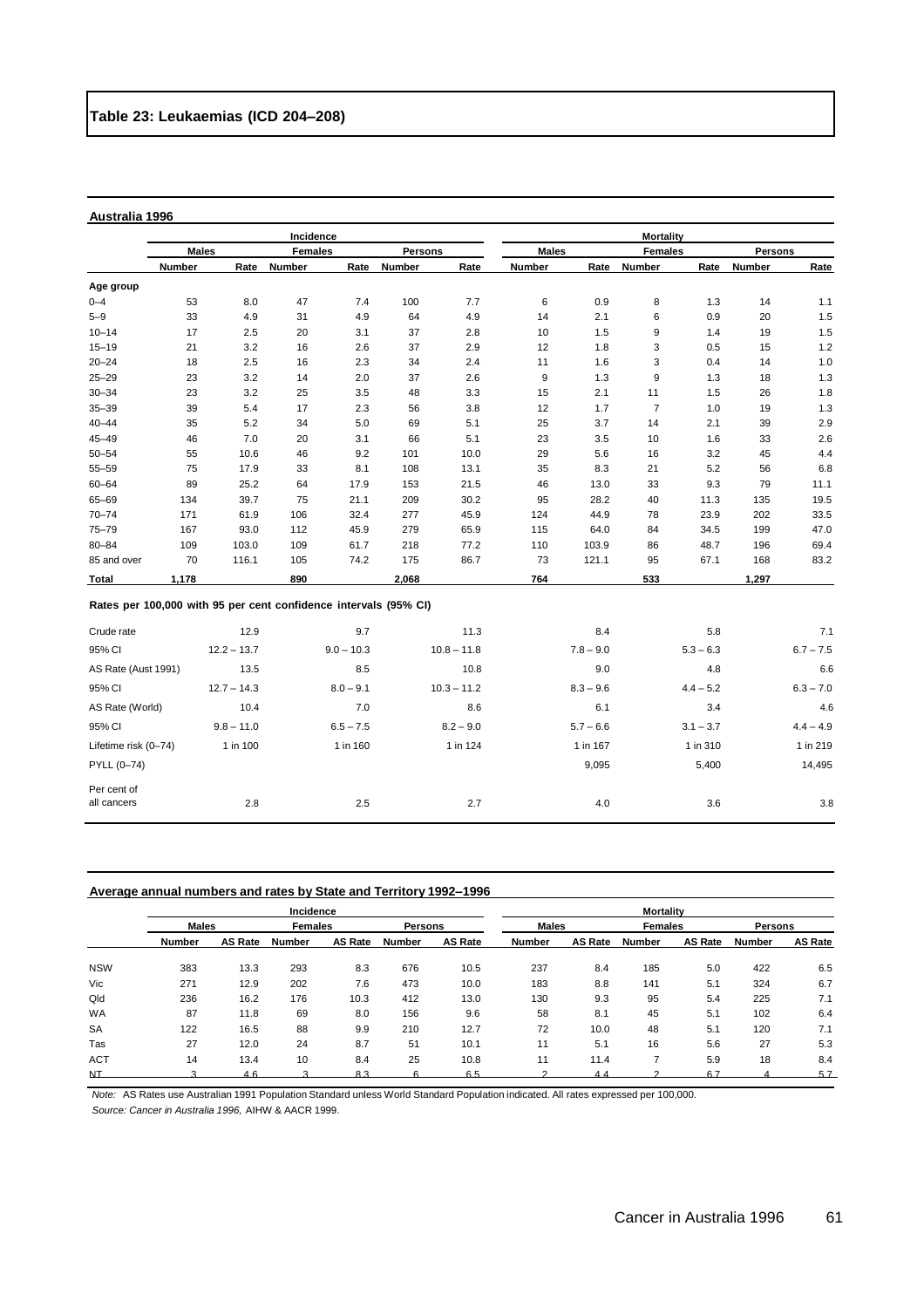|                                                                  |                |             | Incidence               |             |                | <b>Mortality</b> |                |              |                |             |                         |             |
|------------------------------------------------------------------|----------------|-------------|-------------------------|-------------|----------------|------------------|----------------|--------------|----------------|-------------|-------------------------|-------------|
|                                                                  | <b>Males</b>   |             | <b>Females</b>          |             |                | <b>Persons</b>   |                | <b>Males</b> | <b>Females</b> |             | Persons                 |             |
|                                                                  | Number         | Rate        | Number                  | Rate        | Number         | Rate             | Number         | Rate         | Number         | Rate        | <b>Number</b>           | Rate        |
| Age group                                                        |                |             |                         |             |                |                  |                |              |                |             |                         |             |
| $0 - 4$                                                          | 0              | 0.0         | 0                       | 0.0         | $\mathbf 0$    | 0.0              | 0              | 0.0          | $\mathbf 0$    | 0.0         | $\mathbf 0$             | 0.0         |
| $5 - 9$                                                          | 0              | 0.0         | $\mathbf 0$             | 0.0         | 0              | 0.0              | 0              | 0.0          | $\mathbf 0$    | 0.0         | 0                       | 0.0         |
| $10 - 14$                                                        | $\mathbf 0$    | 0.0         | 0                       | 0.0         | 0              | 0.0              | 0              | 0.0          | 0              | 0.0         | 0                       | 0.0         |
| $15 - 19$                                                        | 0              | 0.1         | $\mathsf 0$             | 0.1         | $\mathbf{1}$   | 0.1              | 0              | 0.0          | 0              | 0.0         | $\mathbf 0$             | 0.0         |
| $20 - 24$                                                        | $\mathbf{1}$   | 0.1         | $\mathbf 0$             | 0.1         | $\mathbf{1}$   | 0.1              | 0              | 0.0          | $\mathbf 0$    | 0.0         | 0                       | 0.0         |
| $25 - 29$                                                        | 3              | 0.4         | $\overline{\mathbf{c}}$ | 0.3         | 5              | 0.3              | $\pmb{0}$      | 0.0          | $\mathbf 0$    | 0.1         | $\mathbf{1}$            | 0.0         |
| $30 - 34$                                                        | $\overline{c}$ | 0.3         | 4                       | 0.6         | $\overline{7}$ | 0.5              | $\mathbf{1}$   | 0.2          | $\mathbf{1}$   | 0.1         | $\overline{\mathbf{c}}$ | 0.1         |
| $35 - 39$                                                        | 6              | 0.8         | 9                       | 1.3         | 15             | 1.1              | $\mathbf{1}$   | 0.1          | 2              | 0.3         | 3                       | 0.2         |
| $40 - 44$                                                        | 14             | 2.1         | 24                      | 3.5         | 38             | 2.8              | $\overline{7}$ | 1.1          | 5              | 0.8         | 13                      | 0.9         |
| $45 - 49$                                                        | 24             | 3.7         | 41                      | 6.5         | 66             | 5.1              | 11             | 1.7          | 8              | 1.2         | 19                      | 1.4         |
| $50 - 54$                                                        | 43             | 8.2         | 40                      | 7.9         | 82             | 8.1              | 20             | 3.8          | 9              | 1.9         | 29                      | 2.9         |
| 55-59                                                            | 48             | 11.5        | 38                      | 9.4         | 87             | 10.5             | 25             | 6.0          | 10             | 2.5         | 35                      | 4.3         |
| $60 - 64$                                                        | 66             | 18.7        | 38                      | 10.5        | 104            | 14.6             | 40             | 11.4         | 12             | 3.3         | 52                      | 7.4         |
| 65-69                                                            | 71             | 21.2        | 44                      | 12.3        | 115            | 16.6             | 44             | 13.0         | 17             | 4.9         | 61                      | 8.8         |
| $70 - 74$                                                        | 48             | 17.4        | 41                      | 12.4        | 88             | 14.7             | 35             | 12.7         | 18             | 5.5         | 53                      | 8.8         |
| $75 - 79$                                                        | 15             | 8.4         | 11                      | 4.5         | 26             | 6.1              | 14             | 7.7          | $\overline{7}$ | 2.8         | 21                      | 4.9         |
| $80 - 84$                                                        | 5              | 5.0         | 8                       | 4.5         | 13             | 4.7              | 4              | 4.2          | 5              | 3.0         | 10                      | 3.5         |
| 85 and over                                                      | 3              | 4.6         | $\overline{7}$          | 4.7         | 9              | 4.6              | 3              | 5.1          | 5              | 3.8         | 8                       | 4.2         |
| Total                                                            | 350            |             | 306                     |             | 657            |                  | 206            |              | 100            |             | 307                     |             |
| Rates per 100,000 with 95 per cent confidence intervals (95% CI) |                |             |                         |             |                |                  |                |              |                |             |                         |             |
| Crude rate                                                       |                | 3.8         |                         | 3.3         |                | 3.6              |                | 2.3          |                | 1.1         |                         | 1.7         |
| 95% CI                                                           |                | $3.4 - 4.2$ |                         | $3.0 - 3.7$ |                | $3.3 - 3.9$      |                | $2.0 - 2.6$  |                | $0.9 - 1.3$ |                         | $1.5 - 1.9$ |
| AS Rate (Aust 1991)                                              |                | 3.8         |                         | 3.1         |                | 3.4              |                | 2.3          |                | 1.0         |                         | 1.6         |
| 95% CI                                                           |                | $3.4 - 4.2$ |                         | $2.8 - 3.5$ |                | $3.2 - 3.7$      |                | $2.0 - 2.6$  |                | $0.8 - 1.2$ |                         | $1.4 - 1.8$ |
| AS Rate (World)                                                  |                | 3.2         |                         | 2.6         |                | 2.9              |                | 1.8          |                | 0.8         |                         | 1.3         |
| 95% CI                                                           |                | $2.9 - 3.5$ |                         | $2.3 - 2.9$ |                | $2.7 - 3.1$      |                | $1.6 - 2.1$  |                | $0.6 - 1.0$ |                         | $1.2 - 1.5$ |
| Lifetime risk (0-74)                                             |                | 1 in 237    |                         | 1 in 309    |                | 1 in 270         |                | 1 in 401     |                | 1 in 976    |                         | 1 in 574    |
| PYLL (0-74)                                                      |                |             |                         |             |                |                  |                | 2,444        |                | 1,223       |                         | 3,667       |
| Per cent of<br>all cancers                                       |                | 0.8         |                         | 0.9         |                | 0.8              |                | 1.1          |                | 0.7         |                         | 0.9         |

# **Average annual numbers and rates by State and Territory 1992–1996**

|            |               |         | Incidence      |                |                | <b>Mortality</b> |               |                |                |                |         |                |
|------------|---------------|---------|----------------|----------------|----------------|------------------|---------------|----------------|----------------|----------------|---------|----------------|
|            | <b>Males</b>  |         | <b>Females</b> |                | <b>Persons</b> |                  | <b>Males</b>  |                | <b>Females</b> |                | Persons |                |
|            | <b>Number</b> | AS Rate | Number         | <b>AS Rate</b> | Number         | <b>AS Rate</b>   | <b>Number</b> | <b>AS Rate</b> | Number         | <b>AS Rate</b> | Number  | <b>AS Rate</b> |
| <b>NSW</b> | 124           | 4.0     | 101            | 3.1            | 225            | 3.5              | 71            | 2.3            | 34             | 1.0            | 105     | 1.6            |
| Vic        | 89            | 4.0     | 77             | 3.2            | 166            | 3.5              | 54            | 2.5            | 27             | 1.1            | 81      | 1.7            |
| Qld        | 72            | 4.6     | 51             | 3.1            | 122            | 3.9              | 37            | 2.4            | 16             | 1.0            | 53      | 1.7            |
| <b>WA</b>  | 31            | 3.9     | 27             | 3.2            | 57             | 3.5              | 18            | 2.3            | 8              | 1.0            | 26      | 1.7            |
| <b>SA</b>  | 25            | 3.2     | 25             | 3.0            | 50             | 3.1              | 14            | 1.8            | 8              | 1.0            | 22      | 1.4            |
| Tas        | 9             | 3.9     | 8              | 3.2            | 17             | 3.5              | 6             | 2.4            | 3              | 1.0            | 8       | 1.7            |
| <b>ACT</b> | 4             | 3.2     | 4              | 3.1            | 8              | 3.1              | 2             | 2.2            |                | 1.2            | 4       | 1.6            |
| <b>NT</b>  | 4             | 8.2     | 2              | 2.9            | 6              | 5.8              | 2             | 4.6            |                | 1.3            | 3       | 3.1            |

*Notes*

1. AS Rates use Australian 1991 Population Standard unless World Standard Population indicated. All rates expressed per 100,000.

2*.* Cancers attributable to alcohol are oropharynx, oesophagus, liver, larynx and female breast cancer.